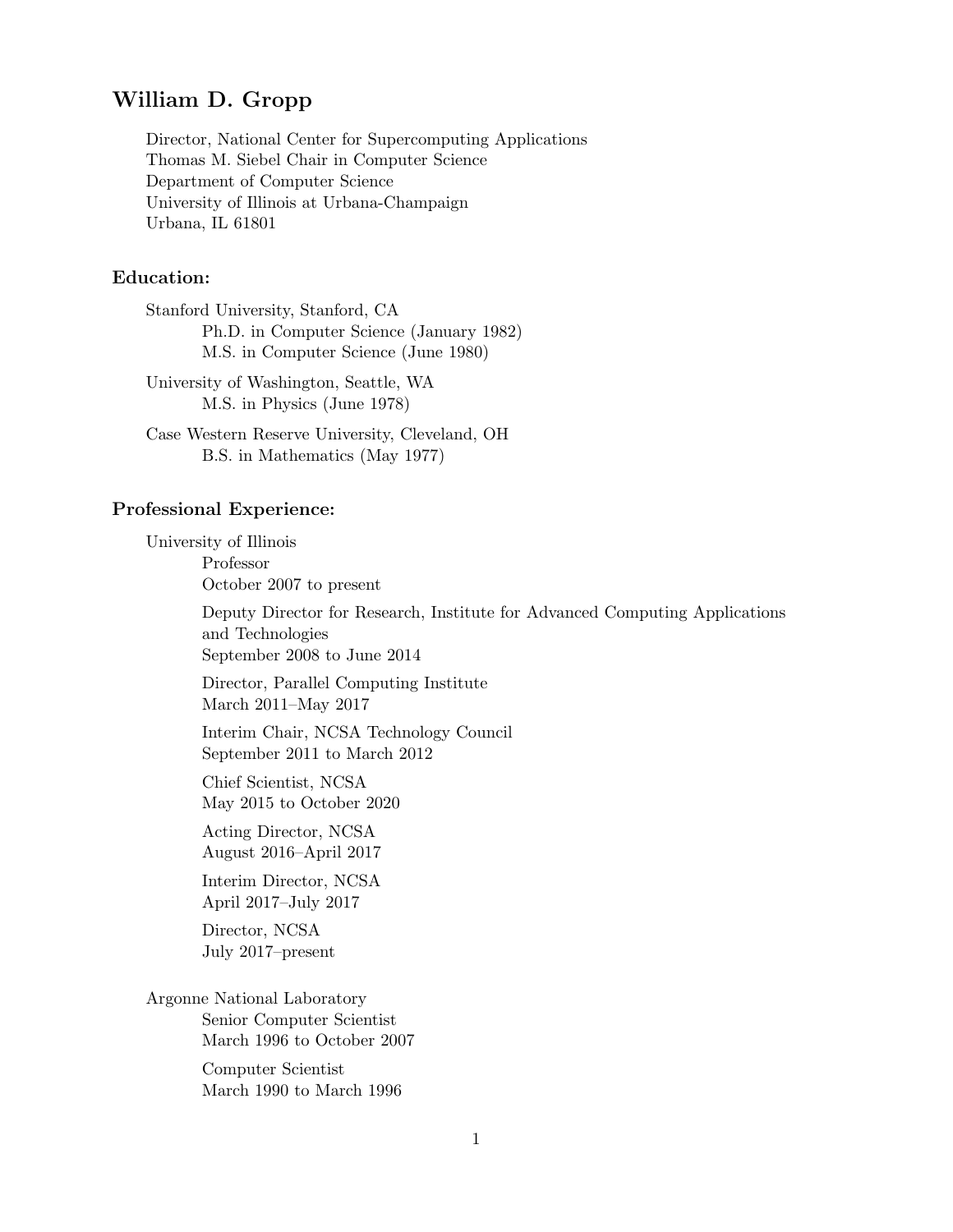Fellow of the Argonne Accelerator Institute February 2007 to October 2007

Associate Division Director March 2000 to March 2006

Deputy Scientific Director of the High-Performance Computing Research Facility September 1990 to April 1997

University of Chicago

Senior Scientist, Computer Science Department 2000 to 2007 (joint appointment with Argonne)

Senior Fellow, Computation Institute of Argonne National Laboratory and the University of Chicago 1999 to 2007

Yale University

Associate Professor of Computer Science July 1988 to February 1990

Assistant Professor of Computer Science January 1982 to July 1988

### **Awards, Honors, and Patents:**

Elected Member, National Academy of Engineering (2010) AAAS Fellow (2018) SIAM Fellow (2011) IEEE Fellow (2010) ACM Fellow (2006) DOE Office of Science Research Milestones 1977-2017: two papers of the 40 were selected: [[24](#page-12-0)] (in Book Chapters) and [[24\]](#page-14-0) (in Journal Articles) (see [https://science.osti.gov/Science-Features/](https://science.osti.gov/Science-Features/DOE-Science-at-40) [DOE-Science-at-40](https://science.osti.gov/Science-Features/DOE-Science-at-40)) ACM/IEEE-CS Ken Kennedy Award, 2016 SIAM/ACM Prize in Computational Science and Engineering, to PETSc Core Development Group, 2015 SIAM Activity Group on Supercomputing (SIAG/SC) Career Prize, 2014 IEEE TCSC Medal for Excellence in Scalable Computing, 2010 IEEE-CS Sidney Fernbach Award, 2008 R&D100 for PETSc in 2009 R&D100 for MPICH2 in 2005 U.S. Patent 7076553, awarded July 11, 2006. Beale-Orchard-Hays Honorable Mention, 2000, with Jorge Moré Gordon Bell Prize, 1999, with Anderson, Kaushik, Keyes, and Smith IEEE Computer Society Golden Core Award, 2017 ACM Recognition of Service Award, 2009 IEEE Computer Society, Certificate of Appreciation, 2002, 2018, 2019, 2020, 2021 HPCWire People To Watch 2013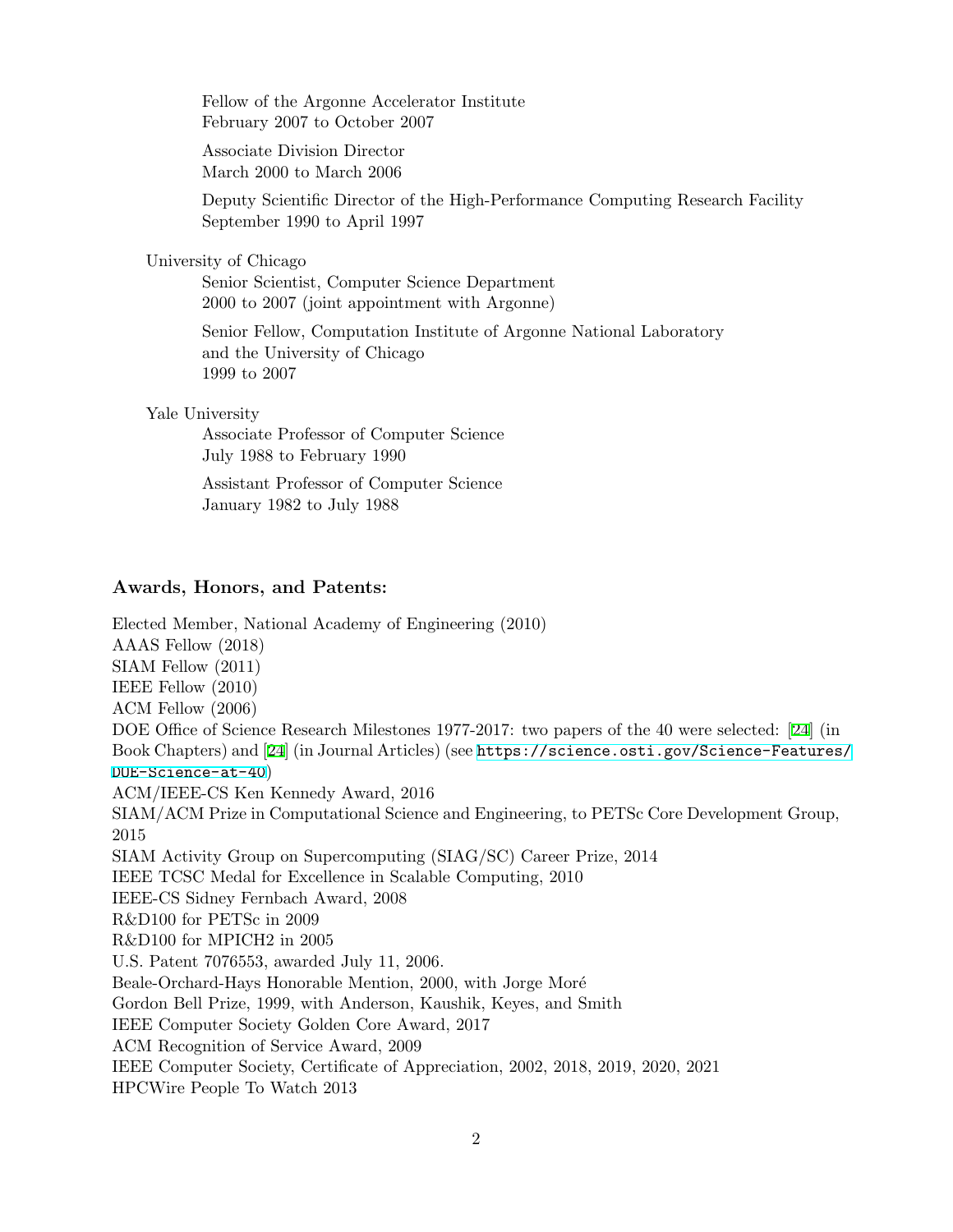Tau Beta Pi Daniel C. Drucker Eminent Faculty Award, 2013 EuroMPI18 Best Paper EuroMPI16 Best Paper, with V. Dang and M. Snir, 2016 ISPA'16 Best Paper, with Y. Chen et al, 2016 EuroMPI'15 Best Paper, with Tarun Prabhu, 2015 PPoPP'12 Best Paper, with Paul Sack, 2012 ISC'09 Paper Award Euro PVMMPI 2009 Outstanding Papers (2) Euro PVMMPI 2008 Outstanding Papers (1) Euro PVMMPI 2007 Outstanding Papers (2) Euro PVMMPI 2006 Best Papers (2) SC2003 Best Poster Award, with Suren Byna, Rajeev Thakur, and Xian-He Sun

### **Recent Professional Activities:**

Conference General Chair: ACM ICS 2017 (joint with Peter Beckman) ACM/IEEE SC2013 IWOMP 2011 (joint with Kalyan Kumaran) Conference Deputy General Chair: ACM/IEEE SC2012 Conference Vice Chair: ACM/IEEE SC2017 Conference Organizing Committee Chair: SIAM Parallel Processing 2006 (joint with Charbel Farhat) Conference Technical Program Chair: IEEE Cluster 2002, IEEE Cluster 2006, WoCo9 2006, ACM/IEEE SC2009, IWOMP 2011 Conference Technical Program Vice Chair: IEEE Cluster 2009 Conference Finance Chair: ACM/IEEE SC2011 Conference Technical Program Papers Chair: ACM/IEEE SC2006 (joint with Daniel Reed), EuroMPI 2017 (joint with Rajeev Thakur) Conference Technical Program Papers Area Chair: CCGrid 2012 Conference Technical Program Invited Speakers Chair: ACM/IEEE SC2016 Conference Plenary Production (Keynote) Chair: ACM/IEEE SC2019 Conference Technical Program Invited Speakers Vice Chair: ACM/IEEE SC2020 Conference Awards Vice Chair: ACM/IEEE SC2021 Conference Program Committees (since 2002): ACM/IEEE SC 2002, 2003, 2004, 2005, 2008, 2010, 2011 BDSE-2014, BigSystem 2014, BigSystem 2015, IEEE CCGrid 2011, 2012, 2013, 2014, 2016 EuroPVMMPI 2002, 2003, 2004, 2005, 2006, 2007, 2008, 2009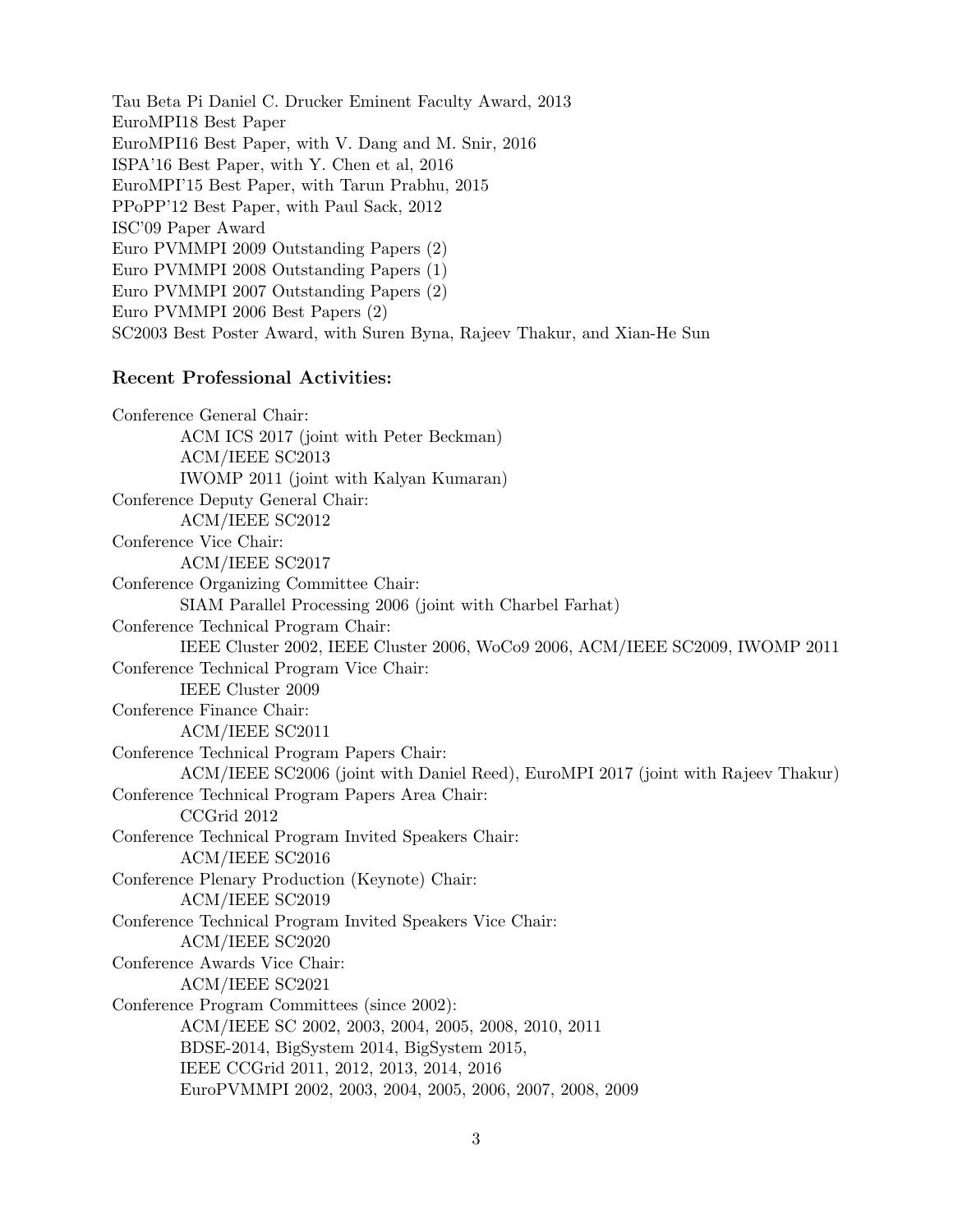EuroMPI 2010, 2011, 2012, 2013, 2014, 2015, 2019, 2020, 2021 ICS 2010, 2011 IEEE Cluster 2003, 2004, 2014, 2015, 2016 IPDPS 2004, 2008, 2014, 2015 SIAM Parallel Processing 2004, 2014 ISHPC02, WIMPS02, IWIA03, IWIA07, ICPP 2003, ICPP 2015, SciDAC 2005, Frontiers of Extreme Computing 2005, CESC2006, ParCo 2007, HPCC07, MHSN2007, PGAS2009, PPoPP'11, IWOMP 2012, EASC 2014, EASC 2015, EASC 2016, EuroPar15, ICPP 2015, PACT 2015, PACT 2016, ParCo2015 Conference Tutorials Committee Chair: ISC 2016 Conference Tutorials Committee: ISC 2012, 2013, 2014, 2015 Conference Workshops Committee: SC 2018 Series editor: MIT Press Scientific and Engineering Computation Editorial boards: International Journal of High Performance Computing Applications (1998–2022) Advisory Panels: ASCAC DOE-NCI Subcommittee (2022) Computing Community Consortium Council (2020–2023) SupercomputingAsia Steering Committee (2020–2023) NSCC Steering Committee (2019-2025) ISC Steering Committee (2016–2021) External Advisory Panel, Comprehensive Digital Transformation (CDT), NASA Langley Research Center (2015) SC Conference Steering Committee (2011–2015), chair (2014) PCAST NITRD Review Working Group (2010) Institute for Computing in Science <www.icis.anl.gov> (Steering committee) (2010–2012) Panel on Digitization and Communications Science, National Academies, (2008–2010) Scientific Advisory Board, Aachen Institute for Advanced Study in Computational Engineering Science (AICES) (2007–2019) Advisory Board, Argonne Leadership Computing Facility (ALCF) (2008) Computation Directorate External Review Committee, Lawrence Livermore National Laboratory (2009–2012) ACM/IEEE-CS Ken Kennedy Award Committee: Member (2017–2019); Chair 2019 Gordon Bell Prize Committee: Member (2002, 2006), Chair (2003–2005) IEEE Computer Society Seymour Cray Award Committee (2004, 2009) IEEE Computer Society Sidney Fernbach Award Committee (2009) IFIP Working Group 2.5 (Numerical Software), 2003–2012 Membership in professional societies: AAAS, ACM, IEEE, SIAM Offices held in professional societies: AAAS Member-at-large for Section T (Information, Computing and Communication) (2013–2017)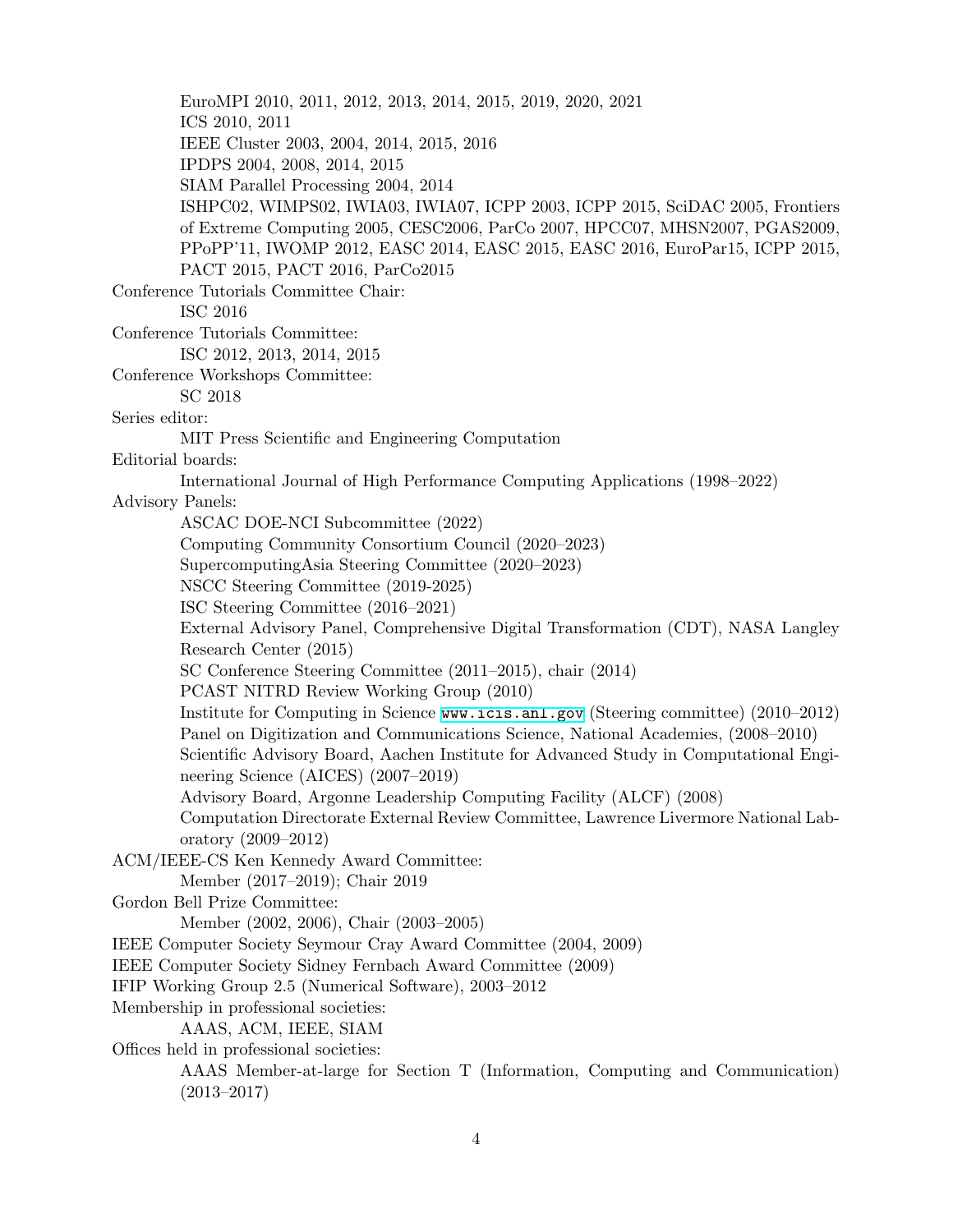Chair, SIAM Activity group on Supercomputing (2003–2005) ACM SIGHPC: Cofounder of SIGHPC (Established 2011) Newsletter editor (2011–2015) SC Steering committee liason (2015) IEEE Computer Society: Board of Governors (2017–2022) VP for Technical and Conference Activities (2019–2020) President (2022) (President-Elect 2021) Service for the National Academies: Panel on Digitization and Communications Science (2008–2010) Study Committee (co-chair): Future Directions for NSF Advanced Computing Infrastructure to support US Science in 2017-2020 (2013–2015) Panel on Computational Sciences at the Army Research Laboratory (2017) Panel on Review of Extramural Basic Research at the Army Research Laboratory (2018– 2019) Study Committee: Advancing a Systems Approach to Studying the Earth: A Strategy for the National Science Foundation (2020–2021)

## **Teaching and Mentoring**

### **Ph.D. Students Graduated:**

Paul Sack, University of Illinois at Urbana-Champaign, 2011 Hormozd Gahvari, University of Illinois at Urbana-Champaign, 2014 Vivek Kale, University of Illinois at Urbana-Champaign, 2015 Xin Zhao, University of Illinois at Urbana-Champaign, 2016 Paul Eller, University of Illinois at Urbana-Champaign, 2019 Margaret Lawson, University of Illinois at Urbana-Champaign, 2022 Tarun Prabhu, University of Illinois at Urbana-Champaign, 2022

### **Ph.D. Dissertation Committees:**

John Ellis, Yale University, Department of Computer Science, 1985 Kai Li, Yale University, Department of Computer Science, 1986 Ye-Yang Sun, Yale University, Department of Engineering and Applied Science, 1987 Leslie Greengard, Yale University, Department of Computer Science, 1987 Elizabeth Jessup, Yale University, Department of Computer Science, 1989 Zhijing George Mou, Yale University, Department of Computer Science, 1990 Ali Ecder, Yale University, Department of Enginnering and Applied Science, 1992 Nickolas S. Jovanovic, Yale University, Department of Engineering and Applied Science, 1997 Dinesh Kaushik, Old Dominion University, 2002 Jeffrey Evans, Illinois Institute of Technology, 2005 Pierre Lemarinier, Universite Paris Sud, 2006 Angelo Duarte, University Autonoma de Barcelona, 2007 Michael Wolf, University of Illinois at Urbana-Champaign, 2009 Jacob Schroder, University of Illinois at Urbana-Champaign, 2010 Abhinav Bhatele, University of Illinois at Urbana-Champaign, 2010 Filppo Gioachin, University of Illinois at Urbana-Champaign, 2010 James Brodman, University of Illinois at Urbana-Champaign, 2010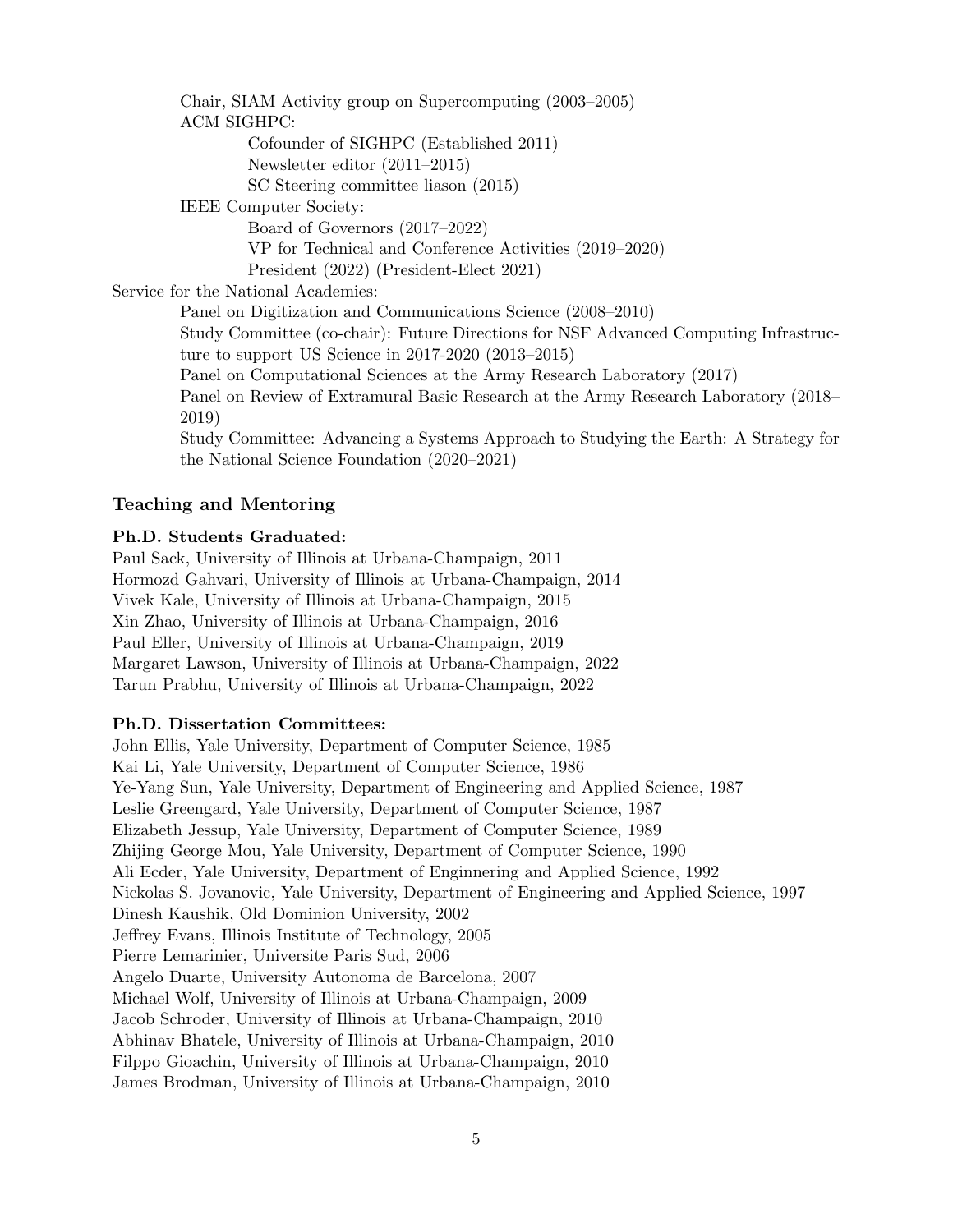Sara Baghsorskhi, University of Illinois at Urbana-Champaign, 2011 Adam Reichert, University of Illinois at Urbana-Champaign, 2011 Mark Gates, University of Illinois at Urbana-Champaign, 2011 Jehanzeb Hameed, University of Illinois at Urbana-Champaign, 2011 Ramon Calderer, University of Illinois at Urbana-Champaign, 2012 James Lai, University of Illinois at Urbana-Champaign, 2012 David Kunzman, University of Illinois at Urbana-Champaign, 2012 Nana Arizumi, University of Illinois at Urbana-Champaign, 2012 Minh Ngoc Dinh, Monash University, 2012 Abhishek Verma, University of Illinois at Urbana-Champaign, 2012 Joseph Sloan, University of Illinois at Urbana-Champaign, 2013 Xing Zhou, University of Illinois at Urbana-Champaign, 2013 I-Jui Sung, University of Illinois at Urbana-Champaign, 2013 Steven Dalton, University of Illinois at Urbana-Champaign, 2014 Lukasz Wesolowski, University of Illinois at Urbana-Champaign, 2014 Houng Luu, University of Illinois at Urbana-Champaign, 2015 Babak Behzad, University of Illinois at Urbana-Champaign, 2015 Ana Gainaru, University of Illinois at Urbana-Champaign, 2015 Yanhua Sun, University of Illinois at Urbana-Champaign, 2015 Wooil Kim, University of Illinois at Urbana-Champaign, 2015 Nikhil Jain, University of Illinois at Urbana-Champaign, 2016 Philip Miller, University of Illinois at Urbana-Champaign, 2016 Jon Calhoun, University of Illinois at Urbana-Champaign, 2017 Chih-Chieh Yang, University of Illinois at Urbana-Champaign, 2017 Amanda Bienz, University of Illinois at Urbana-Champaign, 2018 Hoang Vu Dang, University of Illinois at Urbana-Champaign, 2018 Michael Nute, University of Illinois at Urbana-Champaign, 2018 Nikoli Dryden, University of Illinois at Urbana-Champaign, 2019 Andrew Reisner, University of Illinois at Urbana-Champaign, 2019 Hadi Hashemi, University of Illinois at Urbana-Champaign, 2019 Ziqing Luo, University of Delaware, 2020 Erin Molloy, University of Illinois at Urbana-Champaign, 2020 Thiago Teixeira, University of Illinois at Urbana-Champaign, 2020 Amarin Phaosawasdi, University of Illinois at Urbana-Champaign, 2021

#### **Post Doctoral Students Supervised:**

David Keyes, Yale University Barry Smith (Wilkinson Fellow), Argonne National Laboratory Lois Curfman McInnes, Argonne National Laboratory Rajeev Thakur, Argonne National Laboratory Dinesh Kaushik, Argonne National Laboratory Robert Ross, Argonne National Laboratory Darius Buntinas, Argonne National Laboratory Pavan Balaji, Argonne National Laboratory Paul Sack, University of Illinois at Urbana-Champaign Gopalakrishnan Santhanaraman, University of Illinois at Urbana-Champaign Abhinav Bhatele, University of Illinois at Urbana-Champaign Vivek Kale, University of Illinois at Urbana-Champaign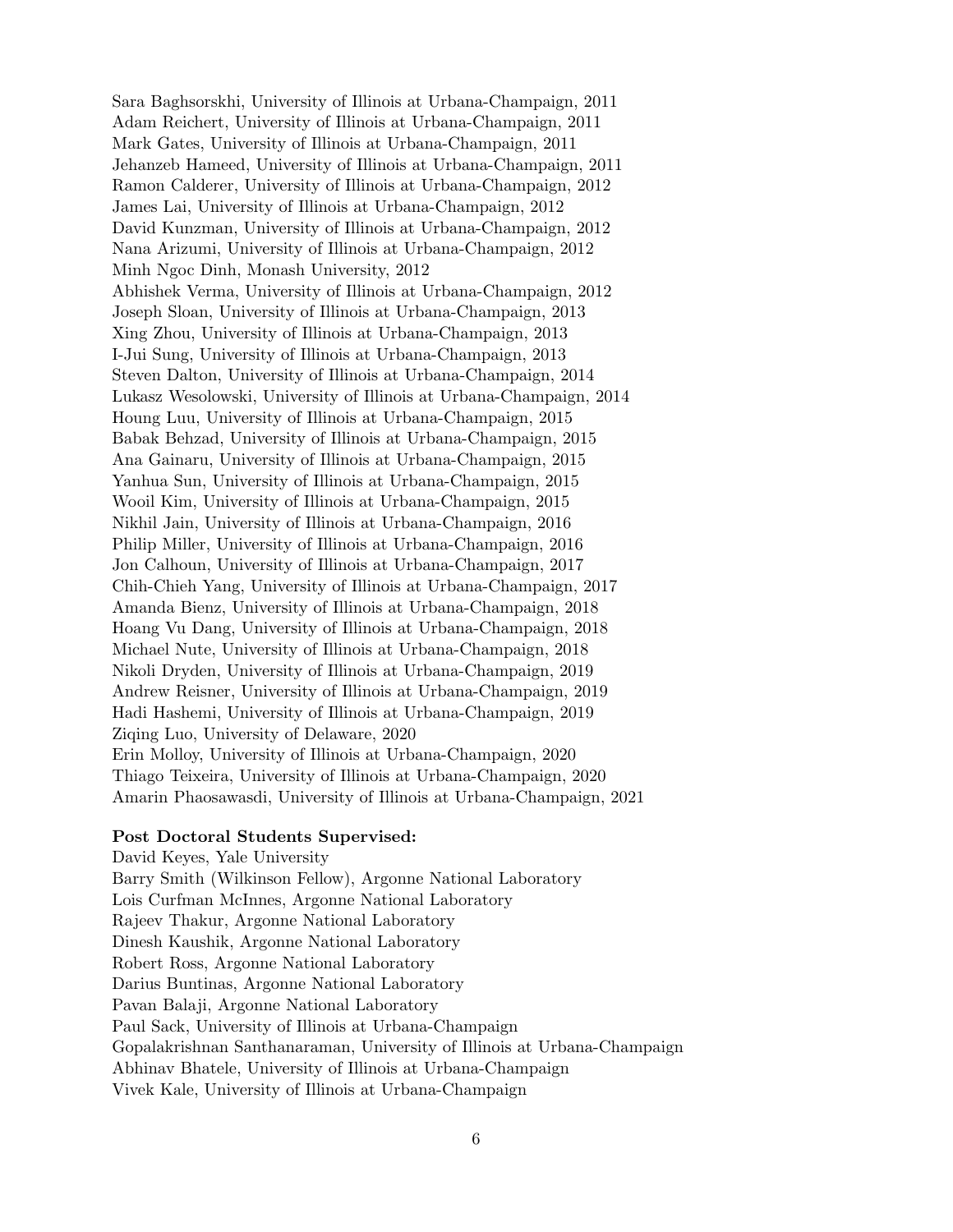#### **Classes Taught at the University of Illinois:**

CS554 Parallel Numerical Algorithms (Spring 2008) CS499 Senior Thesis (Spring 2008, Fall 2009, Spring 2011) CS598 Architectures, Algorithms, and Programming Models (Fall 2008) CS357 Numerical Analysis (Spring 2009, 2010) CS457 Numerical Analysis II (Spring 2011) CS598 Designing and Building Applications for Extreme Scale Systems (Spring 2015, Spring 2016)

#### **Selected Tutorials Taught:**

- 1. P. Balaji, W. Gropp, T. Hoefler, and R. Thakur, "Advanced MPI Programming," SC2021, Hybrid (Saint Louis, Missouri), November 2021.
- 2. P. Balaji, W. Gropp, T. Hoefler, and R. Thakur, "Advanced MPI Programming," SC2020, Virtual (orig. Atlanta, Georgia), November 2020.
- 3. W. Gropp, Yanfei Guo, T. Hoefler, and R. Thakur, "Advanced MPI Programming," SC2019, Denver, Colorado, November 2019.
- 4. P. Balaji, W. Gropp, T. Hoefler, and R. Thakur, "Advanced MPI Programming," SC2018, Dallas, Colorado, November 2018.
- 5. P. Balaji, W. Gropp, T. Hoefler, and R. Thakur, "Advanced MPI Programming," SC2017, Denver, Colorado, November 2017.
- 6. P. Balaji, W. Gropp, T. Hoefler, and R. Thakur, "Advanced MPI Programming," SC2016, Salt Lake City, Utah, November 2016.
- 7. P. Balaji, W. Gropp, T. Hoefler, and R. Thakur, "Advanced MPI Programming," SC2015, Austin, Texas, November 2015.
- 8. W. Gropp, R. Lusk, and R. Thakur, "MPI for Scalable Computing," Argonne Training Program in Extreme Scale Computing, St. Charles, IL, August 3–4, 2015.
- 9. W. Gropp, "MPI and Hybrid Programming Models," Argonne Training Program in Extreme Scale Computing, St. Charles, IL, August 5, 2015.
- 10. P. Balaji, W. Gropp, T. Hoefler, and R. Thakur, "Advanced MPI Programming," SC2014, New Orleans, Louisiana, November 2014.
- 11. W. Gropp, R. Lusk, and R. Thakur, "MPI for Scalable Computing," Argonne Training Program in Extreme Scale Computing, St. Charles, IL, August 4–5, 2014.
- 12. W. Gropp, "MPI and Hybrid Programming Models," Argonne Training Program in Extreme Scale Computing, St. Charles, IL, August 6, 2014.
- 13. W. Gropp, R. Lusk, and R. Thakur, "MPI for Scalable Computing," Argonne Training Program in Extreme Scale Computing, St. Charles, IL, July 29–30, 2013.
- 14. W. Gropp, "MPI and Hybrid Programming Models," Argonne Training Program in Extreme Scale Computing, St. Charles, IL, August 2, 2013.
- 15. E. Lusk, W. Gropp, R. Ross, and R. Thakur, "Advanced MPI: I/O and One-Sided Communication," SC2012, Salt Lake City, Utah, November 2012.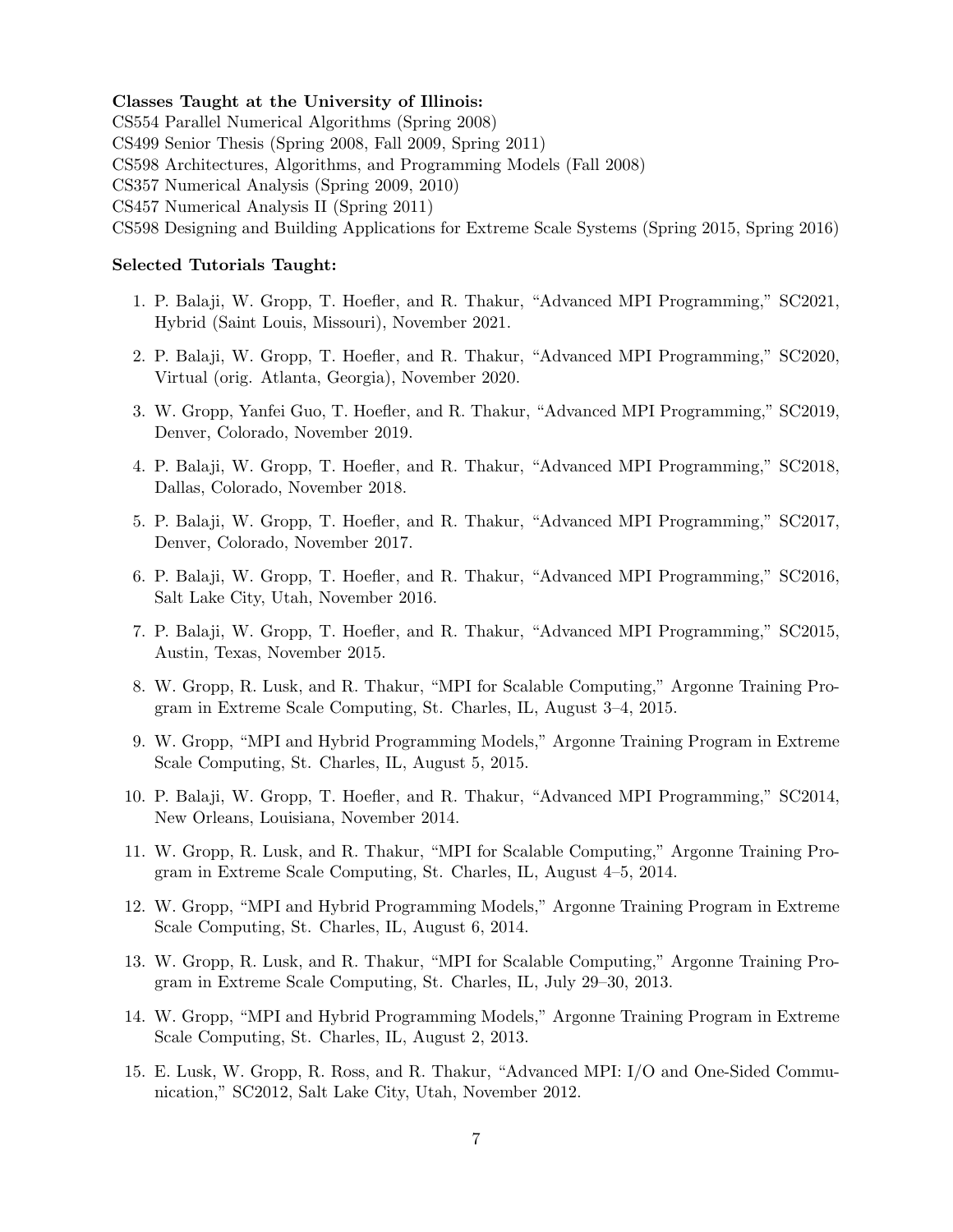- 16. W. Gropp, E. Lusk, and R. Thakur, "Advanced MPI including new MPI-3 features," EuroMPI 2012, Viena, Austria, September 2012.
- 17. W-M Hwu, D. Kirk, W. Gropp, and I. Gelado, "Programming Heterogeneous Parallel Computing Systems," VSCSE, July 2012.
- 18. E. Lusk, W. Gropp, R. Ross, and R. Thakur, "Advanced MPI: I/O and One-Sided Communication," SC2011, Seattle, WA, November 2011.
- 19. E. Lusk, W. Gropp, R. Ross, and R. Thakur, "Advanced MPI: I/O and One-Sided Communication," SC2010, New Orleans, LA, November 2010.
- 20. E. Lusk, W. Gropp, R. Ross, and R. Thakur, "Advanced MPI: I/O and One-Sided Communication," SC2009, Portland, OR, November 2009.
- 21. E. Lusk, W. Gropp, R. Ross, and R. Thakur, "Advanced MPI: I/O and One-Sided Communication," SC2008, Austin, TX, November 2008.
- 22. E. Lusk, W. Gropp, R. Ross, and R. Thakur, "Advanced MPI: I/O and One-Sided Communication," SC2007, Reno, NV, November 2007.
- 23. E. Lusk, W. Gropp, R. Ross, and R. Thakur, "Advanced MPI: I/O and One-Sided Communication," SC2006, Tampa, FL, November 2006.
- 24. W. Gropp and R. Thakur, "MPI on the Grid," CCGrid 2006, Singapore, May, 2006.
- 25. E. Lusk, W. Gropp, R. Ross, and R. Thakur, "Advanced MPI: I/O and One-Sided Communication," SC2005, Seattle, WA, November 2005.
- 26. W. Gropp and E. Lusk, "Using MPI-2: A Problem-Based Approach," PVMMPI 2005, Sorrento, Italy, 2005.
- 27. B. Smith, M. Knepley, D. Kaushik, W. Gropp, "Introduction to PETSc," DD16, New York, NY, January, 2005.
- 28. W. Gropp, E. Lusk, R. Ross, and R. Thakur, "Advanced MPI: I/O and One-Sided Communication," SC2004, Pittsburgh, PA, November, 2004.
- 29. W. Gropp, E. Lusk, "Using MPI-2: A Problem-Based Approach," PVMMPI 2004, Budapest, Hungary, September, 2004.
- 30. W. Gropp, E. Lusk, R. Ross, and R. Thakur, "Using MPI-2: A Tutorial on Advanced Features of the Message-Passing Interface Standard," SC2003, Phoenix, AZ, November, 2003.
- 31. W. Gropp, "Parallel Programming with MPI," Cluster School, Merida, Venezula, October, 2003.
- 32. W. Gropp and E. Lusk, "High-Level Programming in MPI," PVMMPI 2003, Venice, Italy, September, 2003.
- 33. W. Gropp, "PETSc," ACTS Workshop 2003, Berkeley, CA, August, 2003.
- 34. W. Gropp, D. Keyes, "Introduction to Domain Decomposition with PETSc," Domain Decomposition 15, Berlin, Germany, July, 2003.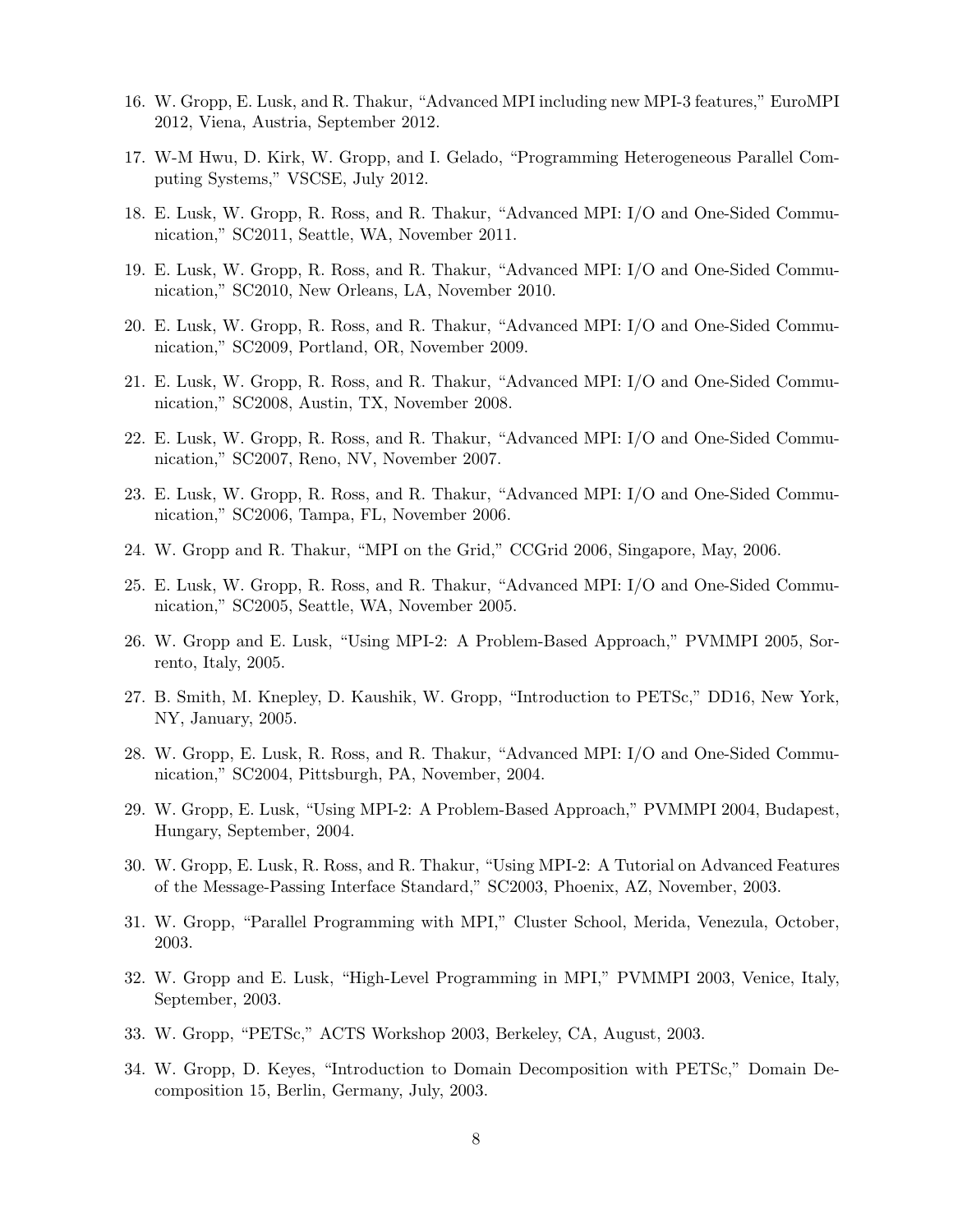- 35. W. Gropp, E. Lusk, R. Ross, and R. Thakur, "Using MPI-2: A Tutorial on Advanced Features of the Message-Passing Interface Standard," SC2002, Baltimore, MD, November, 2002.
- 36. W. Gropp, D. Keyes, "PETSc Tutorial," Peking University, Beijing, China, July 2002.
- 37. W. Gropp, E. Lusk, R. Ross, and R. Thakur, "Using MPI-2: A Tutorial on Advanced Features of the Message-Passing Interface Standard," SC2001, Denver, CO, November, 2001.
- 38. W. Gropp, "Advanced Cluster Programming with MPI," Cluster 2001, Newport Beach, CA, October, 2001.
- 39. W. Gropp, E. Lusk, R. Thakur, "Using MPI-2: A Tutorial on Advanced Features of the Message-Passing Interface," SC2000, Dallas, TX, November, 2000.
- 40. S. Balay, K. Buschelman, W. Gropp, L. Curfman McInnes, and B. Smith, "PETSc Tutorial: Numerical Software Libraries for the Scalable Solution of PDEs," Workshop on the ACTS Toolkit, Berkeley, CA, September, 2000.
- 41. S Balay, W. Gropp, L. Curfman McInnes, B. Smith, "Tutorial on the Portable, Extensible Toolkit for Scientific computation (PETSc)," DD13, Lyon, France, October, 2000.
- 42. W. Gropp, "High Performance MPI," CASC, Lawrence Livermore National Laboratory, May, 2000.
- 43. W. Gropp, "Short Course on the Portable, Extensible Toolkit for Scientific computation (PETSc),"4th Annual National Symposium on Computational Science and Engineering (AN-SCSE4), Bangkok, Thailand, March, 2000.
- 44. W. Gropp, E. Lusk, R. Thakur, "Tuning MPI Applications for Peak Performance," SC99, Portland, OR, November, 1999.
- 45. W. Gropp, MPI Portion of "How to Run A Beowulf Cluster," (Thomas Sterling organizer), SC99, Portland, OR, November, 1999.
- 46. W. Gropp, E. Lusk, R. Thakur, "Using MPI-1 and MPI-2," PVMMPI'99, Barcelona, Spain, September, 1999.
- 47. W. Gropp, "Introduction to the Message Passing Interface," Summer Institute for Advanced Computation, Wright State University, August, 1999.
- 48. S. Balay, W. Gropp, L. Curfman McInnes, "PETSc Tutorial", Parallel CFD'99, Williamsburg, VA, May, 1999.
- 49. W. Gropp, "Intermediate MPI," NRL, Monterey, CA, April, 1999.
- 50. W. Gropp, "PETSc Tutorial," SIAM Parallel Processing, San Antonio, TX, March 1999.
- 51. W. Gropp, "Introduction to MPI," as part of "High Performance Programming," Technical University of Denmark, Lyngby, Denmark, December 1998.
- 52. W. Gropp, E. Lusk, R. Thakur, "Tuning MPI Applications for Peak Performance," SC98, Orlando, FL, November, 1998.
- 53. W. Gropp, "Portable High Performance Parallel I/O and MPI," Utrecht, The Netherlands, February, 1998.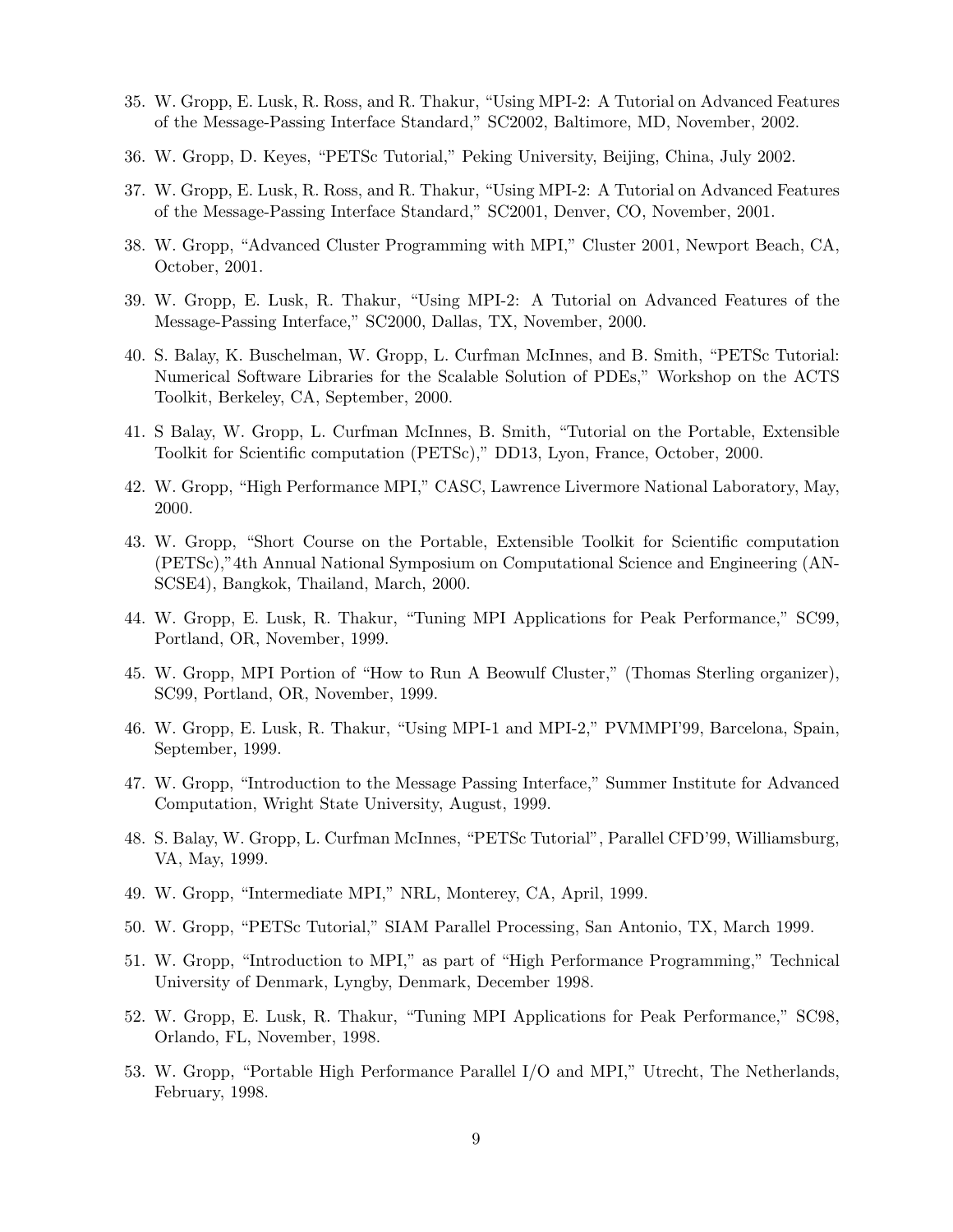- 54. W. Gropp, E. Lusk, and R. Thakur, "Introduction to Performance Issues in Using MPI for Communication and I/O,", HPDC-7, Chicago, IL, July, 1998.
- 55. W. Gropp, "PETSc Tutorial," SC97, November, 1997.

#### **Webinars:**

1. *Changing How Programmers Think about Parallel Computing*, ACM Webinar, July 2013.

## **1 Books**

- [1] William Gropp, Ewing Lusk, and Anthony Skjellum. *Using MPI: Portable Parallel Programming with the Message-Passing Interface*. MIT Press, Cambridge, MA, 1994.
- [2] B. F. Smith, P. E. Bjørstad, and W. D. Gropp. *Domain Decomposition: Parallel Multilevel Methods for Elliptic Partial Differential Equations*. Cambridge University Press, New York, 1996.
- [3] William Gropp, Steven Huss-Lederman, Andrew Lumsdaine, Ewing Lusk, Bill Nitzberg, William Saphir, and Marc Snir. *MPI - The Complete Reference: Volume 2, The MPI-2 Extensions*. MIT Press, Cambridge, MA, USA, 1998.
- [4] William Gropp, Ewing Lusk, and Anthony Skjellum. *Using MPI: Portable Parallel Programming with the Message Passing Interface,* 2nd edition. MIT Press, Cambridge, MA, 1999.
- [5] William Gropp, Ewing Lusk, and Rajeev Thakur. *Using MPI-2: Advanced Features of the Message-Passing Interface*. MIT Press, Cambridge, MA, 1999.
- [6] Jack Dongarra, Ian Foster, Geoffrey Fox, William Gropp, Ken Kennedy, Linda Torczon, and Andy White, editors. *Sourcebook of Parallel Computing*. Morgan Kaufmann, 2003.
- [7] William Gropp, Ewing Lusk, and Thomas Sterling, editors. *Beowulf Cluster Computing with Linux*. MIT Press, 2nd edition, 2003.
- [8] Barbara M. Chapman, William D. Gropp, Kalyan Kumaran, and Matthias S. Müller, editors. *OpenMP in the Petascale Era – 7th International Workshop on OpenMP, IWOMP 2011, Chicago, IL, USA, June 13-15, 2011. Proceedings*, volume 6665 of *Lecture Notes in Computer Science*. Springer, 2011.
- [9] William Gropp, Torsten Hoefler, Rajeev Thakur, and Ewing Lusk. *Using Advanced MPI: Modern Features of the Message-Passing Interface*. MIT Press, Nov. 2014.
- [10] William Gropp, Ewing Lusk, and Anthony Skjellum. *Using MPI: Portable Parallel Programming with the Message-Passing Interface,* 3rd edition. MIT Press, Nov. 2014.
- [11] National Research Council. *Future Directions for NSF Advanced Computing Infrastructure to Support U.S. Science and Engineering in 2017–2020: Interim Report*. The National Academies Press, Washington, DC, 2014.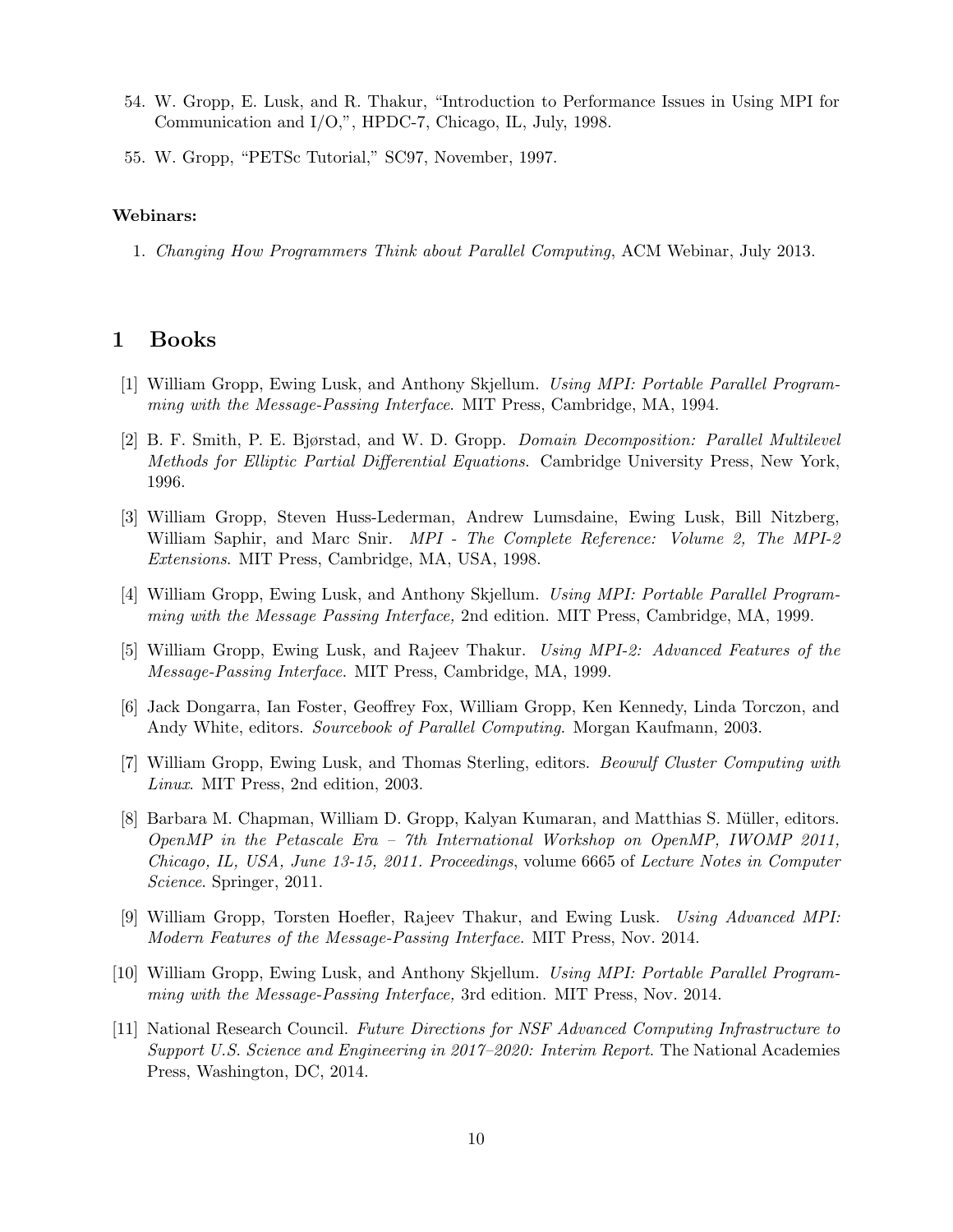- [12] National Academies of Sciences, Engineering, and Medicine. *Future Directions for NSF Advanced Computing Infrastructure to Support U.S. Science and Engineering in 2017–2020*. The National Academies Press, Washington, DC, 2016.
- [13] National Academies of Sciences, Engineering, and Medicine. *Opportunities from the Integration of Simulation Science and Data Science: Proceedings of a Workshop*. The National Academies Press, Washington, DC, 2018.
- [14] National Academies of Sciences, Engineering, and Medicine. *Next Generation Earth Systems Science at the National Science Foundation*. The National Academies Press, Washington, DC, 2021.

## **2 Book Chapters**

- [1] William Gropp and Rajeev Thakur. MPI. In Pavan Balaji, editor, *Programming Models for Parallel Computing*. MIT Press, 2015.
- [2] Brett Bode, Michelle Butler, Thom Dunning, Torsten Hoefler, William Kramer, William Gropp, and Wen-mei Hwu. The Blue Waters super-system for super-science. In Jeffrey S. Vetter, editor, *Contemporary High Performance Computing: From Petascale Toward Exascale*, volume 1 of *CRC Computational Science Series*, pages 339–366. Taylor and Francis, Boca Raton, 1 edition, 2013.
- [3] William Gropp. Parallel computer architectures. In Jack Dongarra, Ian Foster, Geoffrey Fox, William Gropp, Ken Kennedy, Linda Torczon, and Andy White, editors, *Sourcebook of Parallel Computing*, pages 15–42. Morgan Kaufmann, 2003.
- [4] Ian Foster, William Gropp, and Carl Kesselman. Message passing and threads. In Jack Dongarra, Ian Foster, Geoffrey Fox, William Gropp, Ken Kennedy, Linda Torczon, and Andy White, editors, *Sourcebook of Parallel Computing*, pages 313–329. Morgan Kaufmann, 2003.
- [5] Rajeev Thakur and William Gropp. Parallel I/O. In Jack Dongarra, Ian Foster, Geoffrey Fox, William Gropp, Ken Kennedy, Linda Torczon, and Andy White, editors, *Sourcebook of Parallel Computing*, pages 331–355. Morgan Kaufmann, 2003.
- [6] William Gropp. The 2-d Poisson problem. In Jack Dongarra, Ian Foster, Geoffrey Fox, William Gropp, Ken Kennedy, Linda Torczon, and Andy White, editors, *Sourcebook of Parallel Computing*, pages 469–480. Morgan Kaufmann, 2003.
- [7] Satish Balay, William Gropp, Lois Curfman McInnes, and Barry F. Smith. Software for the scalable solution of partial differential equations. In Jack Dongarra, Ian Foster, Geoffrey Fox, William Gropp, Ken Kennedy, Linda Torczon, and Andy White, editors, *Sourcebook of Parallel Computing*, pages 621–647. Morgan Kaufmann, 2003.
- [8] William Gropp. So you want to use a cluster. In William Gropp, Ewing Lusk, and Thomas Sterling, editors, *Beowulf Cluster Computing with Linux*, pages 1–17. MIT Press, 2003.
- [9] Ewing Lusk, William Gropp, and Ralph Butler. An introduction to writing parallel programs. In William Gropp, Ewing Lusk, and Thomas Sterling, editors, *Beowulf Cluster Computing with Linux*, pages 171–206. MIT Press, 2003.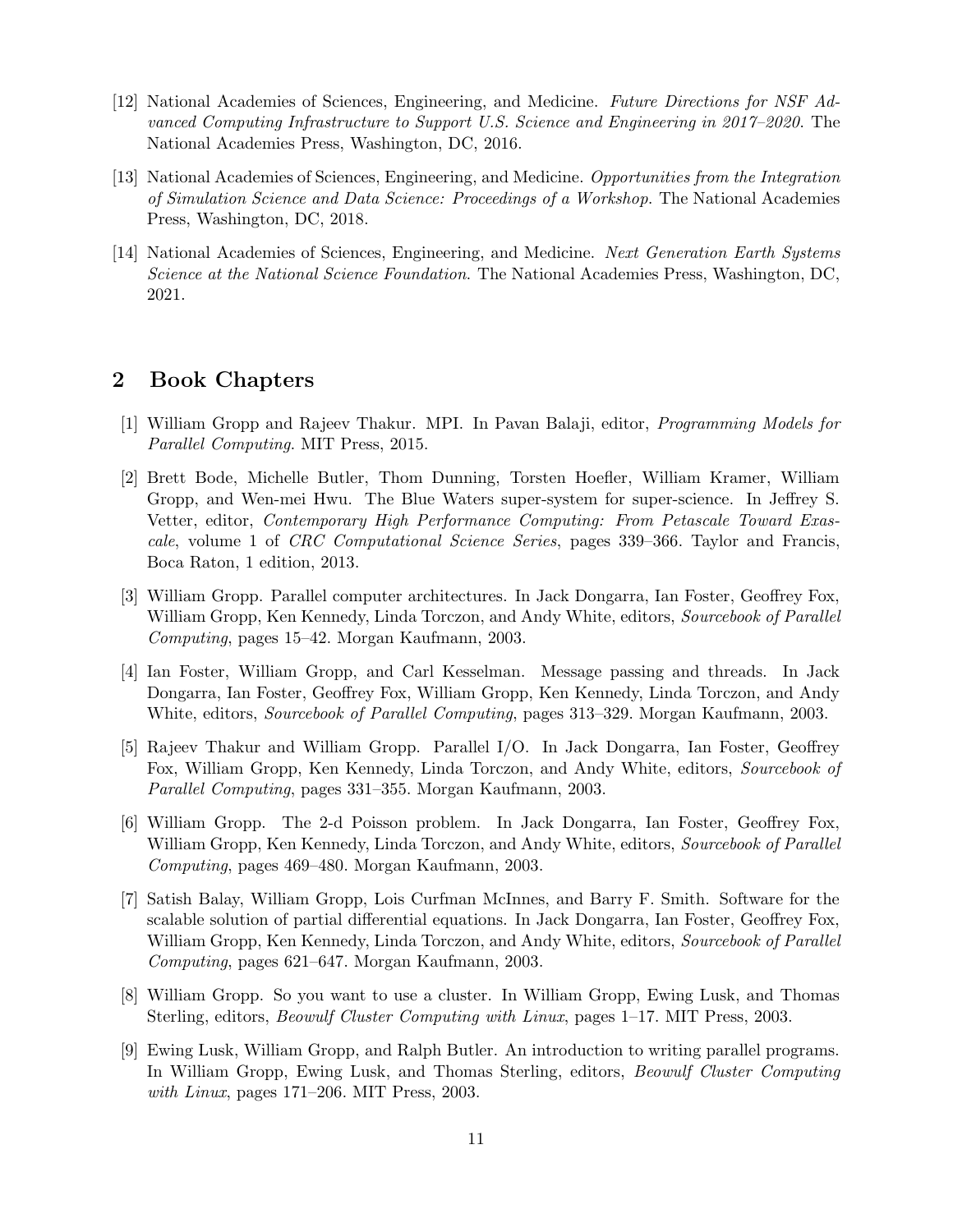- [10] William Gropp and Ewing Lusk. Parallel programming with MPI. In William Gropp, Ewing Lusk, and Thomas Sterling, editors, *Beowulf Cluster Computing with Linux*, pages 207–243. MIT Press, 2003.
- [11] William Gropp and Ewing Lusk. Advanced topics in MPI programming. In William Gropp, Ewing Lusk, and Thomas Sterling, editors, *Beowulf Cluster Computing with Linux*, pages 245–278. MIT Press, 2003.
- [12] Rajeev Thakur, William Gropp, and Ewing Lusk. ADIO: A framework for high-performance, portable parallel I/O. In Daniel A. Reed, editor, *Scalable Input/Output*, pages 111–134. MIT Press, 2004.
- [13] William D. Gropp. Issues in accurate and reliable use of parallel computing in numerical programs. In Bo Einarsson, editor, *Accuracy and Reliability in Scientific Computing*. SIAM, 2005.
- [14] Ricky A. Kendall, Masha Sosonkina, William D. Gropp, Robert W. Numrich, and Thomas Sterling. Parallel programming models applicable to cluster computing and beyond. In Are Magnus Bruaset and Aslak Tveito, editors, *Numerical Solution of Partial Differential Equations on Parallel Computers*, number 51 in Lecture Notes in Computational Science and Engineering, pages 3–54. Springer, 2006.
- [15] William D. Gropp and Andrew Lumsdaine. Parallel tools and environments: A survey. In Michael A. Heroux, Padma Raghavan, and Horst D. Simon, editors, *Parallel Processing for Scientific Computing*, pages 223–232. SIAM, 2006.
- [16] Boyana Norris, Albert Hartono, and William Gropp. Annotations for productivity and performance portability. In *Petascale Computing: Algorithms and Applications*, Computational Science. Chapman & Hall / CRC Press, Taylor and Francis Group, 2007. Preprint ANL/MCS-P1392-0107.
- [17] W. D. Gropp and D. E. Keyes. Domain decomposition on parallel computers. In T. F. Chan, R. Glowinski, J. Périaux, and O. B. Widlund, editors, *Domain Decomposition Methods*, pages 260–288. SIAM, Philadelphia, 1989.
- [18] D. E. Keyes and W. D. Gropp. Domain decomposition techniques for nonsymmetric systems of equations: examples from computational fluid dynamics. In T. F. Chan, R. Glowinski, J. P´eriaux, and O. B. Widlund, editors, *Domain Decomposition Methods*, pages 321–339. SIAM, Philadelphia, 1989.
- [19] William D. Gropp and Martin H. Schultz. High performance parabolic equation solvers. In D. Lee, A. Cakmak, and R. Vichnevetsky, editors, *Computational Acoustics*, volume 1. Elsevier Science Pub., 1990.
- [20] William D. Gropp and David E. Keyes. Domain decomposition as a mechanism for using asymptotic methods. In H. G. Kaper and M. Garbey, editors, *Asymptotic and Numerical Methods for Partial Differential Equations with Critical Parameters*, pages 93–106. Kluwer, Dordrecht, 1992.
- [21] William D. Gropp and David E. Keyes. Semi-structured refinement and parallel domain decomposition methods. In P. Mehrotra et al., editor, *Unstructured Scientific Computation on Multiprocessors*, pages 187–203. MIT Press, 1992.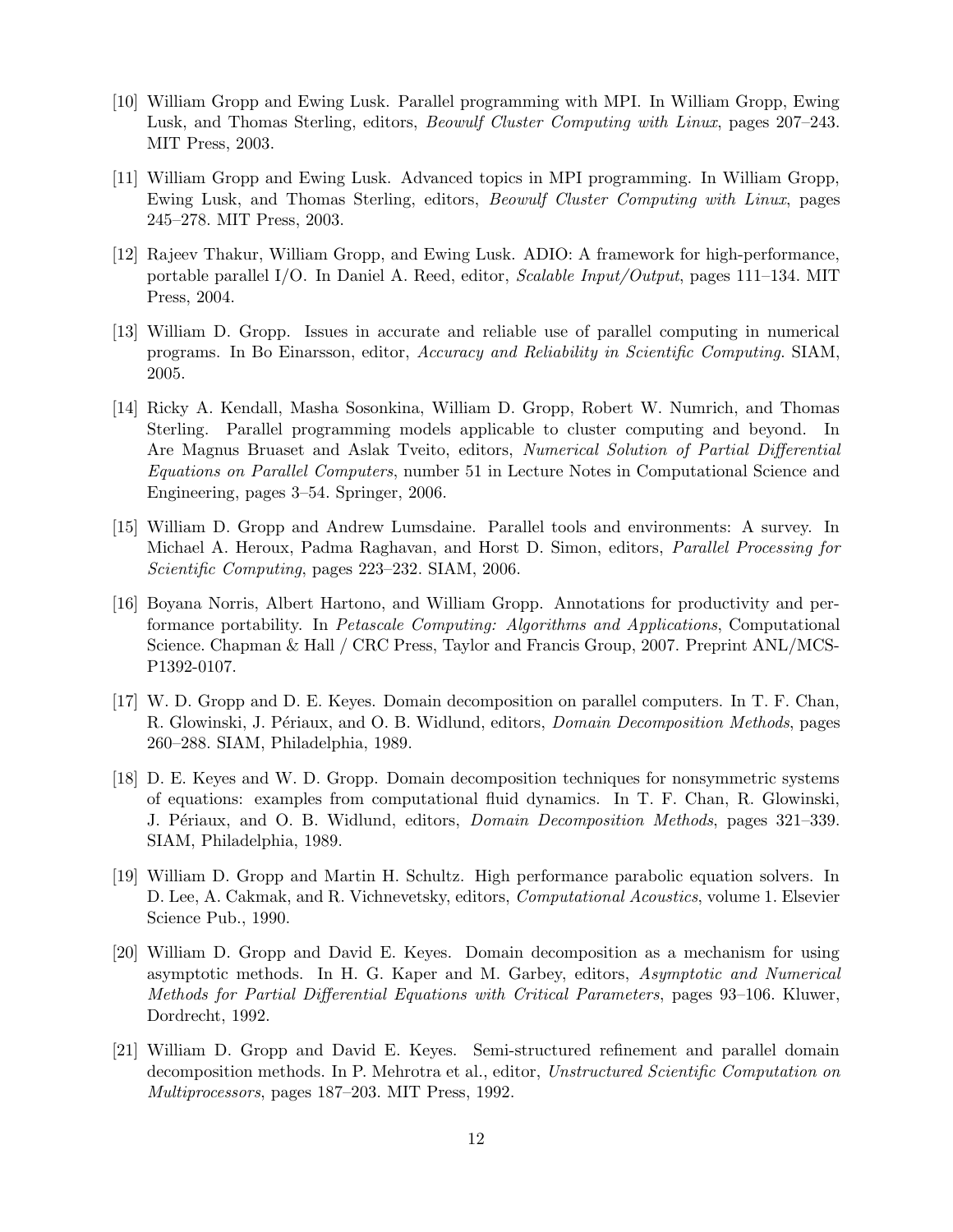- [22] W. D. Gropp, D. E. Keyes, and M. D. Tidriri. Parallel implicit solvers for steady, compressible aerodynamics. In *Parallel Computational Fluid Dynamics*, pages 391–399. Elsevier Science Publishers B.V. (North–Holland), Amsterdam, 1995.
- [23] William D. Gropp and Barry Smith. Parallel domain decomposition software. In D. E. Keyes, Youcef Saad, and Donald G. Truhlar, editors, *Domain-Based Parallelism and Problem Decomposition Methods in Computational Science and Engineering*. SIAM, Philadelphia, 1995.
- <span id="page-12-0"></span>[24] S. Balay, W. D. Gropp, L. C. McInnes, and B. F. Smith. Efficient management of parallelism in object-oriented numerical software libraries. In E. Arge, A. M. Bruaset, and H. P. Langtangen, editors, *Modern Software Tools in Scientific Computing*, pages 163–202. Birkhauser Press, 1997.
- [25] William D. Gropp. An introduction to performance debugging for parallel computers. In D. Keyes, A. Sameh, and V. Venkatakrishnan, editors, *Parallel Numerical Algorithms*, pages 369–382. Kluwer Academic Publishers, 1997.

## **3 Workshop and Meeting Reports**

- [1] David Keyes, Philip Colella, Thom H. Dunning, and William D. Gropp. A science-based case for large-scale simulation, volume 1, July 2003. Office of Science, U.S. Department of Energy.
- [2] Hans P. Zima, editor. Workshop on high-productivity programming languages and models, 2004. Report of the workshop.
- [3] Jennifer M. Schopf, editor. Grid performance workshop 2004 report, 2004.
- [4] International workshop on advanced computational materials science: Application to fusion and generation-IV fission reactors, 2004. Also ORNL/TM-2004/132.
- [5] David Keyes, Philip Colella, Thom H. Dunning, and William D. Gropp. A science-based case for large-scale simulation, volume 2, September 2004. Office of Science, U.S. Department of Energy.
- [6] David Brown, John Bell, Donald Estep, William Gropp, Bruce Hendrickson, Sallie Keller-McNulty, David Keyes, J. Tinsley Oden, Linda Petzold, and Margaret Wright. Applied Mathematics at the U.S. Department of Energy: Past, Present and a View to the Future, May 2008. Ed. by David Brown.
- [7] David Keyes and Valerie Taylor. NSF-ACCI task force on software for science and engineering, December 2010.
- [8] Andrew Cary, John Chawner, Earl Duque, William Gropp, William Kleb, Ray Kolanay, Eric Nielsen, and Brian Smith. CFD vision 2030 - roadmap updates, 2021.

# **4 Journal Articles**

[1] William D. Gropp. A test of moving mesh refinement for 2-D scalar hyperbolic problems. *SIAM Journal on Scientific and Statistical Computing*, 1(2):191–197, June 1980.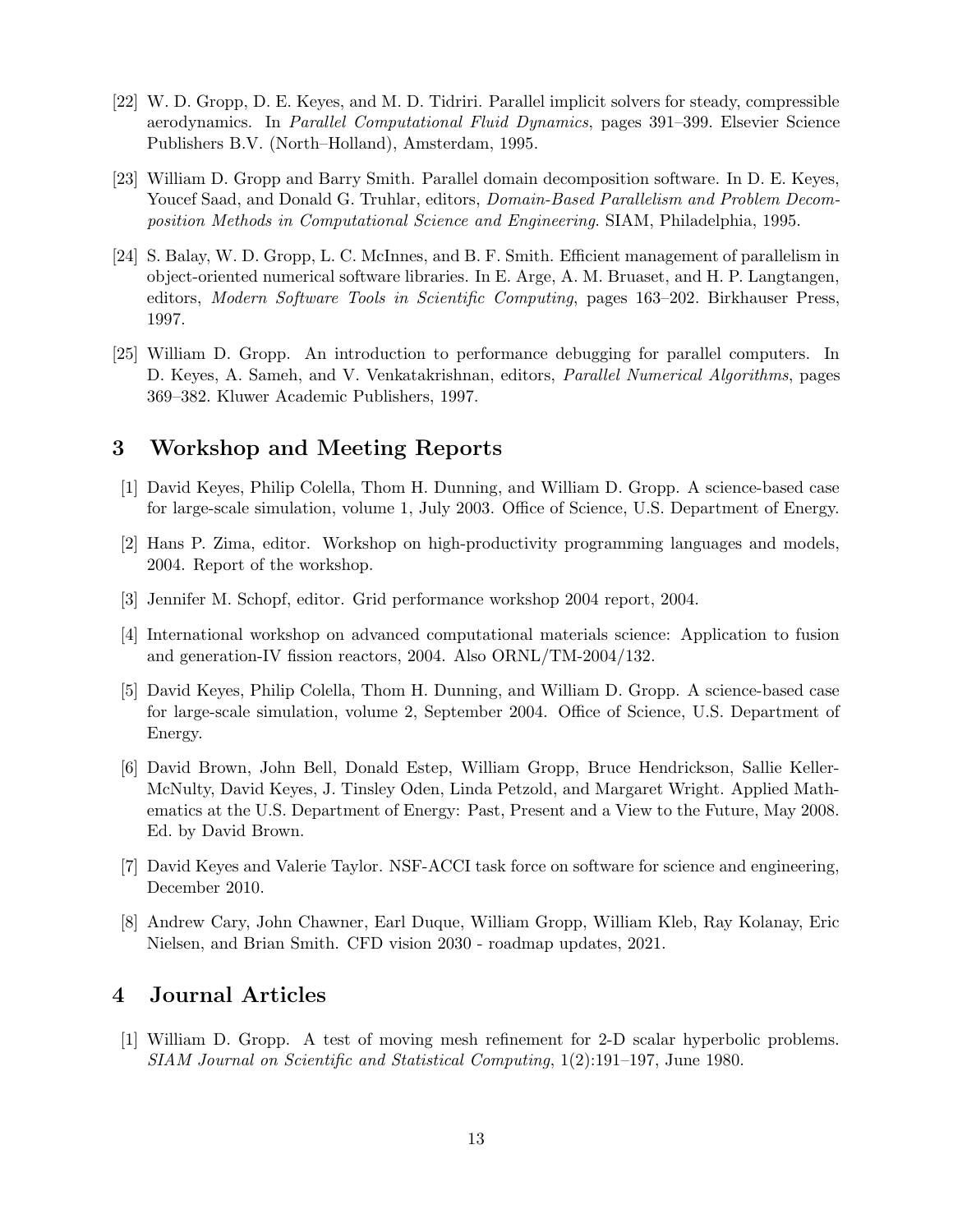- [2] William D. Gropp. Solving PDEs on loosely-coupled parallel processors. *Parallel Computing*, 5(1-2):165–173, July 1987. Proceedings of the international conference on vector and parallel computing—issues in applied research and development (Loen, 1986).
- [3] David E. Keyes and William D. Gropp. A comparison of domain decomposition techniques for elliptic partial differential equations and their parallel implementation. *SIAM Journal on Scientific and Statistical Computing*, 8(2):S166–S202, March 1987. Reprinted in Selected Papers from the Second Conference on Parallel Processing for Scientific Computing (C. W. Gear & R. G. Voigt, eds., SIAM, 1987).
- [4] William D. Gropp. Local uniform mesh refinement with moving grids. *SIAM Journal on Scientific and Statistical Computing*, 8(3):292–304, May 1987.
- [5] W. Gropp. Local uniform mesh refinement on loosely-coupled parallel processors. *I. J. Comp. Math. Appl.*, 15:375–389, 1988.
- [6] William D. Gropp and David E. Keyes. Complexity of parallel implementation of domain decomposition techniques for elliptic partial differential equations. *SIAM Journal on Scientific and Statistical Computing*, 9(2):312–326, March 1988.
- [7] William D. Gropp and I. C. F. Ipsen. Recursive mesh refinement on hypercubes. *Nordisk Tidskr. Informationsbehandling (BIT)*, 29:186–211, 1989.
- [8] William D. Gropp and David E. Keyes. Domain decomposition on parallel computers. *Impact Comput. Sci. Eng.*, 1:421–439, 1989.
- [9] David E. Keyes and William D. Gropp. Domain decomposition techniques for the parallel solution of nonsymmetric systems of elliptic boundary value problems. *Applied Numerical Mathematics: Transactions of IMACS*, 6(4):281–301, May 1990.
- [10] H. Berryman, J. Saltz, W. Gropp, and R. Mirchandaney. Krylov methods preconditioned with incompletely factored matrices on the CM-2. *Journal of Parallel and Distributed Computing*, 8(2):186–190, February 1990.
- [11] Leslie Greengard and William D. Gropp. A parallel version of the fast multipole method. *Computers and Mathematics with Applications*, 20:63–71, 1990.
- [12] William D. Gropp and Edward Smith. Computational fluid dynamics on parallel processors. *Computers and Fluids*, 18:289–304, 1990.
- [13] Xiao-Chuan Cai, William D. Gropp, and David E. Keyes. Convergence rate estimate for a domain decomposition method. *Numerische Mathematik*, 61(2):153–169, 1992.
- [14] W. D. Gropp and D. E. Keyes. Domain decomposition with local mesh refinement. *SIAM J. Sci. Stat. Comput.*, 13:967–993, 1992.
- [15] W. D. Gropp and D. E. Keyes. Parallel performance of domain-decomposed preconditioned Krylov methods for PDEs with locally uniform refinement. *SIAM Journal on Scientific and Statistical Computing*, 13:128–145, 1992.
- [16] W. D. Gropp and D. E. Keyes. Domain decomposition methods in computational fluid dynamics. *Int. J. Numer. Meth. Fluids*, 14:147–165, 1992.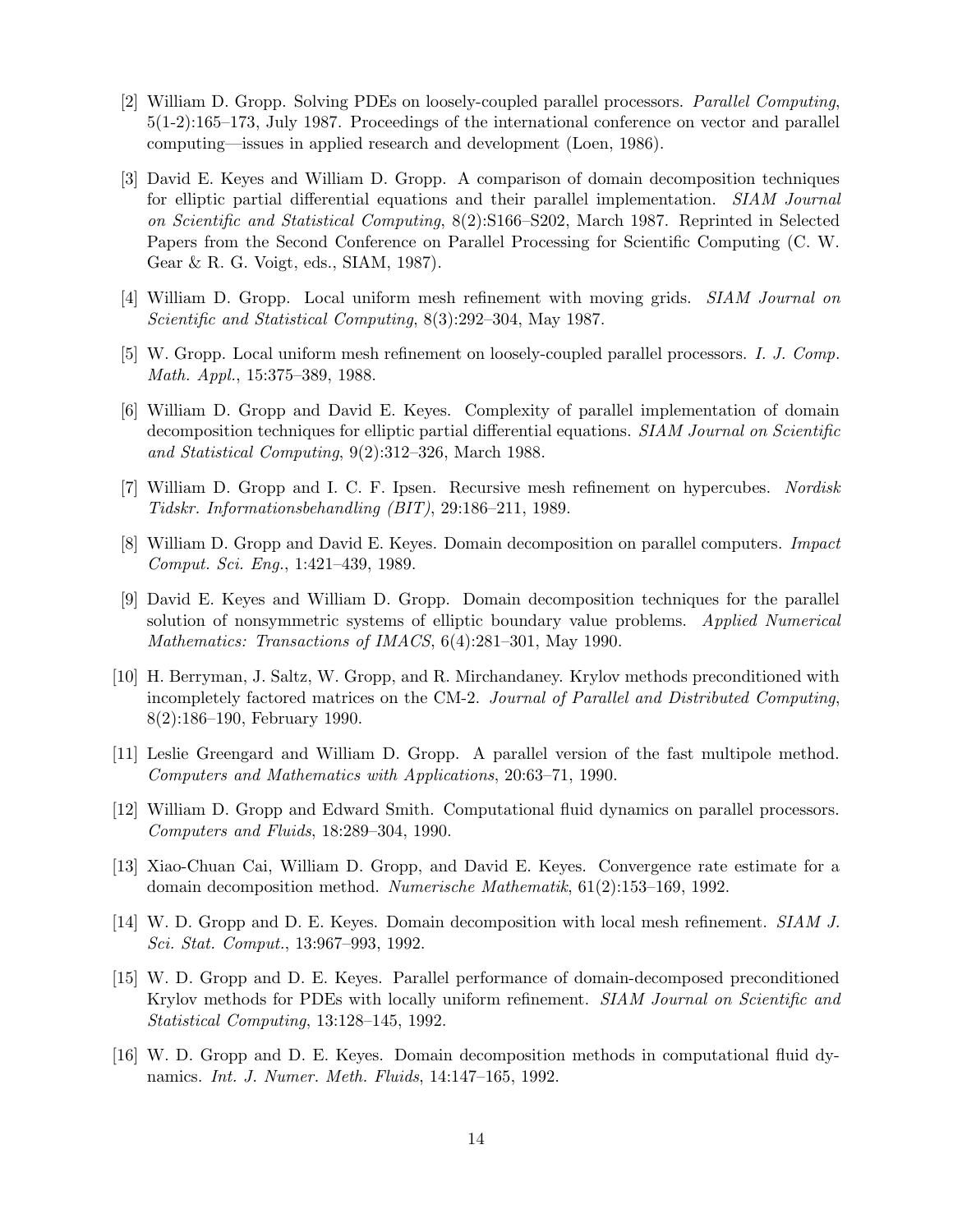- [17] I. Foster, W. Gropp, and R. Stevens. The parallel scalability of the spectral transform method. *Monthly Weather Review*, 120(5):835–850, 1992.
- [18] Xiao-Chuan Cai, William D. Gropp, and David E. Keyes. A comparison of some domain decomposition and *ILU* preconditioned iterative methods for nonsymmetric elliptic problems. *Numerical linear algebra with applications*, 1(5):477–504, 1994.
- [19] Message Passing Interface Forum. MPI: A message passing interface standard. *International Journal of Supercomputer Applications*, 8(3/4):159–416, 1994.
- [20] K. Forsman, W. Gropp, L. Kettunen, D. Levine, and J. Salonen. Solution of dense systems of linear equations arising from integral equation formulations. *IEEE Antennas and Propagation Magazine*, pages 96–100, December 1995.
- [21] W. D. Gropp and E. Lusk. Experiences with the IBM SP1. *IBM Systems Journal*, 34(2):249– 262, 1995.
- [22] Anthony Skjellum, Ewing Lusk, and William Gropp. Early applications in the Message-Passing Interface (MPI). *International Journal of Supercomputer Applications and High Performance Computing*, 9(2):79–94, Summer 1995.
- [23] William D. Gropp, Hans Kaper, G. Leaf, D. Levine, V. Vinokur, and M. Palumbo. Numerical simulation of vortex dynamics in high-*t<sup>c</sup>* superconductors. *J. Comp. Physics*, 123:254–266, 1996.
- <span id="page-14-0"></span>[24] W. Gropp, E. Lusk, N. Doss, and A. Skjellum. A high-performance, portable implementation of the MPI message passing interface standard. *Parallel Computing*, 22(6):789–828, September 1996.
- [25] R. Thakur, W. Gropp, and E. Lusk. An experimental evaluation of the parallel I/O systems of the IBM SP and Intel Paragon using a production application. *Lecture Notes in Computer Science*, 1127, 1996.
- [26] Barry Smith and William Gropp. The design of data-structure-neutral libraries for the iterative solution of sparse linear systems. *Scientific Programming*, 5:329–336, 1996.
- [27] W. Gropp and E. Lusk. A high-performance MPI implementation on a shared-memory vector supercomputer. *Parallel Computing*, 22(11):1513–1526, January 1997.
- [28] W. Gropp and E. Lusk. Sowing MPICH: A case study in the dissemination of a portable environment for parallel scientific computing. *The International Journal of Supercomputer Applications and High Performance Computing*, 11(2):103–114, Summer 1997.
- [29] Message Passing Interface Forum. MPI2: A message passing interface standard. *High Performance Computing Applications*, 12(1–2):1–299, 1998.
- [30] Rajeev Thakur, Ewing Lusk, and William Gropp. I/O in parallel applications: The weakest link. *The International Journal of High Performance Computer Applications*, 12(4, part 2):389–395, 1998.
- [31] X-C Cai, William D. Gropp, David E. Keyes, R. G. Melvin, and D. P. Young. Parallel Newton-Krylov-Schwarz algorithms for the transonic full potential equation. *SIAM Journal of Scientific Computing*, 19:246–265, January 1998. Also ICASE report TR 96-39.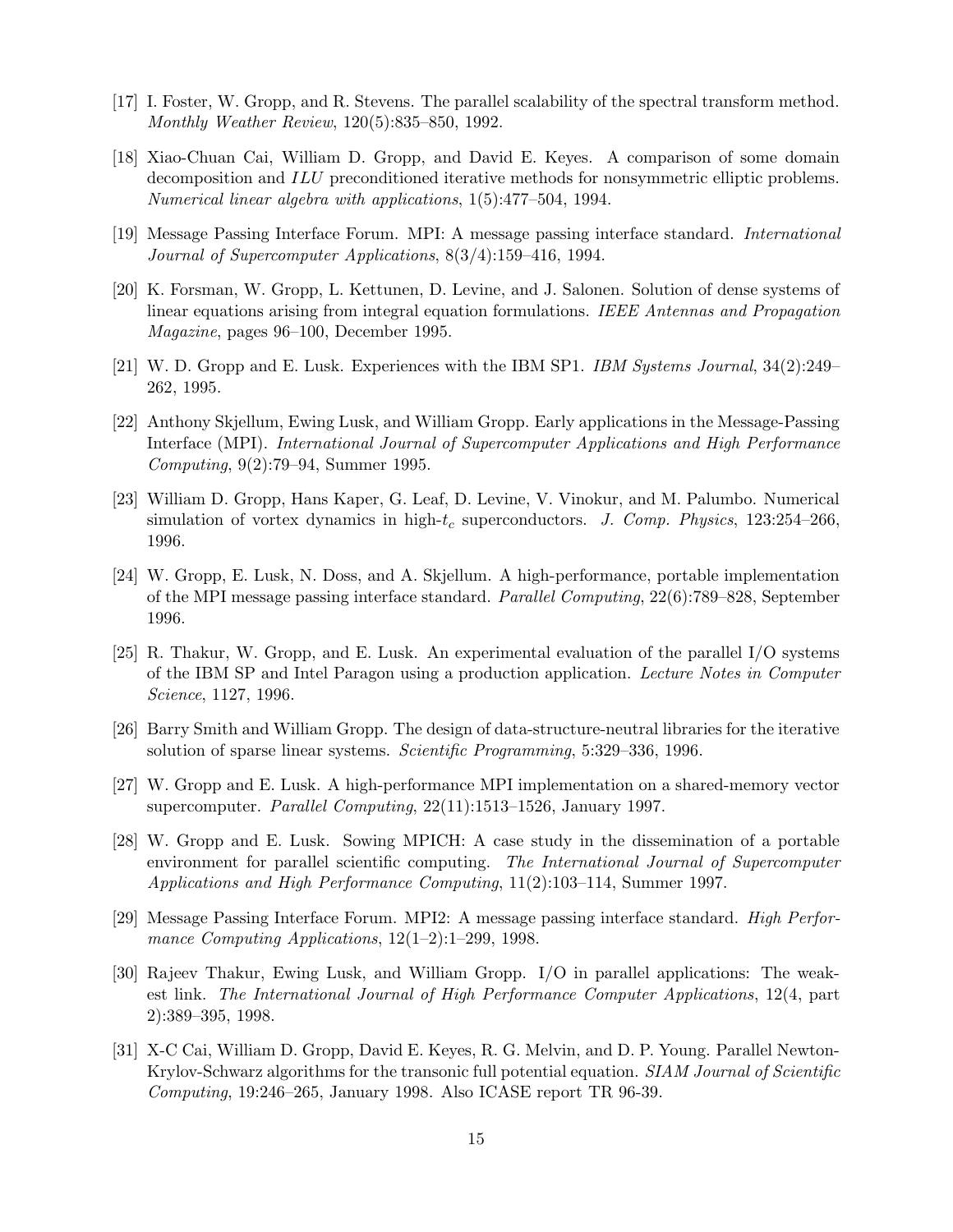- [32] I. Foster, J. Geisler, W. Gropp, N. Karonis, E. Lusk, G. Thiruvathukal, and S. Tuecke. A widearea implementation of the Message Passing Interface. *Parallel Computing*, 24(12–13):1735– 1749, November 1998.
- [33] David Levine, William Gropp, Kimmo Forsman, and Lauri Kettunen. Parallel computation of three-dimensional nonlinear magnetostatic problems. *Concurrency Practice and Experience*, 11(2):109–120, February 1999.
- [34] Omer Zaki, Ewing Lusk, William Gropp, and Deborah Swider. Toward scalable performance visualization with Jumpshot. *High Performance Computing Applications*, 13(2):277–288, Fall 1999.
- [35] William Gropp, David E. Keyes, Lois C. McInnes, and M. D. Tidriri. Globalized Newton-Krylov-Schwarz algorithms and software for parallel implicit CFD. *High Performance Computing Applications*, 14(2):102–136, 2000.
- [36] W. D. Gropp, D. K. Kaushik, D. E. Keyes, and B. F. Smith. High performance parallel implicit CFD. *Parallel Computing*, 27(4):337–362, 2001.
- [37] Ralph Butler, William Gropp, and Ewing Lusk. Components and interfaces of a process management system for parallel programs. *Parallel Computing*, 27(11):1417–1429, October 2001.
- [38] Rajeev Thakur, William Gropp, and Ewing Lusk. Optimizing noncontiguous accesses in MPI-IO. *Parallel Computing*, 28(1):83–105, January 2002.
- [39] Mark Baker, Daniel Katz, William Gropp, and Thomas Sterling. Special issue: Cluster 2001. *Concurrency and Computation: Practice and Experience*, 15(7–8):623–624, 2003.
- [40] William D. Gropp and Ewing Lusk. Fault tolerance in MPI programs. *International Journal of High Performance Computer Applications*, 18(3):363–372, 2004.
- [41] Avery Ching, Alok N. Choudhary, Wei-keng Liao, Robert B. Ross, and William Gropp. Evaluating structured I/O methods for parallel file systems. *International Journal of High Performance Computing and Networking*, 2(2/3/4):133–145, 2004.
- [42] Rajeev Thakur, Rolf Rabenseifner, and William Gropp. Optimization of collective communication operations in MPICH. *International Journal of High Performance Computer Applications*, 19(1):49–66, 2005.
- [43] George Alm´asi, Charles Archer, Jose G. Casta nos, J. A. Gunnels, C. Chris Erway, Philip Heidelberger, Xavier Martorell, Jose E. Moreira, Kurt Pinnow, Joe Ratterman, Burkhard Steinmacher-Burow, William Gropp, and Brian Toonen. Design and implementation of message-passing services for the Blue Gene/L supercomputer. *IBM Journal of Research and Development*, 49(2/3):393–406, March/May 2005. Available at [http://www.research.ibm.](http://www.research.ibm.com/journal/rd49-23.html) [com/journal/rd49-23.html](http://www.research.ibm.com/journal/rd49-23.html).
- [44] Rajeev Thakur, William Gropp, and Brian Toonen. Optimizing the synchronization operations in MPI one-sided communication. *High Performance Computing Applications*, 19(2):119–128, 2005.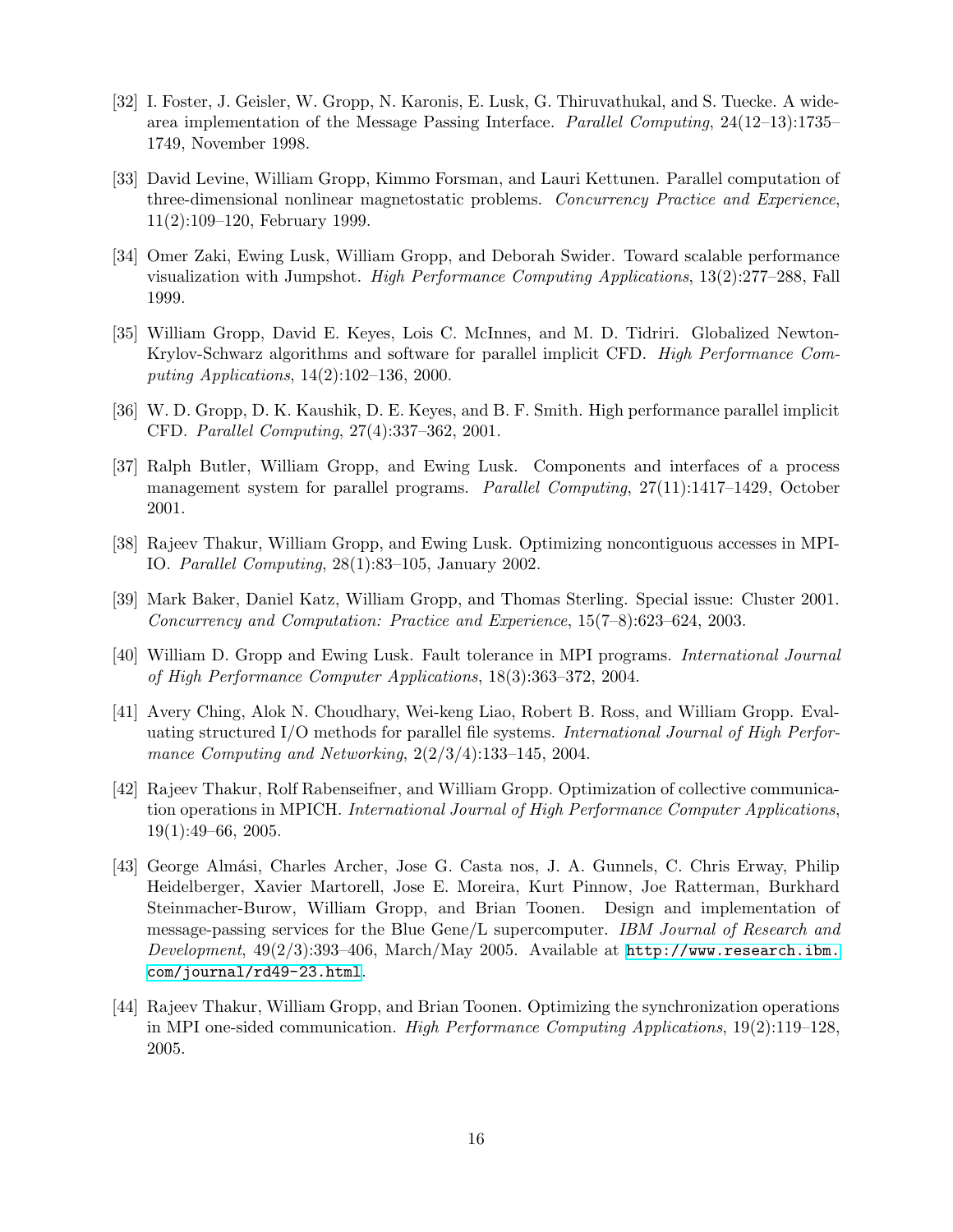- [45] Christopher Falzone, Anthony Chan, Ewing Lusk, and William Gropp. A portable method for finding user errors in the usage of MPI collective operations. *International Journal of High Performance Computing Applications*, 21(2):155–165, 2007.
- [46] Baifei Shen, Yuelin Li, Karoly Nemeth, Hairong Shang, Yong chul Chae, Robert Soliday, Robert Crowell, Edward Frank, William Gropp, and John Cary. Electron injection by a nanowire in the bubble regime. *Physics of Plasmas*, 14, 2007.
- [47] Anthony Chan, William Gropp, and Ewing Lusk. An efficient format for nearly constant-time access to arbitrary time intervals in large trace files. *Scientific Programming*, 16(2):155–165, 2008.
- [48] Rajeev Thakur and William Gropp. Test suite for evaluating performance of multithreaded MPI communication. *Parallel Computing*, 35:608–617, 2009.
- [49] Franck Cappello, Al Geist, Bill Gropp, Laxmikant Kale, Bill Kramer, and Marc Snir. Toward exascale resilience. *International Journal of High Performance Computing Applications*, 23(4):374–388, 2009.
- [50] William Gropp and Marc Snir. On the need for a consortium of capability centers. *International Journal of High Performance Computing Applications*, 23(4):413–420, 2009.
- [51] Pavan Balaji, Anthony Chan, Rajeev Thakur, William Gropp, and Ewing L. Lusk. Toward message passing for a million processes: characterizing MPI on a massive scale Blue Gene/P. *Computer Science - R&D*, 24(1-2):11–19, 2009.
- [52] William D. Gropp. Software for petascale computing systems. *IEEE Computing in Science and Engineering*, 11(5):17–21, 2009.
- [53] Jesper Larsson Träff, William D. Gropp, and Rajeev Thakur. Self-consistent MPI performance guidelines. *IEEE Transactions on Parallel and Distributed Systems*, 21(5):698–709, 2009.
- [54] Salman Pervez, Ganesh Gopalakrishnan, Robert M. Kirby, Rajeev Thakur, and William Gropp. Formal methods applied to high-performance computing software design: a case study of MPI one-sided communication-based locking. *Software Practice and Experience*, 40(1):23– 42, 2010.
- [55] Pavan Balaji, Darius Buntinas, David Goodell, William Gropp, and Rajeev Thakur. Finegrained multithreading support for hybrid threaded MPI programming. *International Journal of High Performance Computing Applications*, 24(1):49–57, 2010.
- [56] J. Mellor-Crummey, W. Gropp, and M. Herlihy. Teaching parallel programming: a roundtable discussion. *XRDS: Crossroads, The ACM Magazine for Students*, 17(1):28–30, 2010.
- [57] Pavan Balaji, Anthony Chan, William Gropp, Rajeev Thakur, and Ewing Lusk. The importance of non-data-communication overheads in MPI. *International Journal of High Performance Computing Applications*, 24(1):5–15, 2010.
- [58] Jesper Larsson Träff, Andreas Ripke, Christian Siebert, Pavan Balaji, Rajeev Thakur, and William Gropp. A pipelined algorithm for large, irregular all-gather problems. *International Journal of High Performance Computing Applications*, 24(1):58–68, 2010.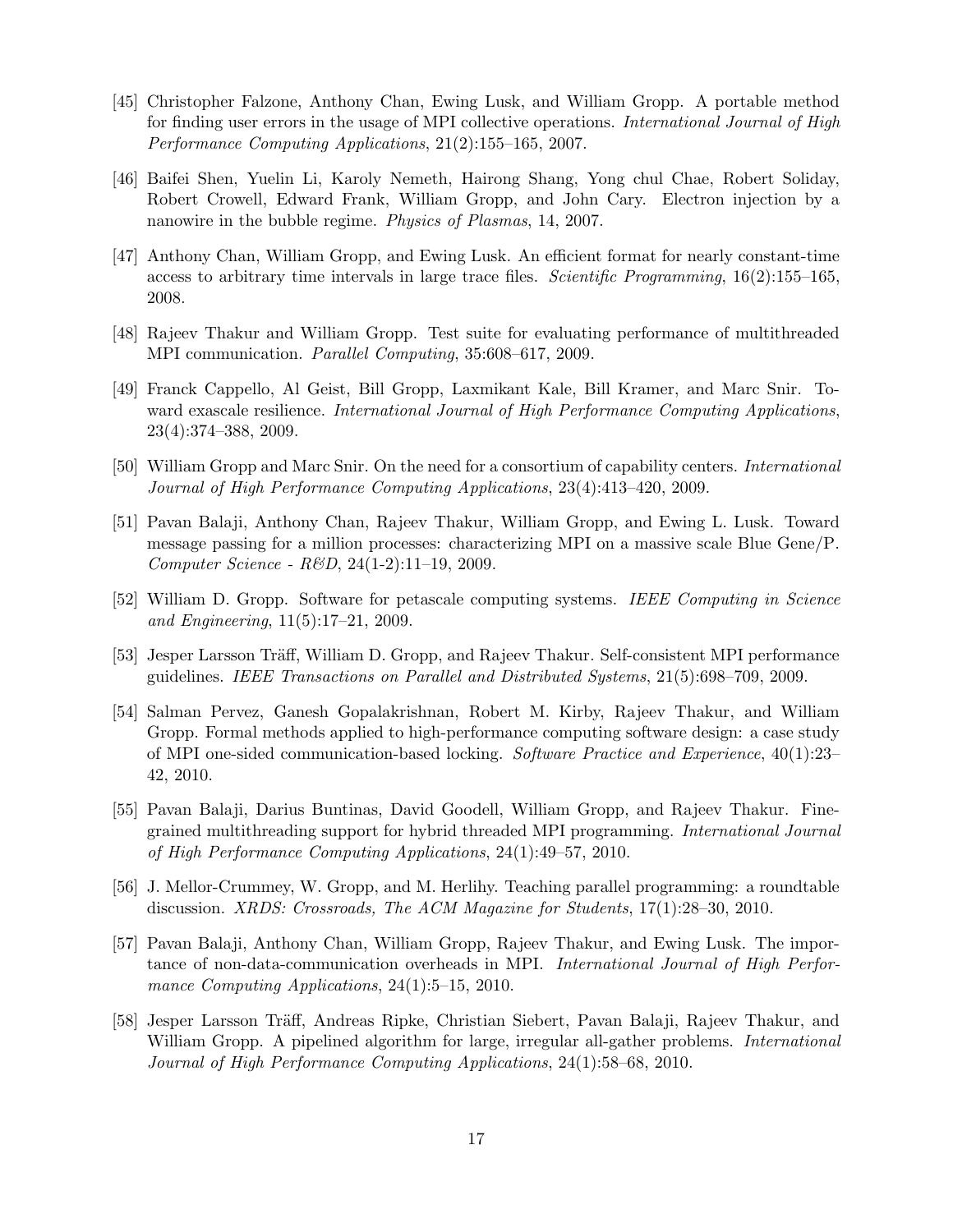- [59] Dahai Guo and William Gropp. Optimizing sparse data structures for matrix-vector multiply. *International Journal of High Performance Computing Applications*, 25(1):115–131, 2011.
- [60] Jack Dongarra, Pete Beckman, Terry Moore, Patrick Aerts, Giovanni Aloisio, Jean-Claude Andre, David Barkai, Jean-Yves Berthou, Taisuke Boku, Bertrand Braunschweig, Franck Cappello, Barbara Chapman, Xuebin Chi, Alok Choudhary, Sudip Dosanjh, Thom Dunning, Sandro Fiore, Al Geist, William Gropp, Robert Harrison, Mark Hereld, Michael Heroux, Adolfy Hoisie, Koh Hotta, Zhong Jin, Yutaka Ishikawa, Fred Johnson, Sanjay Kale, Richard Kenway, David Keyes, Bill Kramer, Jesus Labarta, Alain Lichnewsky, Thomas Lippert, Bob Lucas, Barney Maccabe, Satoshi Matsuoka, Paul Messina, Peter Michielse, Bernd Mohr, Matthias S. Mueller, Wolfgang E. Nagel, Hiroshi Nakashima, Michael E Papka, Dan Reed, Mitsuhisa Sato, Ed Seidel, John Shalf, David Skinner, Marc Snir, Thomas Sterling, Rick Stevens, Fred Streitz, Bob Sugar, Shinji Sumimoto, William Tang, John Taylor, Rajeev Thakur, Anne Trefethen, Mateo Valero, Aad van der Steen, Jeffrey Vetter, Peg Williams, Robert Wisniewski, and Kathy Yelick. The international exascale software project roadmap. *International Journal of High Performance Computing Applications*, 25(1):3–60, 2011.
- [61] M. Showerman, J. Enos, C. Steffen, S. Treichler, W. Gropp, and W.-m.W. Hwu. EcoG: A power-efficient GPU cluster architecture for scientific computing. *Computing in Science Engineering*, 13(2):83–87, March-April 2011.
- [62] Pavan Balaji, Darius Buntinas, David Goodell, William Gropp, Torsten Hoefler, Sameer Kumar, Ewing Lusk, Rajeev Thakur, and Jesper Larsson Träff. MPI on millions of cores. *Parallel Processing Letters*, 21(1):45–60, 2011.
- [63] Ganesh Gopalakrishnan, Robert M. Kirby, Stephen F. Siegel, Rajeev Thakur, William Gropp, Ewing L. Lusk, Bronis R. de Supinski, Martin Schulz, and Greg Bronevetsky. Formal analysis of MPI-based parallel programs. *Commun. ACM*, 54(12):82–91, 2011.
- [64] William Gropp. Best algorithms + best computers = powerful match. *Commun. ACM*, 55(5):100–100, May 2012.
- [65] D. Guo and W. Gropp. Applications of the streamed storage format for sparse matrix operations. *International Journal of High Performance Computing Applications*, 2013.
- [66] David E Keyes, Lois C McInnes, Carol Woodward, William Gropp, Eric Myra, Michael Pernice, John Bell, Jed Brown, Alain Clo, Jeffrey Connors, Emil Constantinescu, Don Estep, Kate Evans, Charbel Farhat, Ammar Hakim, Glenn Hammond, Glen Hansen, Judith Hill, Tobin Isaac, Xiangmin Jiao, Kirk Jordan, Dinesh Kaushik, Efthimios Kaxiras, Alice Koniges, Kihwan Lee, Aaron Lott, Qiming Lu, John Magerlein, Reed Maxwell, Michael McCourt, Miriam Mehl, Roger Pawlowski, Amanda P Randles, Daniel Reynolds, Beatrice Rivière, Ulrich Rüde, Tim Scheibe, John Shadid, Brendan Sheehan, Mark Shephard, Andrew Siegel, Barry Smith, Xianzhu Tang, Cian Wilson, and Barbara Wohlmuth. Multiphysics simulations: Challenges and opportunities. *International Journal of High Performance Computing Applications*, 27(1):4– 83, 2013.
- [67] T. Hoefler, J. Dinan, D. Buntinas, P. Balaji, B. Barrett, R. Brightwell, W. Gropp, V. Kale, and R. Thakur. MPI + MPI: a new hybrid approach to parallel programming with MPI plus shared memory. *Journal of Computing*, 05 2013. doi: 10.1007/s00607-013-0324-2.
- [68] W. Gropp and M. Snir. Programming for exascale computers. *Computing in Science and Engineering*, PP(99), 2013.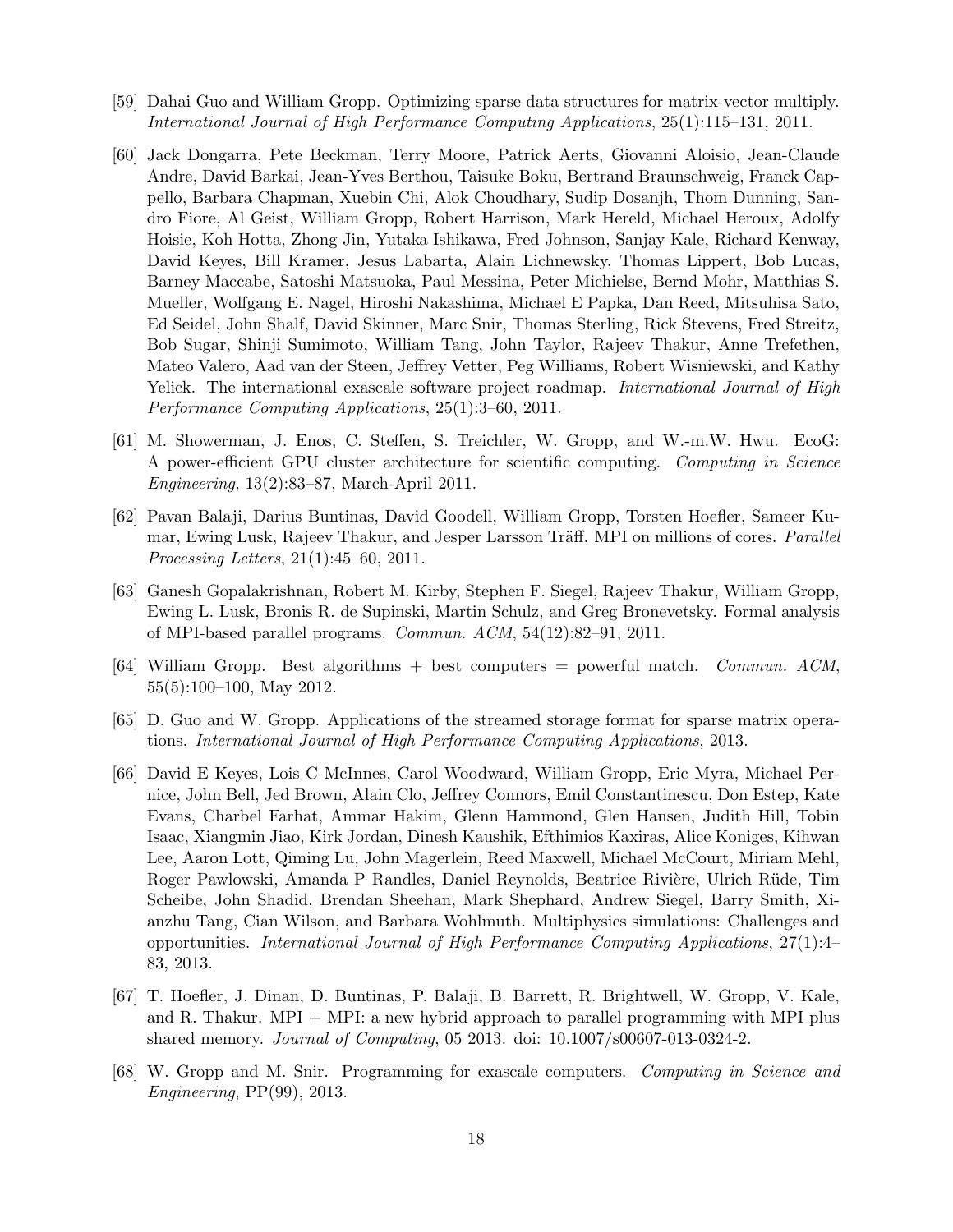- [69] Dahai Guo and William Gropp. Applications of the streamed storage format for sparse matrix operations. *International Journal of High Performance Computing Applications*, 28(1):3–12, 2014.
- [70] William Gropp and Satoshi Matsuoka. Special issue: SC13 The International Conference for High Performance Computing, Networking, Storage and Analysis. *Scientific Programming*, pages 57–58, 2014.
- [71] Franck Cappello, Al Geist, William Gropp, Sanjay Kale, Bill Kramer, and Marc Snir. Toward exascale resilience: 2014 update. *Supercomputing frontiers and innovations*, 1(1), 2014. Open Access, <http://superfri.org/superfri/article/view/14>.
- [72] Jeffrey P Slotnick, Abdollah Khodadoust, Juan J Alonso, David L Darmofal, William D Gropp, Elizabeth A Lurie, Dimitri J Mavriplis, and Venkat Venkatakrishnan. Enabling the environmentally clean air transportation of the future: a vision of computational fluid dynamics in 2030. *Philosophical Transactions of the Royal Society A: Mathematical, Physical and Engineering Sciences*, 372(2022), 2014.
- [73] Paul Sack and William Gropp. Collective algorithms for multiported torus networks. *ACM Trans. Parallel Comput.*, 1(2):12:1–12:33, February 2015.
- [74] Torsten Hoefler, James Dinan, Rajeev Thakur, Brian Barrett, Pavan Balaji, William Gropp, and Keith D. Underwood. Remote memory access programming in MPI-3. *ACM Trans. Parallel Comput.*, 2(2):9:1–9:26, 2015.
- [75] Dahai Guo, William Gropp, and Luke N Olson. A hybrid format for better performance of sparse matrix-vector multiplication on a GPU. *International Journal of High Performance Computing Applications*, 30(1):103–120, 2016.
- [76] Amanda Bienz, Robert D. Falgout, William Gropp, Luke N. Olson, and Jacob B. Schroder. Reducing parallel communication in algebraic multigrid through sparsification. *SIAM Journal on Scientific Computing*, 38(5):S332–S357, 2016.
- [77] James Dinan, Pavan Balaji, Darius Buntinas, David Goodell, William Gropp, and Rajeev Thakur. An implementation and evaluation of the MPI 3.0 one-sided communication interface. *Concurrency and Computation: Practice and Experience*, 28(17):4385–4404, 2016. cpe.3758.
- [78] Anthony Kougkas, Hassan Eslami, Xian-He Sun, Rajeev Thakur, and William Gropp. Rethinking key-value store for parallel I/O optimization. *The International Journal of High Performance Computing Applications*, 31(4):335–356, 2017.
- [79] Hoang-Vu Dang, Marc Snir, and William Gropp. Eliminating contention bottlenecks in multithreaded MPI. *Parallel Computing*, 69:1–23, 2017.
- [80] M Asch, T Moore, R Badia, M Beck, P Beckman, T Bidot, F Bodin, F Cappello, A Choudhary, B de Supinski, E Deelman, J Dongarra, A Dubey, G Fox, H Fu, S Girona, W Gropp, M Heroux, Y Ishikawa, K Keahey, D Keyes, W Kramer, J-F Lavignon, Y Lu, S Matsuoka, B Mohr, D Reed, S Requena, J Saltz, T Schulthess, R Stevens, M Swany, A Szalay, W Tang, G Varoquaux, J-P Vilotte, R Wisniewski, Z Xu, and I Zacharov. Big data and extreme-scale computing: Pathways to convergence-toward a shaping strategy for a future software and data ecosystem for scientific inquiry. *The International Journal of High Performance Computing Applications*, 32(4):435–479, 2018.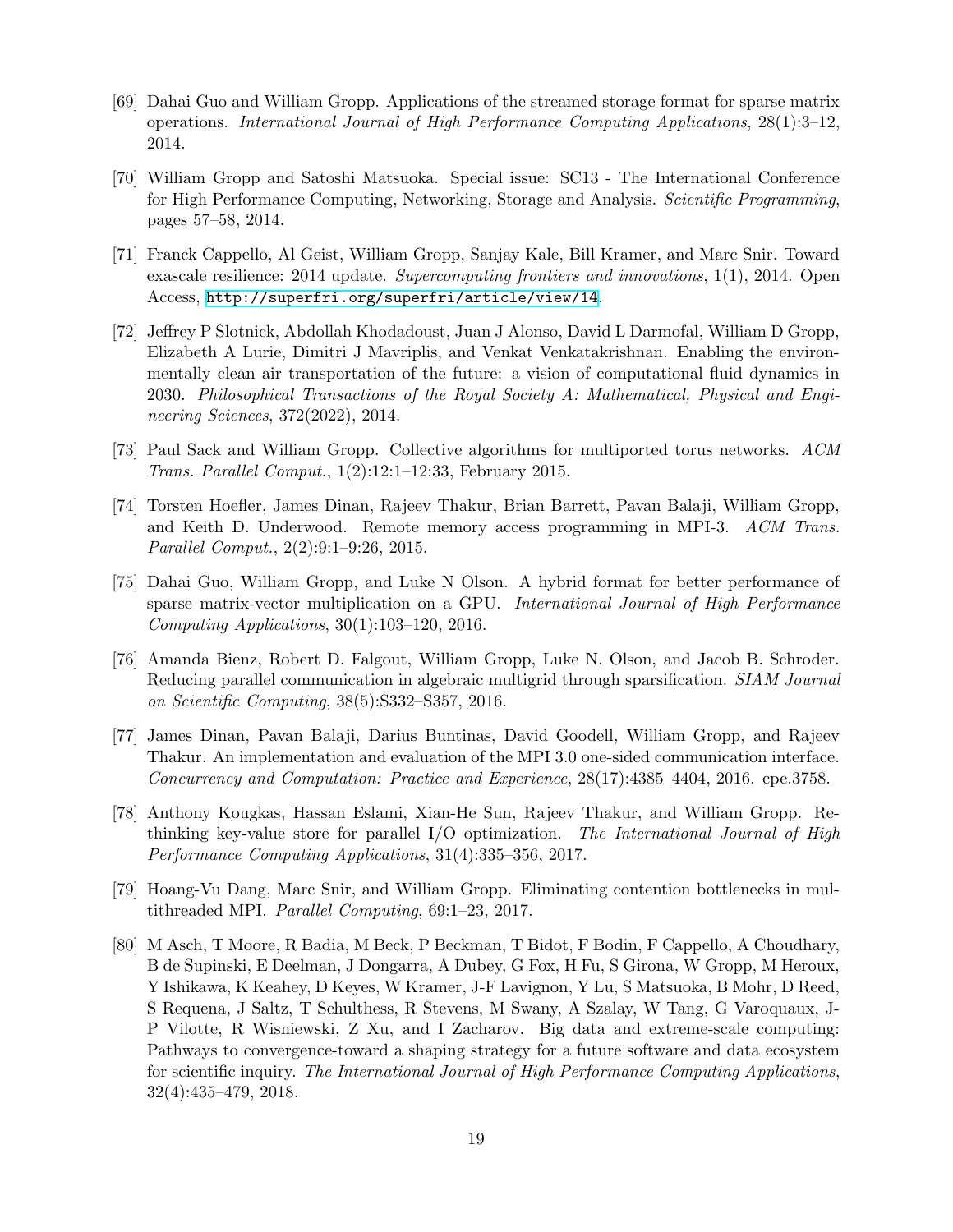- [81] Tarun Prabhu and William Gropp. DAME: Runtime-compilation for data movement. *The International Journal of High Performance Computing Applications*, 32(5):760–774, 2018.
- [82] Jon Calhoun, Franck Cappello, Luke N Olson, Marc Snir, and William D Gropp. Exploring the feasibility of lossy compression for PDE simulations. *The International Journal of High Performance Computing Applications*, 33(2):397–410, 2019.
- [83] William Gropp and Rajeev Thakur. Guest editor's introduction: Special issue on best papers from EuroMPI/USA 2017. *Parallel Computing*, 2019.
- [84] Amanda Bienz, William D. Gropp, and Luke N. Olson. Node aware sparse matrix–vector multiplication. *Journal of Parallel and Distributed Computing*, 130:166–178, 2019.
- [85] William D. Gropp. Using node and socket information to implement MPI Cartesian topologies. *Parallel Computing*, 85:98–108, 2019.
- [86] Thiago SFX Teixeira, William Gropp, and David Padua. Managing code transformations for better performance portability. *The International Journal of High Performance Computing Applications*, 33(6):1290–1306, 2019.
- [87] E. A. Huerta, Gabrielle Allen, Igor Andreoni, Javier M. Antelis, Etienne Bachelet, G. Bruce Berriman, Federica B. Bianco, Rahul Biswas, Kyle Carrasco Kind, Matias Chard, Minsik Cho, Philip S. Cowperthwaite, Zachariah B. Etienne, Maya Fishbach, Francisco Forster, Daniel George, Tom Gibbs, Matthew Graham, William Gropp, Robert Gruendl, Anushri Gupta, Roland Haas, Sarah Habib, Elise Jennings, Margaret W. G. Johnson, Erik Katsavounidis, Daniel S. Katz, Asad Khan, Volodymyr Kindratenko, William T. C. Kramer, Xin Liu, Ashish Mahabal, Zsuzsa Marka, Kenton McHenry, J. M. Miller, Claudia Moreno, M. S. Neubauer, Steve Oberlin, Alexander R. Olivas, Donald Petravick, Adam Rebei, Shawn Rosofsky, Milton Ruiz, Aaron Saxton, Bernard F. Schutz, Alex Schwing, Ed Seidel, Stuart L. Shapiro, Hongyu Shen, Yue Shen, Leo P. Singer, Brigitta M. Sipocz, Lunan Sun, John Towns, Antonios Tsokaros, Wei Wei, Jack Wells, Timothy J. Williams, Jinjun Xiong, and Zhizhen Zhao. Enabling real-time multi-messenger astrophysics discoveries with deep learning. *Nature Reviews Physics*, 1:600–608, October 2019.
- [88] Huda Ibeid, Luke Olson, and William Gropp. FFT, FMM, and multigrid on the road to exascale: Performance challenges and opportunities. *Journal of Parallel and Distributed Computing*, 136:63–74, 2020.
- [89] William Gropp, Rajeev Thakur, and Pavan Balaji. Translational research in the MPICH project. *Journal of Computational Science*, page 101203, 2020.
- [90] E. A. Huerta, Asad Khan, Edward Davis, Colleen Bushell, William D. Gropp, Daniel S. Katz, Volodymyr Kindratenko, Seid Koric, William T. C. Kramer, Brendan McGinty, Kenton McHenry, and Aaron Saxton. Convergence of artificial intelligence and high performance computing on NSF-supported cyberinfrastructure. *Journal of Big Data*, 7(88), 2020.
- [91] Amanda Bienz, William D Gropp, and Luke N Olson. Reducing communication in algebraic multigrid with multi-step node aware communication. *The International Journal of High Performance Computing Applications*, 34(5):547–561, 2020.
- [92] Douglas Doerfler, Steven Gottlieb, William Gropp, Barry I. Schneider, and Alan Sussman. Performance portability for advanced architectures. *Computing in Science Engineering*, 23(5):7–9, 2021.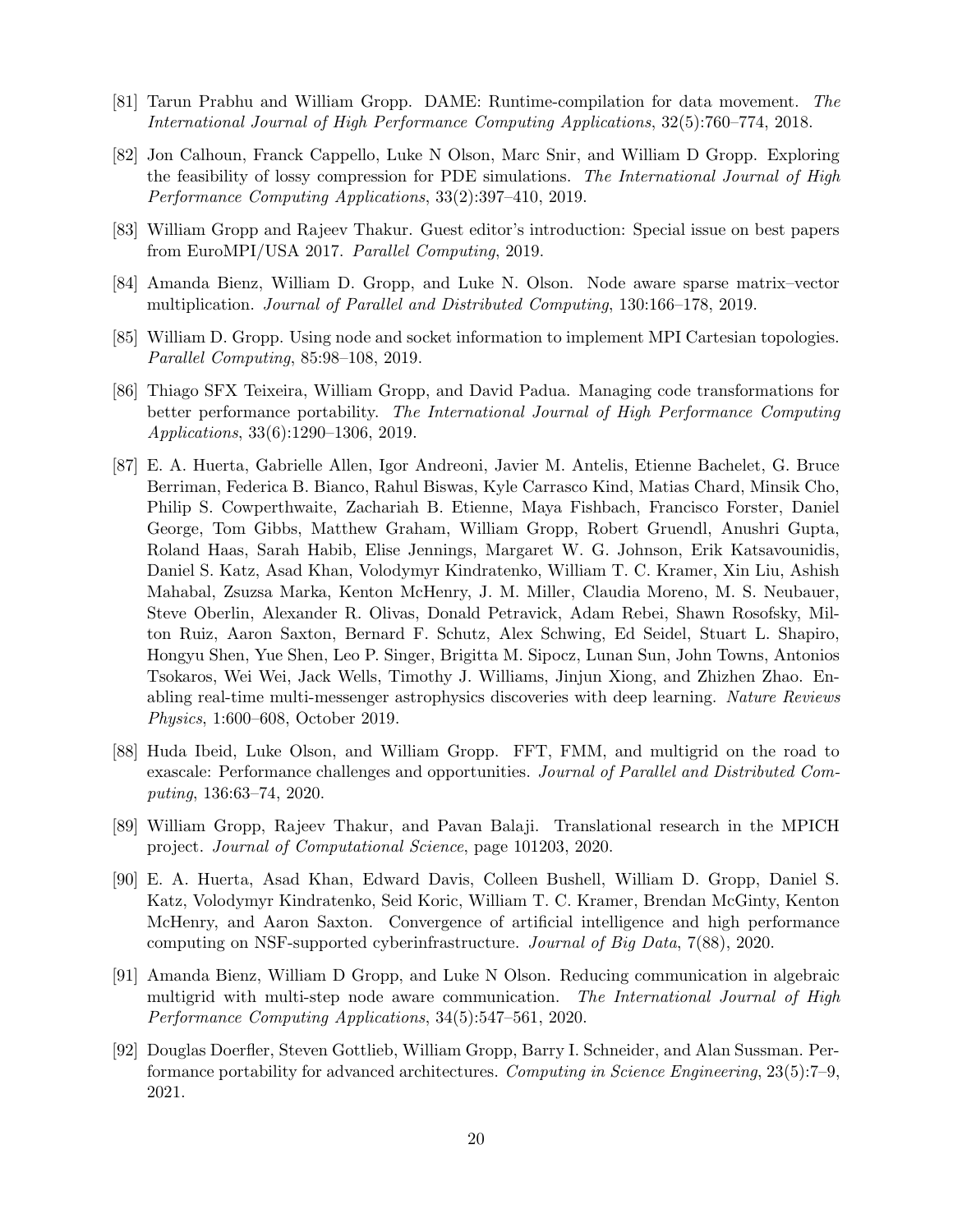- [93] W. Gropp and F. Shull. Succeeding together. *Computer*, 55(01):12–17, Jan 2022.
- [94] Andrew Cary, John Chawner, Earl Duque, William Gropp, Bil Kleb, Ray Kolonay, Eric Nielsen, and Brian Smith. Realizing the vision of CFD in 2030. *Computing in Science Engineering*, 24(1):64–70, 2022.

## **5 Proceedings**

- [1] William Gropp. Parallel programming tools for distributed memory computers. In Adrian Tentner, editor, *High Performance Computing: Grand Challenges in Computer Simulation*, pages 166–169. The Society for Computer Simulation, 1993.
- [2] D. L. Boley, William D. Gropp, and M. M. Theimer. A method for constructing preprocessors. In *Conference on the Computing Environment for Mathematical Software*. JPL and ACM-SIGNUM, July 1981. JPL Publication 81-67.
- [3] W. D. Gropp. Numerical linear algebra on workstations. In *Proc. Army Research Office Workshop on Microcomputers in Scientific Computing*, 1985.
- [4] William D. Gropp. A system for numerical linear algebra. In A. Wouk, editor, *New Computing Environments: Microcomputers in Large-Scale Computing*, pages 26–38, Philadelphia, 1987. SIAM.
- [5] William D. Gropp. Local uniform mesh refinement on parallel processors. In P. Deuflhard and B. Enquist, editors, *Large Scale Scientific Computing*, Boston, 1987. Birkhäuser.
- [6] William D. Gropp. Adaptive methods for hyperbolic problems on local memory parallel processors. In M. H. Schultz, editor, *Numerical Algorithms for Modern Computer Architectures*, pages 77–84, New York, 1988. Springer-Verlag.
- [7] William Gropp and Edward Smith. Computational fluid dynamics on parallel processors. In *1st National Fluid Dynamics Congress, Part 1*, pages 612–619. AIAA/ASME/SIAM/APS, American Institute of Aeronautics and Astronautics, July 1988.
- [8] William D. Gropp and Martin Schultz. A highly parallel method for an underwater acoustics problem. In *Proceedings of the Fourth International Conference on Supercomputing, Santa Clara, California*, 1989.
- [9] H. S. Barryman, William D. Gropp, and J. Saltz. Krylov methods and the CM/2. In *Proceedings of the Fourth International Conference on Supercomputing, Santa Clara, California*, 1989.
- [10] William D. Gropp and David Foulser. CLAM: A programming language for interactive supercomputing and visualization. In *Proceedings of the Fourth International Conference on Supercomputing, Santa Clara, California*, 1989.
- [11] William D. Gropp. Dynamic grid manipulation for PDEs on hypercube parallel processors. In A. Wouk, editor, *Parallel Processing and Medium-Scale Multiprocessors*, pages 192–203, Philadelphia, 1989. SIAM.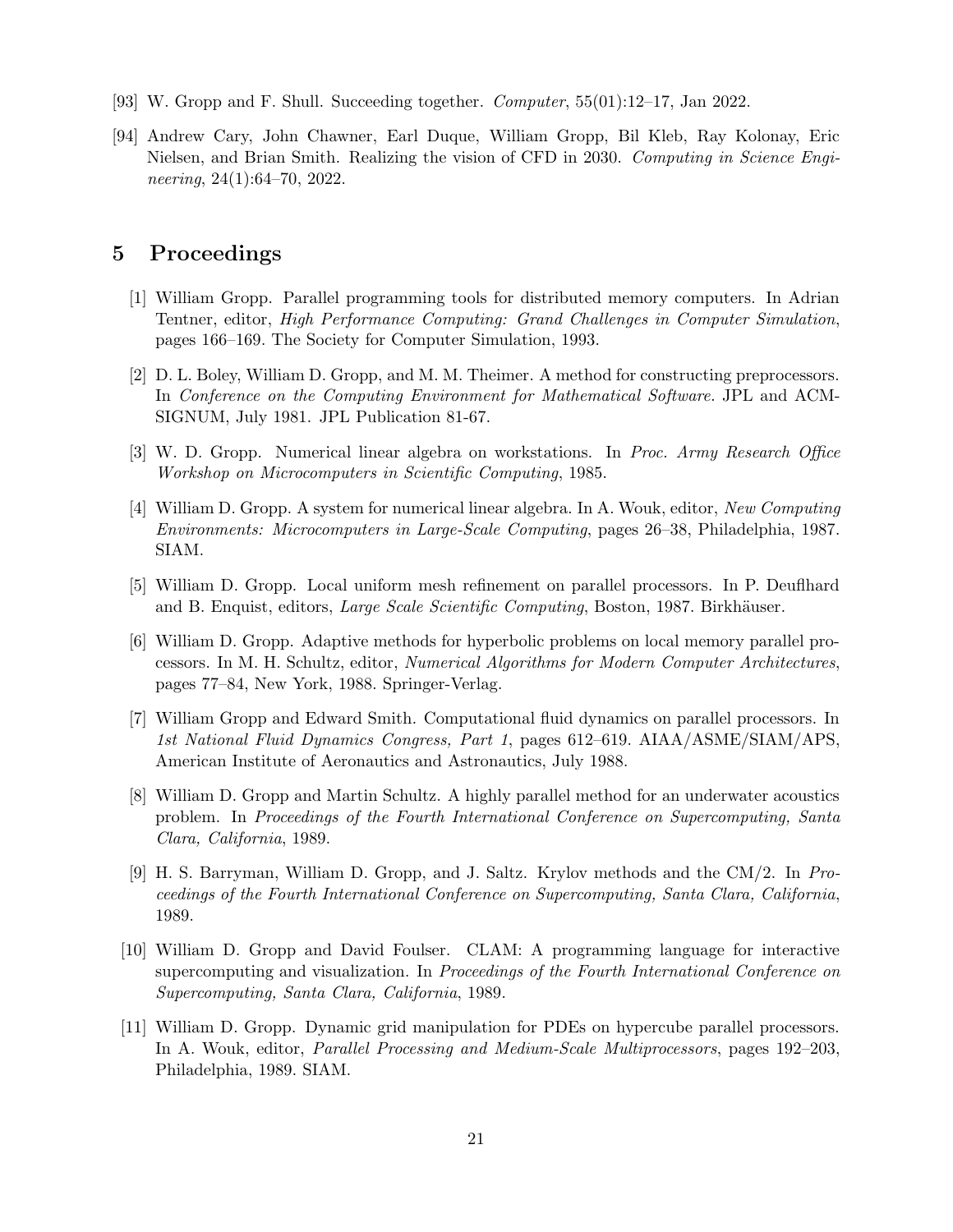- [12] Leslie Greengard and William D. Gropp. A parallel version of the fast multipole method. In Gary Rodrigue, editor, *Proceedings of the 3rd Conference on Parallel Processing for Scientific Computing*, pages 213–222, Philadelphia, PA, USA, December 1989. SIAM Publishers.
- [13] W. D. Gropp and I. C. F. Ipsen. A Gray code scheme for local uniform mesh refinement on hypercubes. In Garry Rodrigue, editor, *Parallel Processing for Scientific Computing: Proceedings of the Third SIAM Conference on Parallel Processing for Scientific Computing, Los Angeles, California, December 1–4, 1987*, pages 202–206, Philadelphia, 1987. SIAM Publ.
- [14] William D. Gropp and David E. Keyes. Parallel domain decomposition with local mesh refinement. In Danny C. Sorensen, Jack Dongarra, Paul Messina, and Robert G. Voigt, editors, *Proceedings of the 4th Conference on Parallel Processing for Scientific Computing*, pages 295–296, Philadelphia, PA, USA, December 1989. SIAM Publishers.
- [15] D. E. Keyes, W. D. Gropp, and A. Ecder. Domain decomposition techniques for large sparse nonsymmetric systems arising from elliptic problems with first–order terms. In J. H. Kane and A. D. Carlson, editors, *Proceedings of a Symposium on the Solution of Super Large Problems in Computational Mechanics*, New York, 1989. Plenum.
- [16] Z. George Mou, David E. Keyes, and William D. Gropp. Balanced divide-and-conquer algorithms for the fine-grained parallel direct solution of dense and banded triangular linear systems and their connection machine implementation. In Danny C. Sorensen, Jack Dongarra, Paul Messina, and Robert G. Voigt, editors, *Proceedings of the 4th Conference on Parallel Processing for Scientific Computing*, pages 386–387, Philadelphia, PA, USA, December 1989. SIAM Publishers.
- [17] D. E. Foulser and W. D. Gropp. CLAM and CLAMShell: An interactive front-end for parallel computing and visualization. In Pen-Chung Yew, editor, *Proceedings of the 1990 International Conference on Parallel Processing. Volume 3: Algorithms and Architectures*, pages 35–43, Urbana-Champaign, IL, August 1990. Pennsylvania State University Press.
- [18] W. D. Gropp and D. E. Keyes. A domain decomposition method with locally uniform mesh refinement. In T. F. Chan, R. Glowinski, J. Périaux, and O. B. Widlund, editors, *Third International Symposium on Domain Decomposition Methods for Partial Differential Equations*, pages 115–129, Philadelphia, 1990. SIAM.
- [19] William Gropp. Parallel computing and the solution of partial differential equations (abstract). In Irene O. Macke, editor, *Transactions of the American Nuclear Society*, volume 62, page 269. American Nuclear Society, November 1990. Invited Paper.
- [20] William Gropp. Visual artifacts in boundary conditions. In A. Louise Perkins and Jeffrey S. Scroggs, editors, *Proceedings for the ICASE Workshop on Heterogeneous Boundary Conditions*, number NASA Contractor Report 187630, pages 1–3. ICASE, August 1991.
- [21] Tony F. Chan, William Gropp, and David E. Keyes. Domain decomposed preconditionings for transport operators. In A. Louise Perkins and Jeffrey S. Scroggs, editors, *Proceedings for the ICASE Workshop on Heterogeneous Boundary Conditions*, number NASA Contractor Report 187630, pages 12–30. ICASE, August 1991.
- [22] I. Foster, W. Gropp, and R. Stevens. Parallel scalability of the spectral transform method. In Jack Dongarra, Ken Kennedy, Paul Messina, Danny C. Sorensen, and Robert G. Voigt, edi-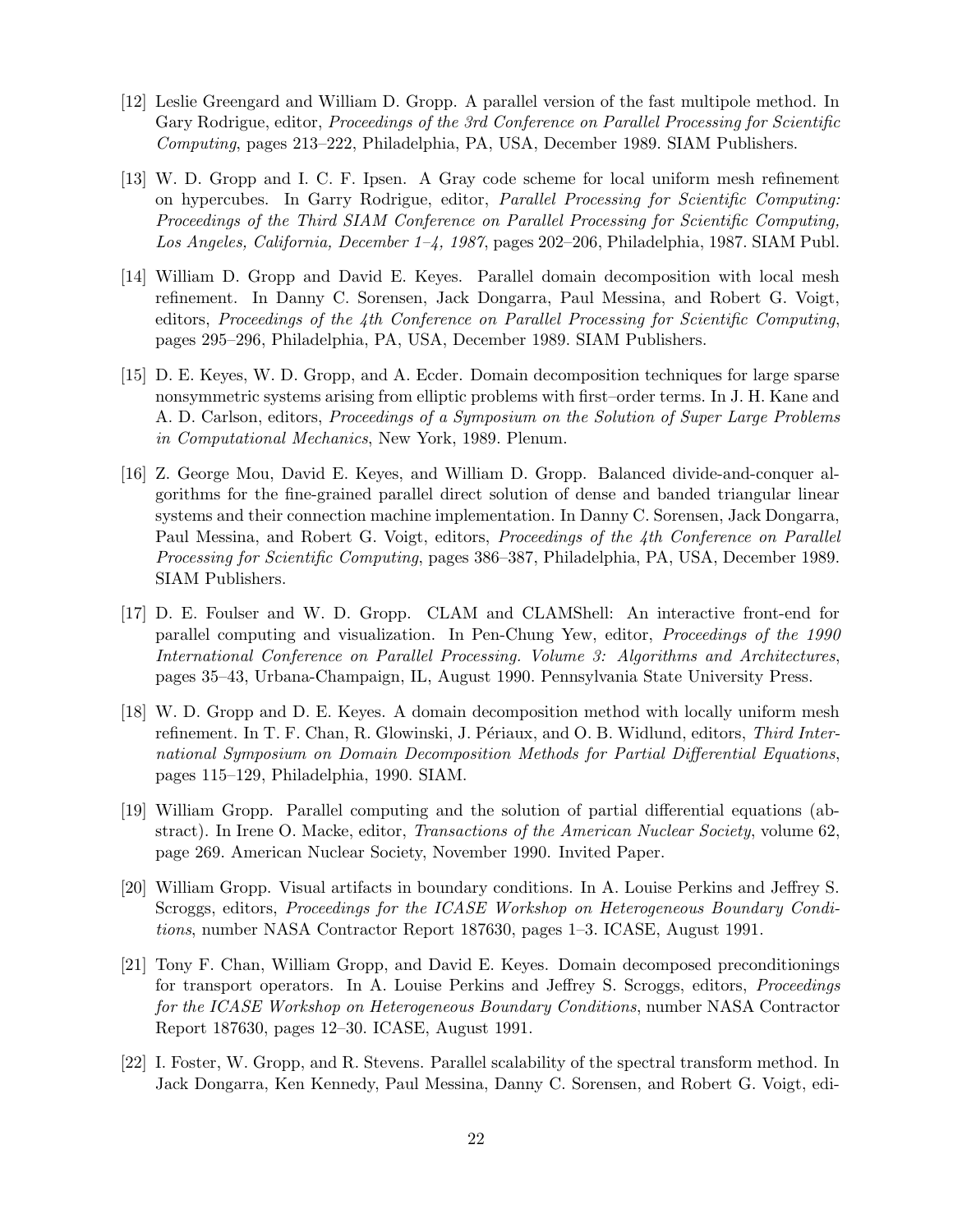tors, *Proceedings of the 5th SIAM Conference on Parallel Processing for Scientific Computing*, pages 307–314, Houston, TX, March 1991. SIAM.

- [23] W. D. Gropp and D. E. Keyes. Parallel domain decomposition and the solution of nonlinear systems of equations. In R. Glowinski, Yu. A. Kuznetsov, G. A. Meurant, J. Périaux, and O. B. Widlund, editors, *Fourth International Symposium on Domain Decomposition Methods for Partial Differential Equations*, pages 373–381, Philadelphia, 1991. SIAM.
- [24] D. E. Keyes and W. D. Gropp. Domain-decomposable preconditioners for second–order upwind discretizations of multicomponent systems. In R. Glowinski, Yu. A. Kuznetsov, G. A. Meurant, J. Périaux, and O. B. Widlund, editors, *Fourth International Symposium on Domain Decomposition Methods for Partial Differential Equations*, pages 129–139, Philadelphia, 1991. SIAM.
- [25] Xiao-Chuan Cai, William D. Gropp, and David E. Keyes. A comparison of some domain decomposition algorithms for nonsymmetric elliptic problems. In Tony F. Chan, David E. Keyes, Gérard A. Meurant, Jeffrey S. Scroggs, and Robert G. Voigt, editors, *Fifth International Symposium on Domain Decomposition Methods for Partial Differential Equations*, Philadelphia, PA, USA, 1992. SIAM.
- [26] William D. Gropp. Parallel computing and domain decomposition. In Tony F. Chan, David E. Keyes, Gérard A. Meurant, Jeffrey S. Scroggs, and Robert G. Voigt, editors, *Fifth International Symposium on Domain Decomposition Methods for Partial Differential Equations*, Philadelphia, PA, USA, 1992. SIAM.
- [27] Ralph Butler, William D. Gropp, and Ewing Lusk. Developing applications for a heterogeneous computing environment. In *Proc. Workshop on Heterogeneous Processing*, pages 77–83, Los Alamitos, California, 1993. IEEE.
- [28] William Gropp. Parallel programming tools for distributed-memory computers. In *Proc. of the 1993 SCS Simulation Multiconference*, March 1993.
- [29] N. Galbreath, W. Gropp, D. Gunter, D. Leaf, and D. Levine. Parallel solution of the threedimensional, time-dependent Ginzburg-Landau equation. In Linda R. Petzold, Richard F. Sincovec, David E. Keyes, Michael R. Leuze, and Daniel A. Reed, editors, *Proceedings of the 6th SIAM Conference on Parallel Processing for Scientific Computing*, pages 160–164, Norfolk, VI, March 1993. SIAM Press.
- [30] N. Galbreath, W. Gropp, and D. Levine. Applications-driven parallel I/O. In *Proceedings of Supercomputing '93*, pages 462–471. IEEE Computer Society Press, 1993. Reprinted in the book "High Performance Storage and Parallel I/O" ([http://www.buyya.](http://www.buyya.com/superstorage/) [com/superstorage/](http://www.buyya.com/superstorage/), 2001, pages 539–547).
- [31] L. Kettunen, K. Forsman, D. Levine, and W. Gropp. Solutions of team problem #13 using integral equations in a sequential and parallel computing environment. In *Proceedings of the Miami TEAM Workshop*. Florida International University, Department of Electrical Engineering and Computing Science, December 1993.
- [32] X.-C. Cai, W. D. Gropp, D. E. Keyes, and M. D. Tidriri. Parallel implicit methods for aerodynamics. In *Domain Decomposition Methods in Scientific and Engineering Computing: Proceedings of the Seventh International Conference on Domain Decomposition*, volume 180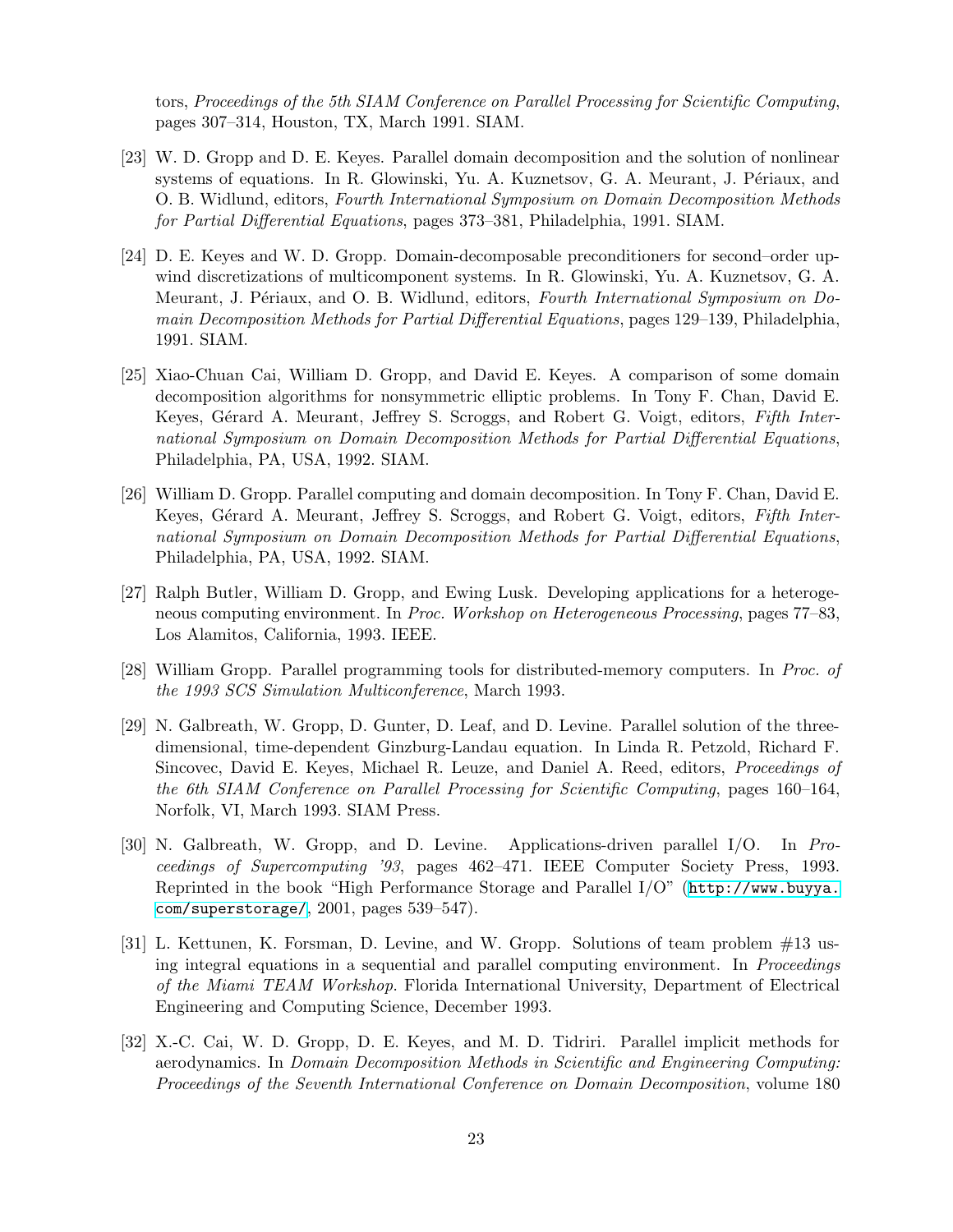of *Contemporary Mathematics*, pages 465–470, Providence, Rhode Island, 1994. American Mathematical Society.

- [33] X.-C. Cai, William D. Gropp, David E. Keyes, and M. D. Tidriri. Newton-Krylov-Schwarz methods in CFD. In F. Hebeker and R. Rannacher, editors, *Proceedings of the International Workshop on Numerical Methods for the Navier-Stokes Equations*, Notes in Numerical Fluid Mechanics, pages 17–30, Braunschweig, 1994. Vieweg Verlag.
- [34] W. D. Gropp, D. E. Keyes, and J. S. Mounts. Implicit domain decomposition algorithms for steady, compressible aerodynamics. In *Domain Decomposition Methods in Science and Engineering: The Sixth International Conference on Domain Decomposition*, volume 157 of *Contemporary Mathematics*, pages 203–213, Providence, Rhode Island, 1994. American Mathematical Society.
- [35] W. Gropp and B. Smith. Scalable, extensible, and portable numerical libraries. In *Proceedings of the Scalable Parallel Libraries Conference, October 6–8, 1993, Mississippi State, Mississippi*, pages 87–93, 1109 Spring Street, Suite 300, Silver Spring, MD 20910, USA, 1994. IEEE Computer Society Press.
- [36] W. Gropp and E. Lusk. The MPI communication library: its design and a portable implementation. In *Proceedings of the Scalable Parallel Libraries Conference, October 6–8, 1993, Mississippi State, Mississippi*, pages 160–165, 1109 Spring Street, Suite 300, Silver Spring, MD 20910, USA, 1994. IEEE Computer Society Press.
- [37] W. Gropp and E. Lusk. Scalable Unix tools on parallel processors. In *Proceedings of the Scalable High-Performance Computing Conference, May 23–25, 1994, Knoxville, Tennessee*, pages 56–62, 1109 Spring Street, Suite 300, Silver Spring, MD 20910, USA, 1994. IEEE Computer Society Press.
- [38] W. D. Gropp and B. F. Smith. Experiences with domain decomposition in three dimensions: overlapping Schwarz methods. In *Domain Decomposition Methods in Science and Engineering: The Sixth International Conference on Domain Decomposition*, volume 157 of *Contemporary Mathematics*, pages 323–333, Providence, Rhode Island, 1994. American Mathematical Society.
- [39] L. Kettunen, K. Forsman, D. Levine, and William D. Gropp. Solutions of TEAM problems 13 and 20 using a volume integral formulation. In *Proceedings of Aix-les-Bains TEAM workshop*, 1994.
- [40] Kimmo Forsman, William Gropp, Lauri Kettunen, and David Levine. Computational electromagnetics and parallel dense matrix computations. In Bailey, David H., Bjørstad, Petter E., Gilbert, John E., Mascagni, Michael V., Schreiber, Robert S., Simon, Horst D., Torczon, Virginia J. and Layne T. Watson, editors, *Proceedings of the 27th Conference on Parallel Processing for Scientific Computing*, pages 225–230, Philadelphia, PA, USA, February15– 17 1995. SIAM Press.
- [41] W. Gropp and E. Lusk. Dynamic process management in an MPI setting. In *Proceedings / Seventh IEEE Symposium on Parallel and Distributed Processing, October 25–28, 1995, San Antonio, Texas*, pages 530–534, 1109 Spring Street, Suite 300, Silver Spring, MD 20910, USA, 1995. IEEE Computer Society Press. IEEE catalog number 95TB8131.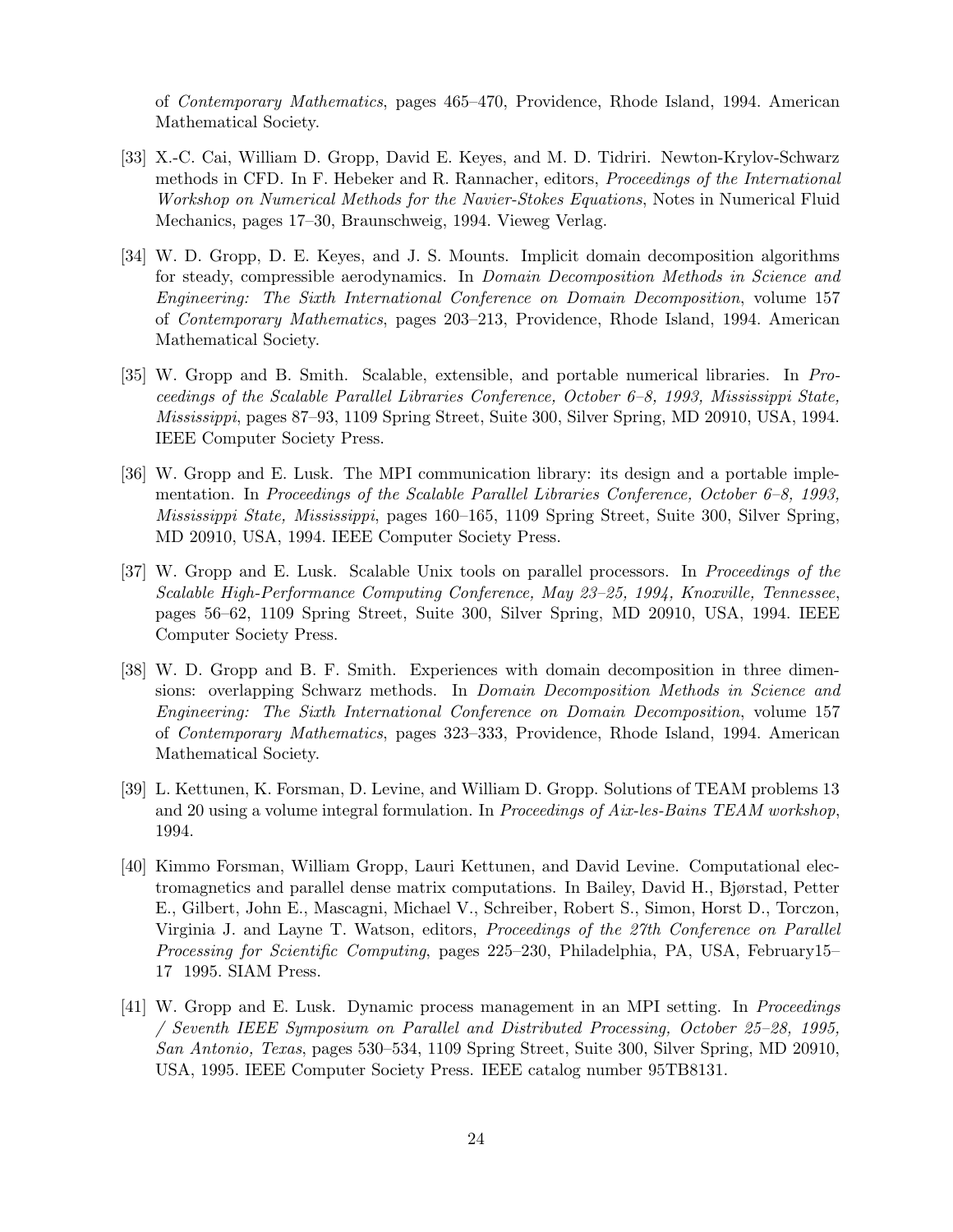- [42] W. Gropp and E. Lusk. Implementing MPI: the 1994 MPI Implementors' Workshop. In *Proceedings of the 1994 Scalable Parallel Libraries Conference: October 12–14, 1994, Mississippi State University, Mississippi*, pages 55–59, 1109 Spring Street, Suite 300, Silver Spring, MD 20910, USA, 1995. IEEE Computer Society Press.
- [43] W. Gropp, E. Karrels, and E. Lusk. MPE graphics: scalable X11 graphics in MPI. In *Proceedings of the 1994 Scalable Parallel Libraries Conference: October 12–14, 1994, Mississippi State University, Mississippi*, pages 49–54, 1109 Spring Street, Suite 300, Silver Spring, MD 20910, USA, 1995. IEEE Computer Society Press.
- [44] William D. Gropp and Ewing L. Lusk. A taxonomy of programming models for symmetric multiprocessors and SMP clusters. In W. K. Giloi, S. Jahnichen, and B. D. Shriver, editors, *Programming Models for Massively Parallel Computers*, pages 2–7. IEEE Computer Society Press, October 1995.
- [45] William D. Gropp, Lois Curfman McInnes, and Barry Smith. Scalable libraries for solving systems of nonlinear equations and unconstrained minimization problems. In *Proceedings of the 1994 Scalable Parallel Libraries Conference: October 12–14, 1994, Mississippi State University, Mississippi*, pages 60–67, 1109 Spring Street, Suite 300, Silver Spring, MD 20910, USA, 1995. IEEE Computer Society Press.
- [46] W. Gropp and E. Lusk. The MPI message-passing interface standard: Overview and status. In Grandinetti et al, editor, *High performance computing: technology, methods, and applications (Advanced workshop, June 1994, Cetraro, Italy)*, volume 10 of *Advances in Parallel Computing*, pages 265–270, Amsterdam, The Netherlands, 1995. Elsevier.
- [47] Rajeev Thakur, William Gropp, and Ewing Lusk. An abstract-device interface for implementing portable parallel-I/O interfaces. In *Proceedings of Frontiers '96: The Sixth Symposium on the Frontiers of Massively Parallel Computation*, pages 180–187, Annapolis, Maryland, October 27–31, 1996. IEEE Computer Society.
- [48] A. Geist, W. Gropp, S. Huss-Lederman, A. Lumsdaine, E. Lusk, W. Saphir, T. Skjellum, and M. Snir. MPI-2: extending the Message-Passing Interface. In Luc Bouge, P. Fraigniaud, A. Mignotte, and Y. Robert, editors, *Euro-Par '96 parallel processing: second International Euro-Par Conference, Lyon, France, August 26–29, 1996: proceedings*, volume 1123–1124 of *Lecture notes in computer science*, pages 128–135, Berlin, Germany / Heidelberg, Germany / London, UK / etc., 1996. Springer-Verlag.
- [49] William D. Gropp. Why we couldn't use numerical libraries for PETSc. In Ronald F. Boisvert, editor, *Proceedings of the IFIP TC2/WG2.5 Working Conference on the Quality of Numerical Software, Assessment and Enhancement*, pages 249–254. Chapman & Hall, 1997.
- [50] Rajeev Thakur, William Gropp, and Ewing Lusk. An experimental evaluation of the parallel I/O systems of the IBM SP and Intel Paragon using a production application. In *Proceedings of the Third International Conference of the Austrian Center for Parallel Computation (ACPC)*, volume 1127 of *Lecture Notes in Computer Science*, pages 24–35. Springer-Verlag, September 1996.
- [51] W. Gropp and Jorge Morè. Optimization environments and the NEOS server. In M. D. Buhmann and A. Iserles, editors, *Approximation Theory and Optimization: Tributes to M. J. D. Powell*, pages 167–182. Cambridge University Press, 1997.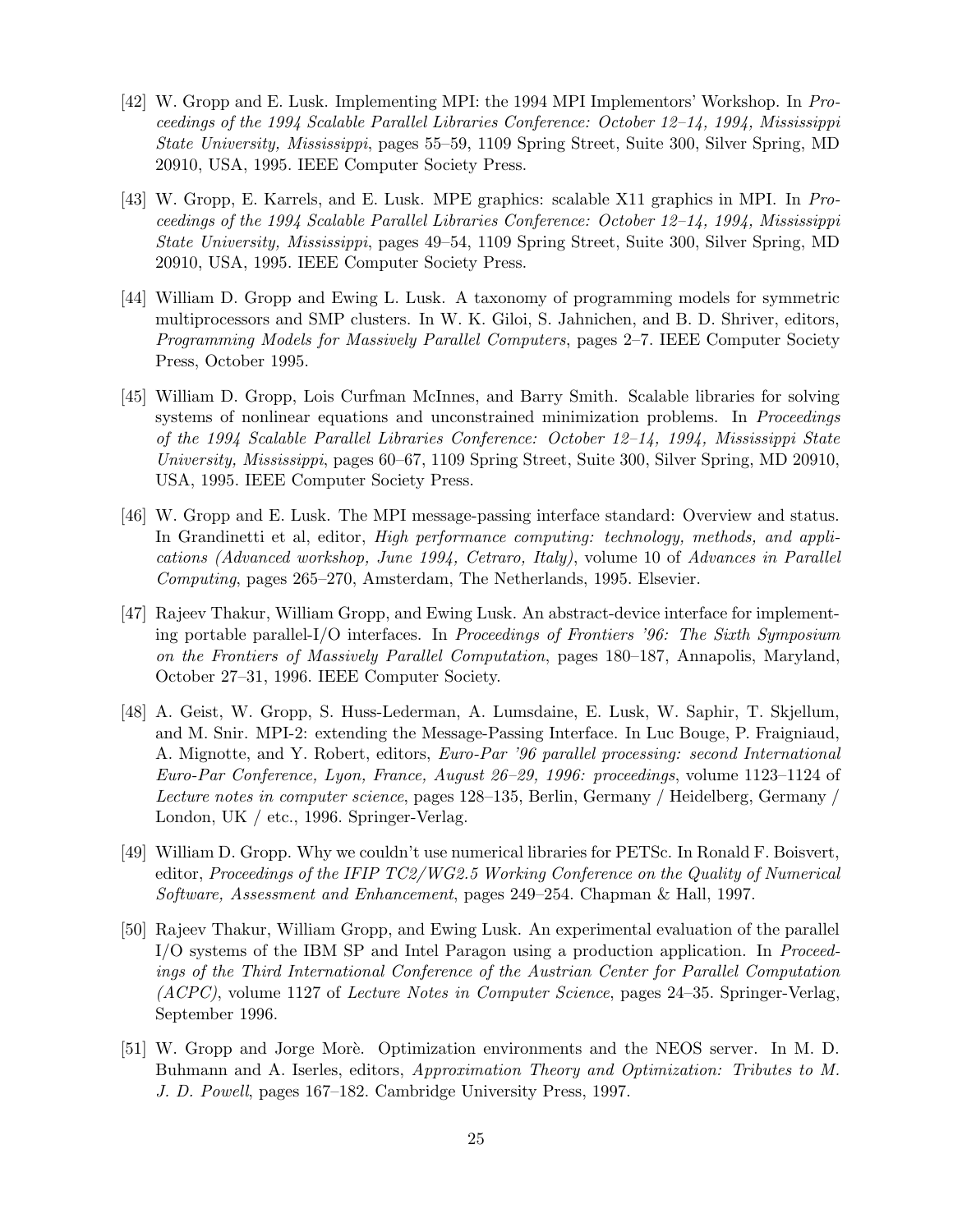- [52] William D. Gropp, D.E. Keyes, L.C. McInnes, and M.D. Tidriri. Parallel implicit PDE computations: Algorithms and software. In *Proceedings of Parallel CFD'97*, pages 333–344. Elsevier, 1997.
- [53] William D. Gropp and Ewing Lusk. Why are PVM and MPI so different? In Marian Bubak, Jack Dongarra, and Jerzy Waśniewski, editors, *Recent Advances in Parallel Virtual Machine and Message Passing Interface*, volume 1332 of *Lecture Notes in Computer Science*, pages 3– 10. Springer Verlag, 1997. 4th European PVM/MPI Users' Group Meeting, Cracow, Poland, November 1997.
- [54] William D. Gropp. Performance driven programming models. In *Massively Parallel Programming Models (MPPM-97)*, pages 61–67. IEEE Computer Society Press, 1997. November 12-14, 1997; London; Third working conference.
- [55] William D. Gropp. Which comes first: The architecture or the algorithm? (abstract). In A. Veidenbaum and K. Joe, editors, *Innovative Architectures for Future Generation High-Performance Processors and Systems*, page 13. IEEE Computer Society, 1998.
- [56] Rajeev Thakur, William Gropp, and Ewing Lusk. Data sieving and collective I/O in ROMIO. In *Proceedings of the 7th Symposium on the Frontiers of Massively Parallel Computation*, pages 182–189. IEEE Computer Society Press, February 1999.
- [57] William Gropp. Exploiting existing software in libraries: Successes, failures, and reasons why. In Michael Henderson, Christopher Anderson, and Stephen L. Lyons, editors, *Object Oriented Methods for Interoperable Scientific and Engineering Computing*, pages 21–29. SIAM, SIAM, 1999.
- [58] Satish Balay, William Gropp, Lois Curfman McInnes, and Barry Smith. A microkernel design for component-based numerical software systems. In Michael Henderson, Christopher Anderson, and Stephen L. Lyons, editors, *Object Oriented Methods for Interoperable Scientific and Engineering Computing*, pages 60–69. SIAM, SIAM, 1998. Also ANL/MCS-P727-0998.
- [59] Rajeev Thakur, Ewing Lusk, and William Gropp. A case for using MPI's derived datatypes to improve I/O performance. In *Proceedings of SC98: High Performance Networking and Computing*, November 1998.
- [60] William Gropp, Ewing Lusk, and Debbie Swider. Improving the performance of MPI derived datatypes. In Anthony Skjellum, Purushotham V. Bangalore, and Yoginder S. Dandass, editors, *Proceedings of the Third MPI Developer's and User's Conference*, pages 25–30, Starkville, MS, 1999. MPI Software Technology Press.
- [61] Rajeev Thakur, William Gropp, and Ewing Lusk. On implementing MPI-IO portably and with high performance. In *Proceedings of the 6th Workshop on I/O in Parallel and Distributed Systems*, pages 23–32. ACM Press, May 1999.
- [62] W. D. Gropp, D. K. Kaushik, D. E. Keyes, and B. F. Smith. Towards realistic performance bounds for implicit CFD codes. In *Proceedings of Parallel CFD'99*, pages 241–248, 1999.
- [63] William D. Gropp and Ewing Lusk. Reproducible measurements of MPI performance characteristics. In Jack Dongarra, Emilio Luque, and Tom`as Margalef, editors, *Recent Advances in Parallel Virtual Machine and Message Passing Interface*, volume 1697 of *Lecture Notes in Computer Science*, pages 11–18. Springer Verlag, 1999. 6th European PVM/MPI Users' Group Meeting, Barcelona, Spain, September 1999.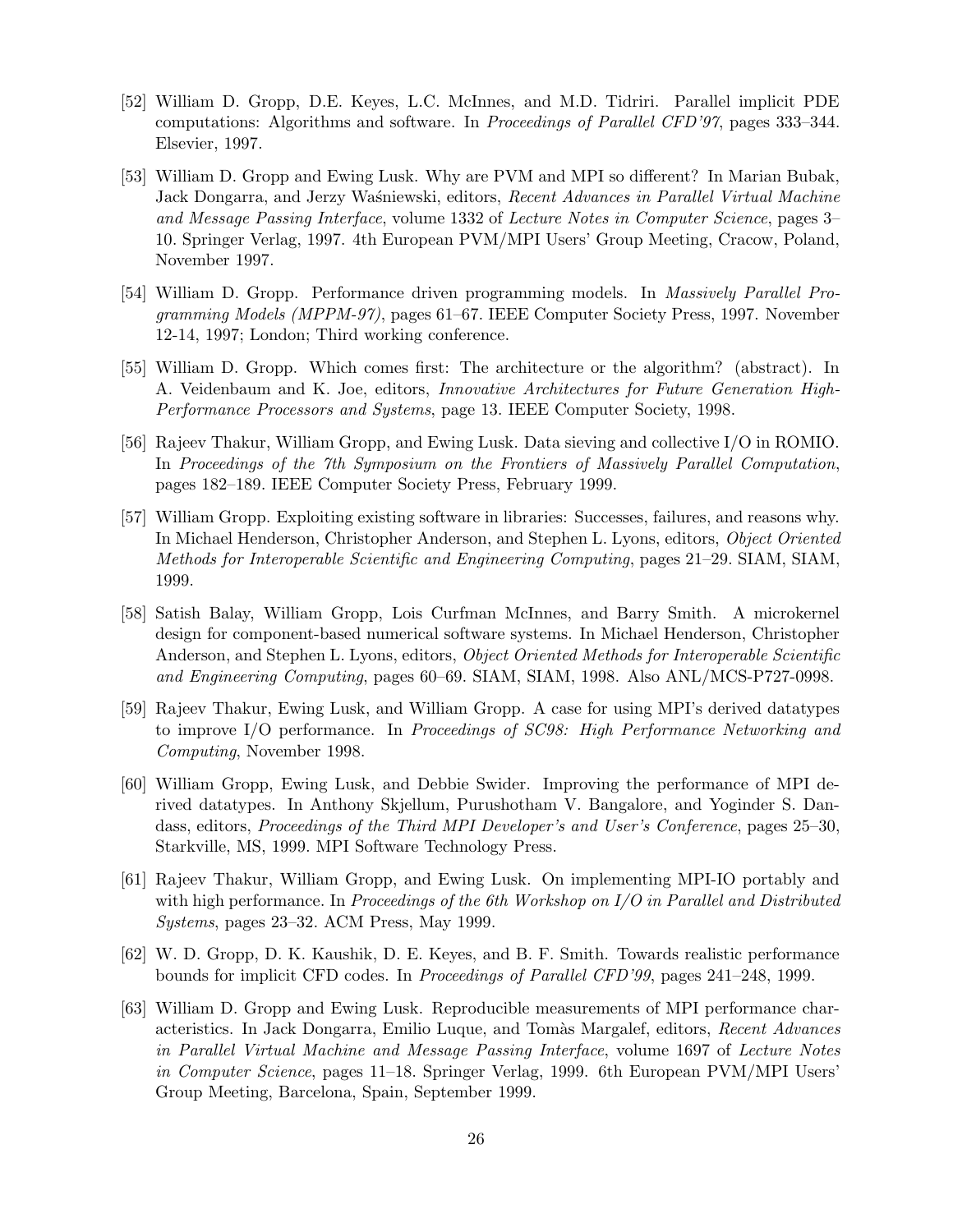- [64] James Cownie and William Gropp. A standard interface for debugger access to message queue information in MPI. In Jack Dongarra, Emilio Luque, and Tom`as Margalef, editors, *Recent Advances in Parallel Virtual Machine and Message Passing Interface*, volume 1697 of *Lecture Notes in Computer Science*, pages 51–58. Springer Verlag, 1999. 6th European PVM/MPI Users' Group Meeting, Barcelona, Spain, September 1999.
- [65] W. K. Anderson, William D. Gropp, D. K. Kaushik, D. E. Keyes, and B. F. Smith. Achieving high sustained performance in an unstructured mesh CFD application. In *Proceedings of the ACM/IEEE SC99 Conference on High Performance Networking and Computing*. IEEE Computer Society, 1999. CDROM. Also at <http://portal.acm.org> and ICASE Report No. 2000-2.
- [66] Lori A. Freitag, William Gropp, Paul D. Hovland, Lois C. McInnes, and Barry F. Smith. Infrastructure and interfaces for large-scale numerical software. In *Proceedings of PDPTA 1999*, pages 2657–2664, 1999.
- [67] Nicholas T. Karonis, Bronis R. de Supinski, Ian Foster, William Gropp, Ewing Lusk, and John Bresnahan. Exploiting hierarchy in parallel computer networks to optimize collective operation performance. In *Fourteenth International Parallel and Distributed Processing Symposium*, pages 377–384, May 2000.
- [68] R. Butler, W. Gropp, and E. Lusk. A scalable process-management environment for parallel programs. In Jack Dongarra, Peter Kacsuk, and Norbert Podhorszki, editors, *Recent Advances in Parallel Virutal Machine and Message Passing Interface*, number 1908 in Springer Lecture Notes in Computer Science, pages 168–175, September 2000.
- [69] William D. Gropp. Runtime checking of datatype signatures in MPI. In Jack Dongarra, Peter Kacsuk, and Norbert Podhorszki, editors, *Recent Advances in Parallel Virutal Machine and Message Passing Interface*, number 1908 in Springer Lecture Notes in Computer Science, pages 160–167, September 2000. 7th European PVM/MPI Users' Group Meeting.
- [70] W. D. Gropp, D. K. Kaushik, B. F. Smith, and D. E. Keyes. Analyzing the parallel scalablity of an implicit unstructured mesh CFD code. In Mateo Valero, Viktor K. Prasanna, and Sriram Vajapeyam, editors, *High Performance Computing – HiPC2000*, number 1970 in Lecture Notes in Computer Science, pages 395–404. Springer Verlag, 2000.
- [71] William Gropp. Solving CFD problems with open source parallel libraries. In Tor Sorevik, Fredrik Manne, Randi Moe, and Assefaw Hadish Gebremedhin, editors, *Applied Parallel Computing: New Paradigms for HPC in Industry and Academia*, number 1947 in Lecture Notes in Computer Science, page 52. Springer Verlag, 2000. (Abstract).
- [72] C. Eric Wu, Anthony Bolmarcich, Marc Snir, David Wootton, Farid Parpia, Anthony Chan, Ewing L. Lusk, and William Gropp. From trace generation to visualization: A performance framework for distributed parallel systems. In *Proceedings of SC2000*, 2000.
- [73] Kristopher R. Buschelman, William Gropp, Lois C. McInnes, and Barry F. Smith. PETSc and Overture: Lessons learned developing an interface between components. In *The Architecture of Scientific Software 2000*, pages 57–68, 2000.
- [74] Alain Roy, Ian Foster, William Gropp, Nicholas Karonis, Volker Sander, and Brian Toonen. MPICH-GQ: Quality of service for message passing programs. In *Proceedings of SC2000*, 2000.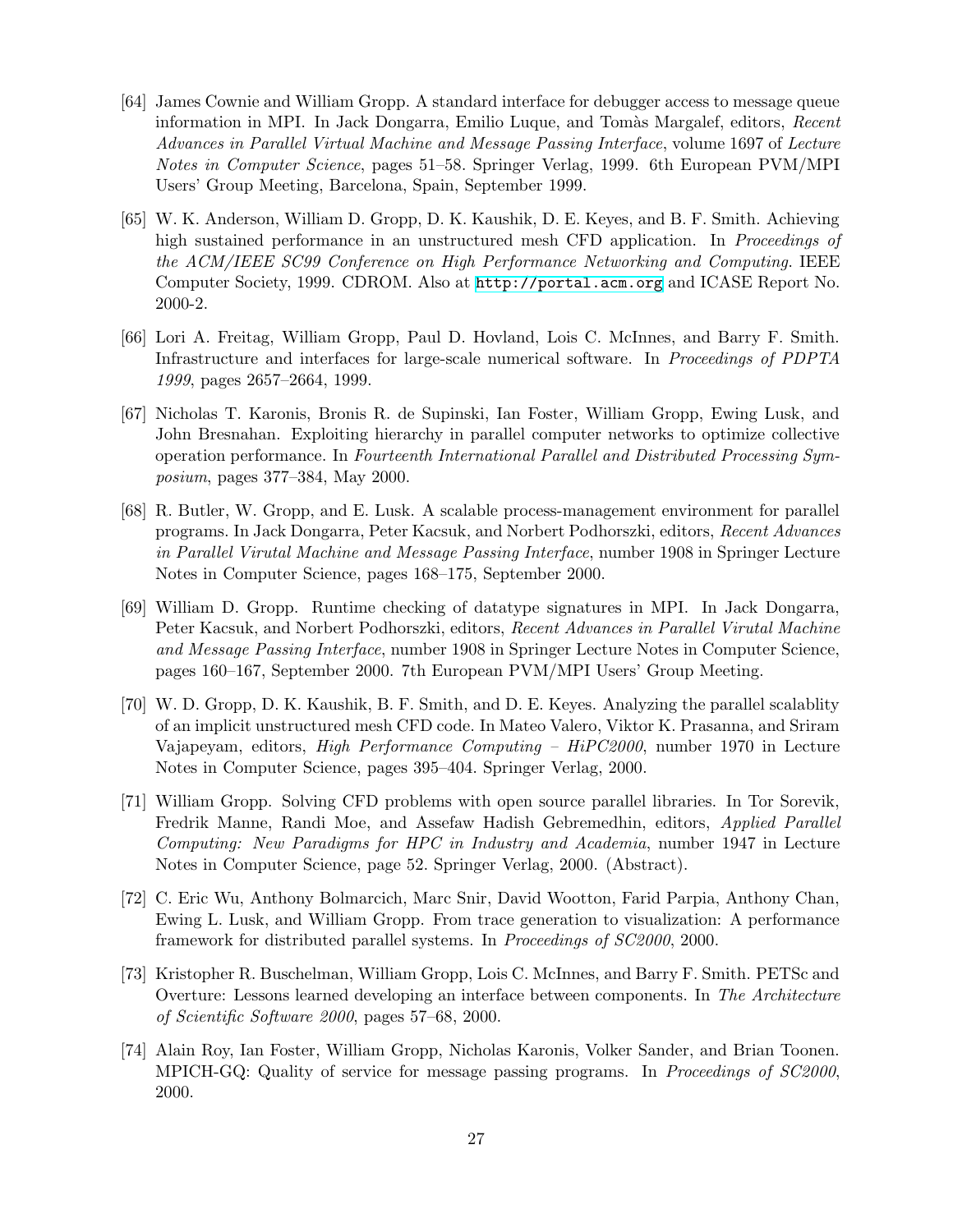- [75] William D. Gropp, Dinesh K. Kaushik, David E. Keyes, and Barry F. Smith. Performance modeling and tuning of an unstructured mesh CFD application. In *Proceedings of SC2000*, 2000.
- [76] Rajkumar Vinkat, Philip M. Dickens, and William Gropp. Efficient communication across the Internet in wide-area MPI. In *Proceedings of Parallel and Distributed Processing Techniques and Applications*, 2001.
- [77] Brian Toonen, David Ashton, Ewing Lusk, Ian Foster, William Gropp, Edgar Gabriel, Ralph Butler, and Nicholas Karonis. Interfacing parallel jobs to process managers. In *Proceedings of the 10th IEEE International Symposium on High Performance Distributed Computing*, pages 431–432. IEEE Computer Society Press, August 2001.
- [78] Eric Webb, Jay Alameda, William Gropp, Joshua Gray, and Richard Alkire. Performance of tightly coupled Linux cluster simulation using PETSc of reaction and transport processes during corrosion pit initiation. In *Proceedings of Linux Clusters: the HPC Revolution*, 2001. Urbana, IL.
- [79] William Gropp. Advanced cluster programming with MPI. In *2001 IEEE International Conference on Cluster Computing (CLUSTER 2001), 8-11 October 2001, Newport Beach, CA, USA*, page 453. IEEE Computer Society, 2001.
- [80] Emil Ong, Ewing Lusk, and William Gropp. Scalable Unix commands for parallel processors: A high-performance implementation. In Y. Cotronis and J. Dongarra, editors, *Recent Advances in Parallel Virtual Machine and Message Passing Interface*, volume 2131 of *Lecture Notes in Computer Science*, pages 410–418. Springer-Verlag, September 2001. 8th European PVM/MPI Users' Group Meeting.
- [81] William Gropp. Challenges and successes in achieving the potential of MPI. In Y. Cotronis and J. Dongarra, editors, *Recent Advances in Parallel Virtual Machine and Message Passing Interface*, volume 2131 of *Lecture Notes in Computer Science*, page 7, September 2001.
- [82] W. D. Gropp, D. K. Kaushik, D. E. Keyes, and B. F. Smith. Latency, bandwidth, and concurrent issue limitations in high-performance CFD. In *Proceedings of the First MIT Conference on Computational Fluid and Solid Mechanics*, June 2001.
- [83] William D. Gropp. Learning from the success of MPI. In Burkhard Monien, Viktor K. Prasanna, and Sriram Vajapeyam, editors, *High Performance Computing – HiPC 2001*, number 2228 in Lecture Notes in Computer Science, pages 81–92. Springer, December 2001. 8th International Conference.
- [84] Philip M. Dickens and William D. Gropp. An evaluation of a user-level data transfer mechanism for high-performance networks. In *Proceedings of 11th IEEE International Symposium on High Performance Distributed Computing (HPDC'02)*, pages 255–264, 2002.
- [85] Philip M. Dickens, William Gropp, and Paul R. Woodward. High performance wide area data transfers over high performance networks. In *Proceedings of IPDPS 2002*, 2002.
- [86] William D. Gropp and Ewing Lusk. Goals guiding design: PVM and MPI. In William Gropp, Rob Pennington, Dan Reed, Mark Baker, Maxine Brown, and Rajkumar Buyya, editors, *Proceedings of IEEE Cluster*, pages 257–265. IEEE Computer Society, 2002.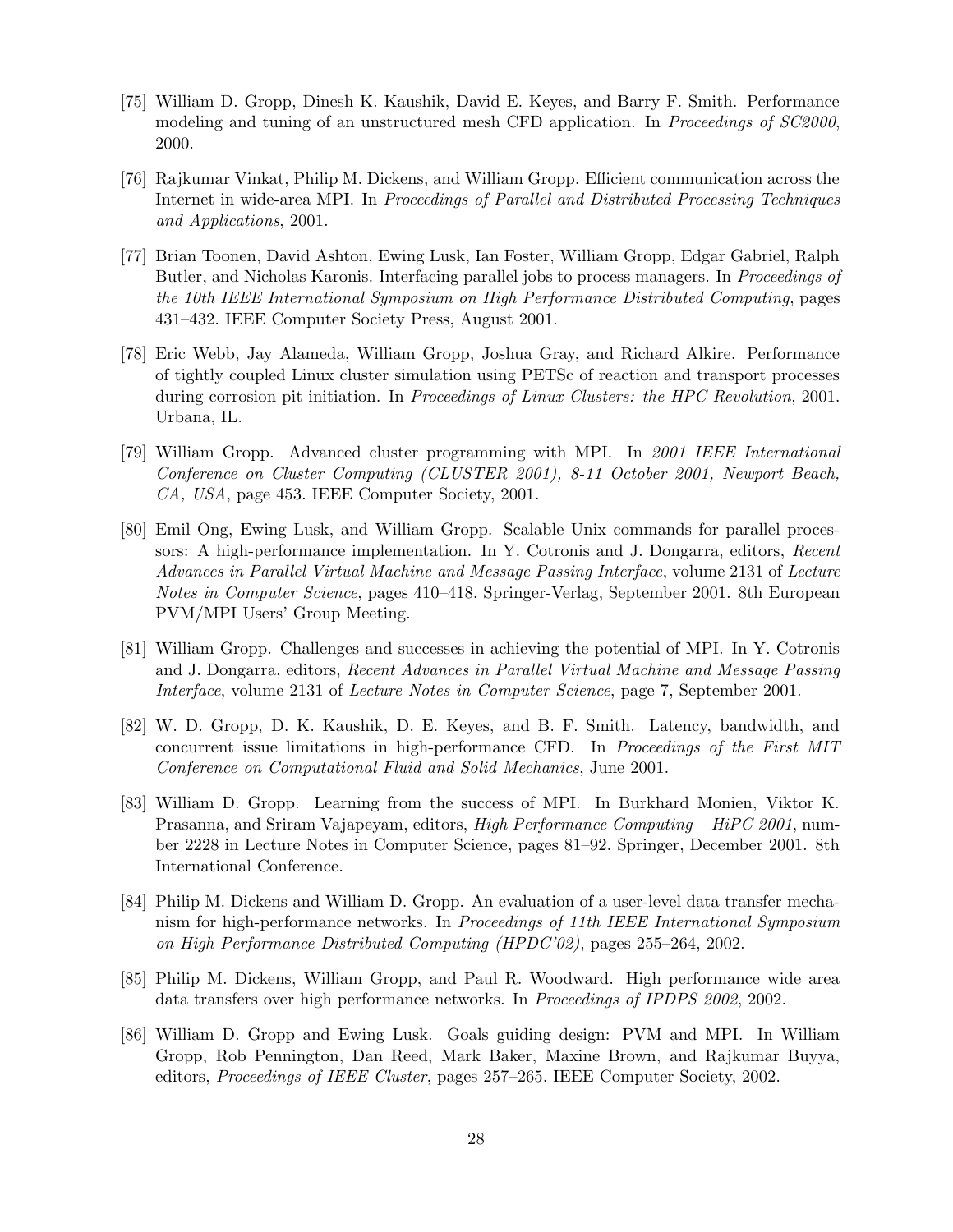- [87] Seongbok Baik, Cynthia S. Hood, and William D. Gropp. Prototype of AM3: Active mapper and monitoring module for Myrinet environment. In *HSLN (High-Speed Local Networks) workshop*, pages 703–707, 2002.
- [88] A. Ching, A. Choudhary, W.-K. Liao, R. Ross, and W. Gropp. Noncontiguous I/O through PVFS. In William Gropp, Rob Pennington, Dan Reed, Mark Baker, Maxine Brown, and Rajkumar Buyya, editors, *Proceedings of IEEE Cluster*, pages 405–414. IEEE Computer Society, 2002.
- [89] William D. Gropp. Building library components that can use any MPI implementation. In Dieter Kranzlm¨uller, Peter Kacsuk, Jack Dongarra, and Jens Volkert, editors, *Recent Advances in Parallel Virtual Machine and Message Passing Interface*, number LNCS2474 in Lecture Notes in Computer Science, pages 280–287. Springer Verlag, 2002. 9th European PVM/MPI Users' Group Meeting, Linz, Austria.
- [90] William Gropp and Ewing L. Lusk. MPI on the grid. In Dieter Kranzlmüller, Peter Kacsuk, Jack Dongarra, and Jens Volkert, editors, *Recent Advances in Parallel Virtual Machine and Message Passing Interface*, number LNCS2474 in Lecture Notes in Computer Science, page 12. Springer Verlag, 2002.
- [91] William Gropp. MPICH2: A new start for MPI implementations. In Dieter Kranzlm¨uller, Peter Kacsuk, Jack Dongarra, and Jens Volkert, editors, *Recent Advances in Parallel Virtual Machine and Message Passing Interface*, number LNCS2474 in Lecture Notes in Computer Science, page 7. Springer Verlag, 2002.
- [92] Jeffrey J. Evans, Seongbok Baik, Cynthia S. Hood, and William Gropp. Toward understanding soft faults in high performance cluster networks. In *Proceedings of the 8th IFIP/IEEE International Symposium on Integrated Network Management*, pages 117–120, March 2003.
- [93] William Gropp. Trends in high performance computing. In *High Performance Computing with QCDOC and BlueGene*, volume 50, pages 91–97. RIKEN BNL Research Center, February 2003. Abstract and six major slides from the presentation.
- [94] A. Ching, A. Choudhary, K. Coloma, W.-K. Liao, R. Ross, and W. Gropp. Noncontiguous I/O accesses through MPI-IO. In *Proceedings of the 3rd IEEE/ACM International Symposium on Cluster Computing and the Grid (CCGrid2003)*, pages 104–111, May 2003.
- [95] William Gropp. Future developments in MPI. In Jack Dongarra, Domenico Laforenza, and Salvatore Orlando, editors, *Recent Advances in Parallel Virtual Machine and Message Passing Interface*, number LNCS2840 in Lecture Notes in Computer Science, pages 15–15. Springer Verlag, 2003. 10th European PVM/MPI User's Group Meeting, Venice, Italy.
- [96] Rajeev Thakur and William Gropp. Improving the performance of collective operations in MPICH. In Jack Dongarra, Domenico Laforenza, and Salvatore Orlando, editors, *Recent Advances in Parallel Virtual Machine and Message Passing Interface*, number LNCS2840 in Lecture Notes in Computer Science, pages 257–267. Springer Verlag, 2003. 10th European PVM/MPI User's Group Meeting, Venice, Italy.
- [97] G. Almási, C. Archer, J. G. Casta nos, M. Gupta, X. Martorell, J. E. Moreira, W. D. Gropp, S. Rus, and B. Toonen. MPI on BlueGene/L: Designing an efficient general purpose messaging solution for a large cellular system. In Jack Dongarra, Domenico Laforenza, and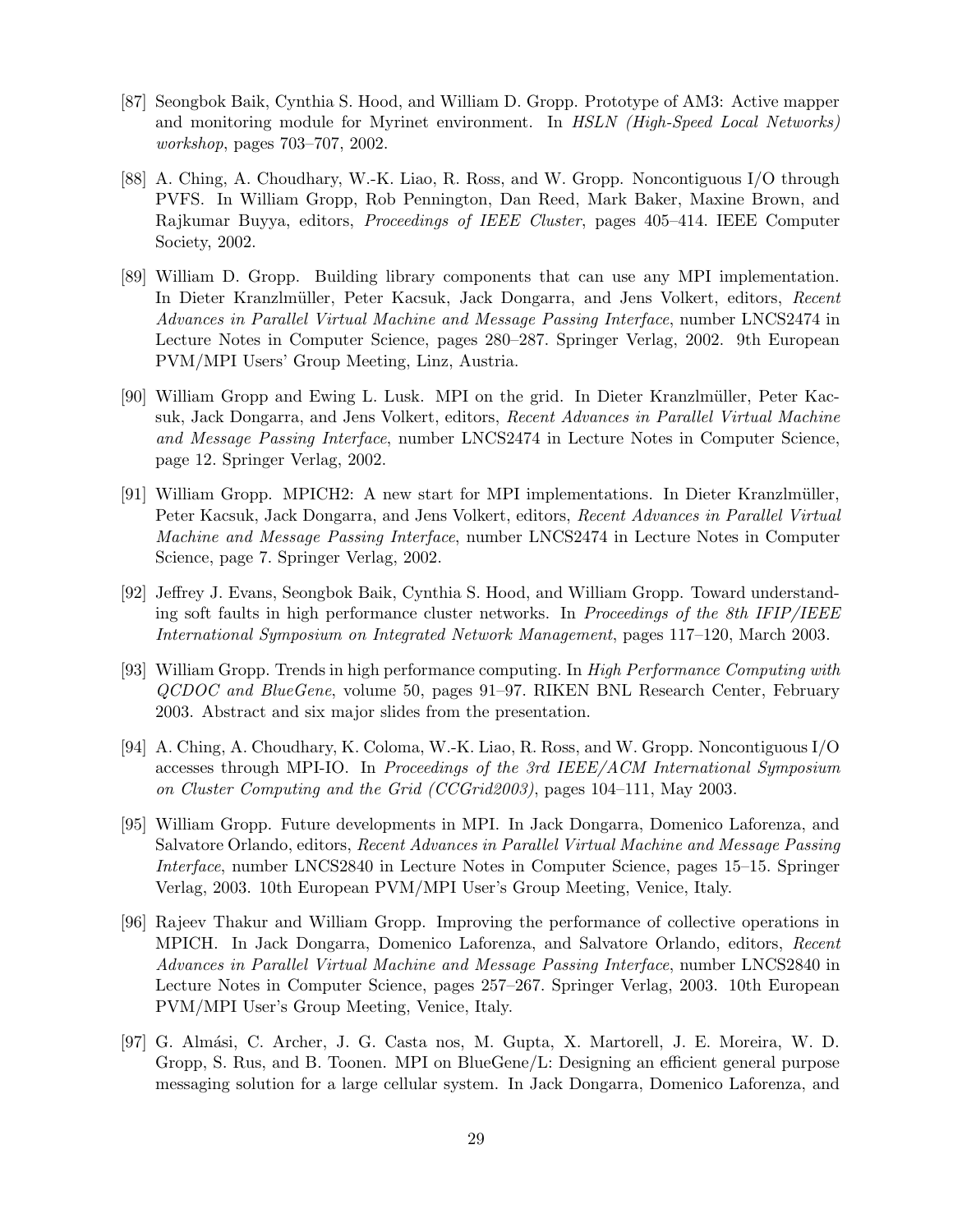Salvatore Orlando, editors, *Recent Advances in Parallel Virtual Machine and Message Passing Interface*, number LNCS2840 in Lecture Notes in Computer Science, pages 352–361. Springer Verlag, 2003. 10th European PVM/MPI User's Group Meeting, Venice, Italy.

- [98] R. Ross, N. Miller, and W. D. Gropp. Implementing fast and reusable datatype processing. In Jack Dongarra, Domenico Laforenza, and Salvatore Orlando, editors, *Recent Advances in Parallel Virtual Machine and Message Passing Interface*, number LNCS2840 in Lecture Notes in Computer Science, pages 404–413. Springer Verlag, 2003. 10th European PVM/MPI User's Group Meeting, Venice, Italy.
- [99] William Gropp and Ewing L. Lusk. High-level programming in MPI. In Jack Dongarra, Domenico Laforenza, and Salvatore Orlando, editors, *Recent Advances in Parallel Virtual Machine and Message Passing Interface*, number LNCS2840 in Lecture Notes in Computer Science, page 27. Springer Verlag, 2003.
- [100] Jeffrey Evans, Cynthia Hood, and William Gropp. Exploring the relationship between parallel application run-time variability and network performance. In *Workshop on High-Speed Local Networks (HSLN), IEEE Conference on Local Computer Networks (LCN)*, pages 538–547, October 2003.
- [101] J. Li, W. Liao, A. Choudhary, R. Ross, R. Thakur, W. Gropp, R. Latham, A. Siegel, B. Gallagher, and M. Zingale. Parallel netCDF: A high-performance scientific I/O interface. In *Proceedings of SC2003*, November 2003.
- [102] A. Ching, A. Choudhary, W.-K. Liao, R. Ross, and W. Gropp. Efficient structured data access in parallel file systems. In *Proceedings of IEEE Cluster*. IEEE Computer Society, November 2003.
- [103] George Almasi, Charles Archer, Jose G. Castanos, C. Chris Erway, Philip Heidelberger, Xavier Martorell, Jose E. Moreira, Kurt Pinnow, Joe Ratterman, Nils Smeds, Burkhard Steinmacher-Burow, William Gropp, and Brian Toonen. Implementing MPI on the Blue-Gene/L supercomputer. In *Proceedings of EuroPar2004*, pages 833–845, 2004. Selected as distinquished paper.
- [104] William Gropp. MPI and high productivity programming. In Dieter Kranzlmüller, Peter Kacsuk, and Jack Dongarra, editors, *Recent Advances in Parallel Virtual Machine and Message Passing Interface*, number LNCS3241 in Lecture Notes in Computer Science, page 7. Springer Verlag, 2004. 11th European PVM/MPI User's Group Meeting, Budapest, Hungary.
- [105] Rajeev Thakur, William Gropp, and Brian Toonen. Minimizing synchronization overhead in the implementation of MPI one-sided communication. In Dieter Kranzlmüller, Peter Kacsuk, and Jack Dongarra, editors, *Recent Advances in Parallel Virtual Machine and Message Passing Interface*, number LNCS3241 in Lecture Notes in Computer Science, pages 57–67. Springer Verlag, 2004. 11th European PVM/MPI User's Group Meeting, Budapest, Hungary.
- [106] W. Jiang, J. Liu, H.-W. Jin, D. K. Panda, D. Buntinas, Rajeev Thakur, and William Gropp. Efficient implementation of MPI-2 passive one-sided communication on InfiniBand clusters. In Dieter Kranzlmüller, Peter Kacsuk, and Jack Dongarra, editors, *Recent Advances in Parallel Virtual Machine and Message Passing Interface*, number LNCS3241 in Lecture Notes in Computer Science, pages 68–76. Springer Verlag, 2004. 11th European PVM/MPI User's Group Meeting, Budapest, Hungary.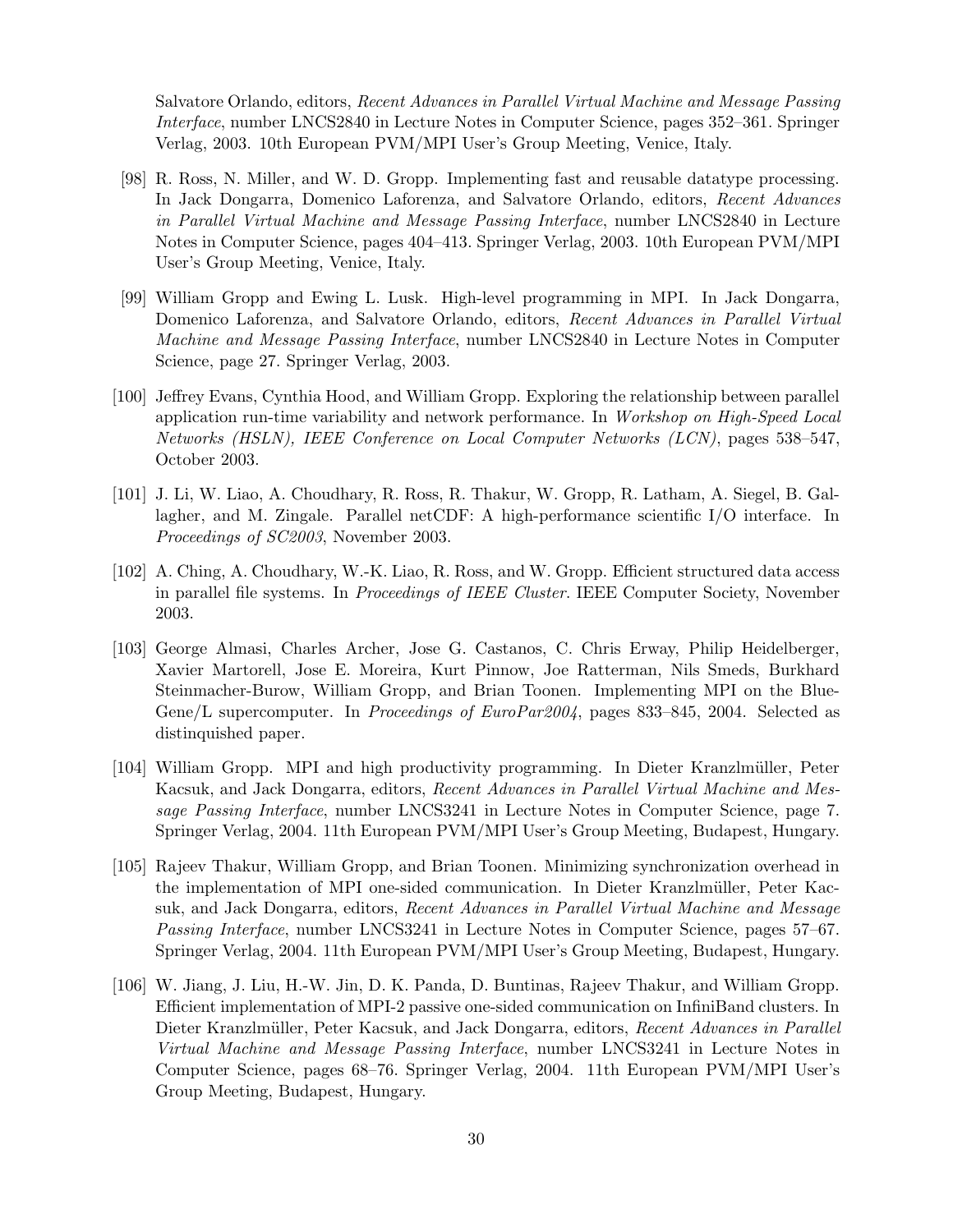- [107] Jiuxing Liu, Weihang Jiang, Pete Wyckoff, Dhabaleswar K. Panda, David Ashton, Darius Buntinas, William Gropp, and Brian Toonen. Design and implementation of MPICH2 over Infiniband with RDMA support. In *Proceedings of IPDPS 2004*, 2004.
- [108] William Gropp, Robert Ross, and Neill Miller. Providing efficient I/O redundancy in MPI environments. In Dieter Kranzlmüller, Peter Kacsuk, and Jack Dongarra, editors, *Recent Advances in Parallel Virtual Machine and Message Passing Interface*, number LNCS3241 in Lecture Notes in Computer Science, pages 77–86. Springer Verlag, 2004. 11th European PVM/MPI User's Group Meeting, Budapest, Hungary.
- [109] William D. Gropp. MPI and high productivity programming. In Dieter Kranzlmüller, Peter Kacsuk, and Jack Dongarra, editors, *Recent Advances in Parallel Virtual Machine and Message Passing Interface*, number LNCS3241 in Lecture Notes in Computer Science, page 7. Springer Verlag, 2004. 11th European PVM/MPI User's Group Meeting, Budapest, Hungary.
- [110] Chris Falzone, Anthony Chan, Ewing Lusk, and William Gropp. Collective error detection for MPI collective operations. In Beniamino Di Martino, Dieter Kranzluüller, and Jack Dongarra, editors, *Recent Advances in Parallel Virtual Machine and Message Passing Interface*, number LNCS 3666 in Lecture Notes in Computer Science, pages 138–147. Springer Verlag, September 2005. 12th European PVM/MPI User's Group Meeting, Sorrento, Italy.
- [111] Darius Buntinas and William Gropp. Designing a common communication subsystem. In Beniamino Di Martino, Dieter Kranzlu¨uller, and Jack Dongarra, editors, *Recent Advances in Parallel Virtual Machine and Message Passing Interface*, number LNCS 3666 in Lecture Notes in Computer Science, pages 156–166. Springer Verlag, September 2005. 12th European PVM/MPI User's Group Meeting, Sorrento, Italy.
- [112] William Gropp and Rajeev Thakur. An evaluation of implementation options for MPI onesided communication. In Beniamino Di Martino, Dieter Kranzluüller, and Jack Dongarra, editors, *Recent Advances in Parallel Virtual Machine and Message Passing Interface*, number LNCS 3666 in Lecture Notes in Computer Science, pages 415–424. Springer Verlag, September 2005. 12th European PVM/MPI User's Group Meeting, Sorrento, Italy.
- [113] William Gropp. Towards a productive MPI environment (abstract). In Beniamino Di Martino, Dieter Kranzluüller, and Jack Dongarra, editors, *Recent Advances in Parallel Virtual Machine and Message Passing Interface*, number LNCS 3666 in Lecture Notes in Computer Science, page 4. Springer Verlag, September 2005. 12th European PVM/MPI User's Group Meeting, Sorrento, Italy.
- [114] H. Yu, R.K. Sahoo, C. Howson, G. Almasi, J.G. Castanos, M. Gupta, J.E. Moreira, J.J. Parker, T.E. Engelsiepen, R.B. Ross, R. Thakur, R. Latham, and W.D. Gropp. High performance file I/O for the Blue Gene/L supercomputer. In *High-Performance Computer Architecture, 2006. The Twelfth International Symposium on*, pages 187–196, feb. 2006.
- [115] Ernie Chan, William Gropp, Rajeev Thakur, and Robert van de Geijn. Collective communication on architectures that support simultaneous communication over multiple links. In *Proceedings of the 2006 ACM SIGPLAN Symposium on Principles and Practice of Parallel Programming*, pages 2–11, New York, New York, USA, March 29-31 2006. ACM.
- [116] Darius Buntinas, Guillaume Mercier, and William Gropp. Design and evaluation of Nemesis, a scalable, low-latency, message-passing communication subsystem. In Stephen John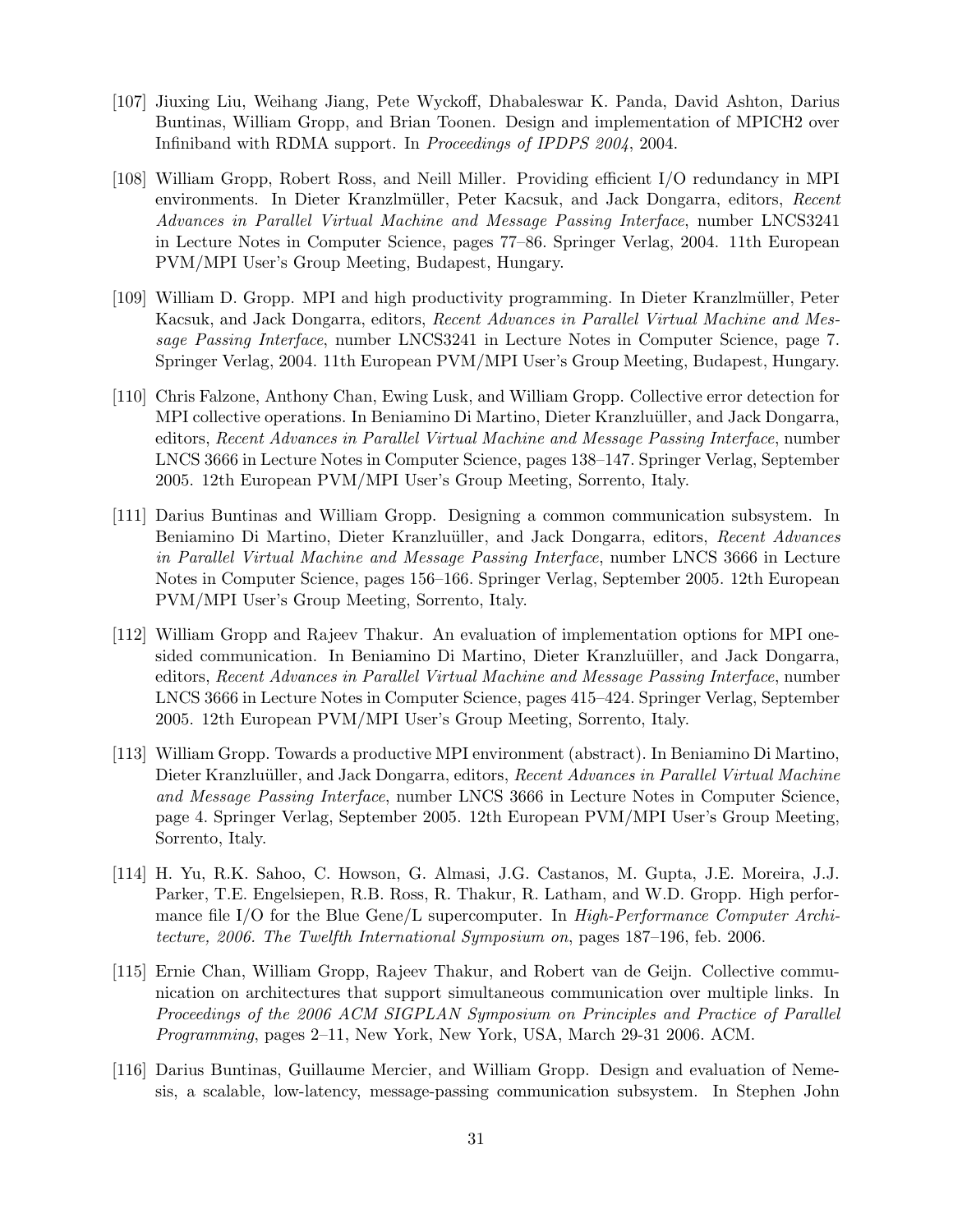Turner, Bu Sung Lee, and Wentong Cai, editors, *Proceedings of the 6th IEEE International Symposium on Cluster Computing and the Grid (CCGrid2006)*, pages 521–530, May 2006.

- [117] William D. Gropp and Rajeev Thakur. Issues in developing a thread-safe MPI implementation. In Bernd Mohr, Jesper Larsson Träff, Joachim Worringen, and Jack Dongarra, editors, *Recent Advances in Parallel Virtual Machine and Message Passing Interface*, number LNCS 4192 in Springer Lecture Notes in Computer Science, pages 12–21. Springer, September 2006. Outstanding Paper Award (1 of 3).
- [118] Salman Pervez, Ganesh Gopalakrishnan, Robert M. Kirby, Rajeev Thakur, and William D. Gropp. Formal verification of programs that use MPI one-sided communication. In Bernd Mohr, Jesper Larsson Träff, Joachim Worringen, and Jack Dongarra, editors, *Recent Advances in Parallel Virtual Machine and Message Passing Interface*, number LNCS 4192 in Springer Lecture Notes in Computer Science, pages 30–39. Springer, September 2006. Outstanding Paper Award (1 of 3).
- [119] Darius Buntinas, Guillaume Mercier, and William D. Gropp. Implementation and sharedmemory evaluation of MPICH2 over the Nemesis communication subsystem. In Bernd Mohr, Jesper Larsson Träff, Joachim Worringen, and Jack Dongarra, editors, *Recent Advances in Parallel Virtual Machine and Message Passing Interface*, number LNCS 4192 in Springer Lecture Notes in Computer Science, pages 86–95. Springer, September 2006.
- [120] Christopher Gottbrath, Brian Barrett, William D. Gropp, Ewing "Rusty" Lusk, and Jeff Squyres. An interface to support the identification of dynamic MPI 2 processes for scalable parallel debugging. In Bernd Mohr, Jesper Larsson Träff, Joachim Worringen, and Jack Dongarra, editors, *Recent Advances in Parallel Virtual Machine and Message Passing Interface*, number LNCS 4192 in Springer Lecture Notes in Computer Science, pages 115–122. Springer, September 2006.
- [121] Surendra Byna, Xian-He Sun, Rajeev Thakur, and William D. Gropp. Automatic memory optimization for improving MPI derived datatype performance. In Bernd Mohr, Jesper Larsson Träff, Joachim Worringen, and Jack Dongarra, editors, *Recent Advances in Parallel Virtual Machine and Message Passing Interface*, number LNCS 4192 in Springer Lecture Notes in Computer Science, pages 238–246. Springer, September 2006.
- [122] William D. Gropp, Dinesh K. Kaushik, David E. Keyes, and Barry F. Smith. Parallel implicit solution of diffusion-limited radiation transport. In Olof B. Widlund and David E. Keyes, editors, *Domain Decomposition Methods in Science and Engineering XVI*, volume 55 of *Lecture Notes in Computational Science and Engineering*, pages 579–586. Springer-Verlag, 2006.
- [123] William Gropp, Eldad Haber, Stefen Heldmann, David Keyes, Neill Miller, Jennifer Schopf, and Tianzhi Yang. Grid-based image registration. In Patrick W. Gaffney and James C. T. Pool, editors, *Grid-Based Problem Solving Environments*, pages 435–448. Springer, 2007. IFIP International Federation for Information Processing, Volume 239.
- [124] William Gropp. Observations on WoCo9. In Patrick W. Gaffney and James C. T. Pool, editors, *Grid-Based Problem Solving Environments*, pages 451–453. Springer, 2007. IFIP International Federation for Information Processing, Volume 239.
- [125] Jesper Larsson Träff, William Gropp, and Rajeev Thakur. Self-consistent MPI performance requirements. In Cappello et al. [\[216\]](#page-40-0), pages 36–45. Outstanding paper (1 of 4).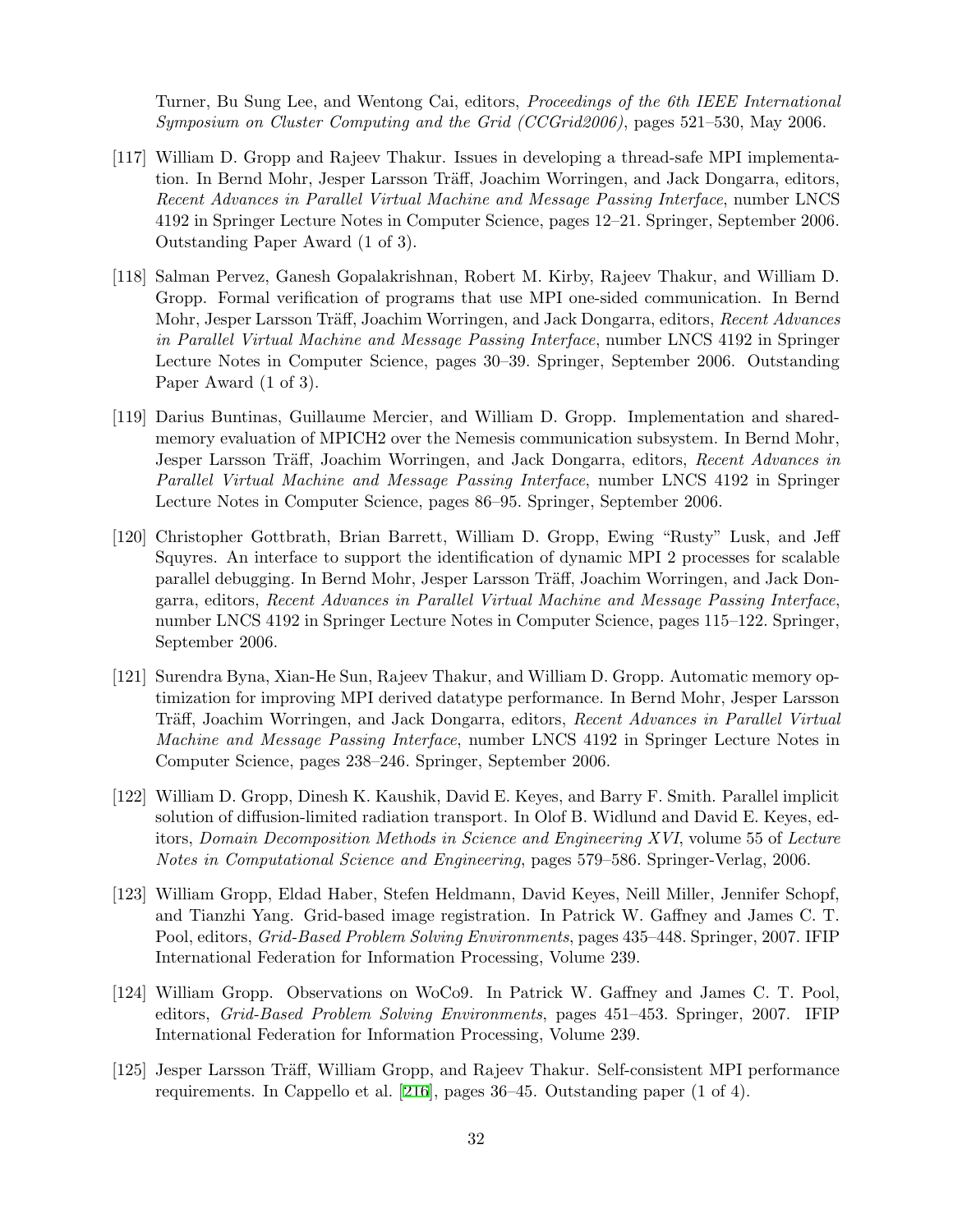- [126] Rajeev Thakur and William Gropp. Test suite for evaluating performance of MPI implementations that support MPI THREAD MULTIPLE. In Cappello et al. [[216](#page-40-0)], pages 46–55. Outstanding paper (1 of 4).
- [127] Robert Latham, William Gropp, Robert Ross, and Rajeev Thakur. Extending the MPI-2 generalized request interface. In Cappello et al. [[216](#page-40-0)], pages 223–232.
- [128] William D. Gropp and Rajeev Thakur. Revealing the performance of MPI RMA implementations. In Cappello et al. [[216](#page-40-0)], pages 272–280.
- [129] Salman Pervez, Ganesh Gopalakrishnan, Robert M. Kirby, Robert Palmer, Rajeev Thakur, and William Gropp. Practical model-checking method for verifying correctness of MPI programs. In Cappello et al. [[216\]](#page-40-0), pages 344–353.
- [130] Pavan Balaji, Darius Buntinas, S. Balay, B. Smith, Rajeev Thakur, and William Gropp. Nonuniformly communicating noncontiguous data: A case study with PETSc and MPI. In *IPDPS*, pages 1–10. IEEE, 2007.
- [131] Pavan Balaji, S. Bhagvat, Dhabaleswar K. Panda, Rajeev Thakur, and William Gropp. Advanced flow-control mechanisms for the sockets direct protocol over Infiniband. In *ICPP*, page 73. IEEE Computer Society, 2007.
- [132] Rajeev Thakur and William Gropp. Open issues in MPI implementation. In Lynn Choi, Yunheung Paek, and Sangyeun Cho, editors, *Advances in Computer Systems Architecture, 12th Asia-Pacific Conference, ACSAC 2007, Seoul, Korea, August 23-25, 2007, Proceedings*, volume 4697 of *Lecture Notes in Computer Science*, pages 327–338. Springer, 2007.
- [133] William D. Gropp, Wolfgang Frings, Marc-André Hermanns, Ed Jedlicka, Kirk E. Jordan, Fred Mintzer, and Boris Orth. Scaling science applications on Blue Gene. In Christian Bischof, Martin Bücker, Paul Gibbon, Gerhard Joubert, Thomas Lippert, Bernd Mohr, and Frans Peters, editors, *Parallel Computing: Architectures, Algorithms, and Applications*, volume 38 of *NIC*, pages 583–584. NIC-Directors, 2007. Summary of the Mini-Symposium.
- [134] Suren Byna, Yong Chen, W. D. Gropp, Xian-He Sun, and Rajeev Thakur. Parallel I/O prefetching using MPI file caching and I/O signatures. In *Proceedings of SC08*. IEEE and ACM, 2008. Best Poster.
- [135] Suren Byna, Yong Chen, W. D. Gropp, Xian-He Sun, and Rajeev Thakur. Hiding I/O latency with pre-execution prefetching for parallel applications. In *Proceedings of SC08*. IEEE and ACM, 2008. Finalist for Best Paper and Best Student Paper.
- [136] Anthony Chan, Pavan Balaji, William Gropp, and Rajeev Thakur. Communication analysis of parallel 3D FFT for flat Cartesian meshes on large Blue Gene systems. In *15th IEEE International Conference on High Performance Computing*, pages 422–429, 2008.
- [137] Dinesh Kaushik, William Gropp, Michael Minkoff, and Barry Smith. Improving the performance of tensor matrix vector multiplication in cumulative reaction probability based quantum chemistry codes. In *15th IEEE International Conference on High Performance Computing*, pages 120–130, 2008.
- [138] William D. Gropp. MPI and hybrid programming models for petascale computing. In Lastovetsky et al. [\[217\]](#page-40-1), pages 6–7.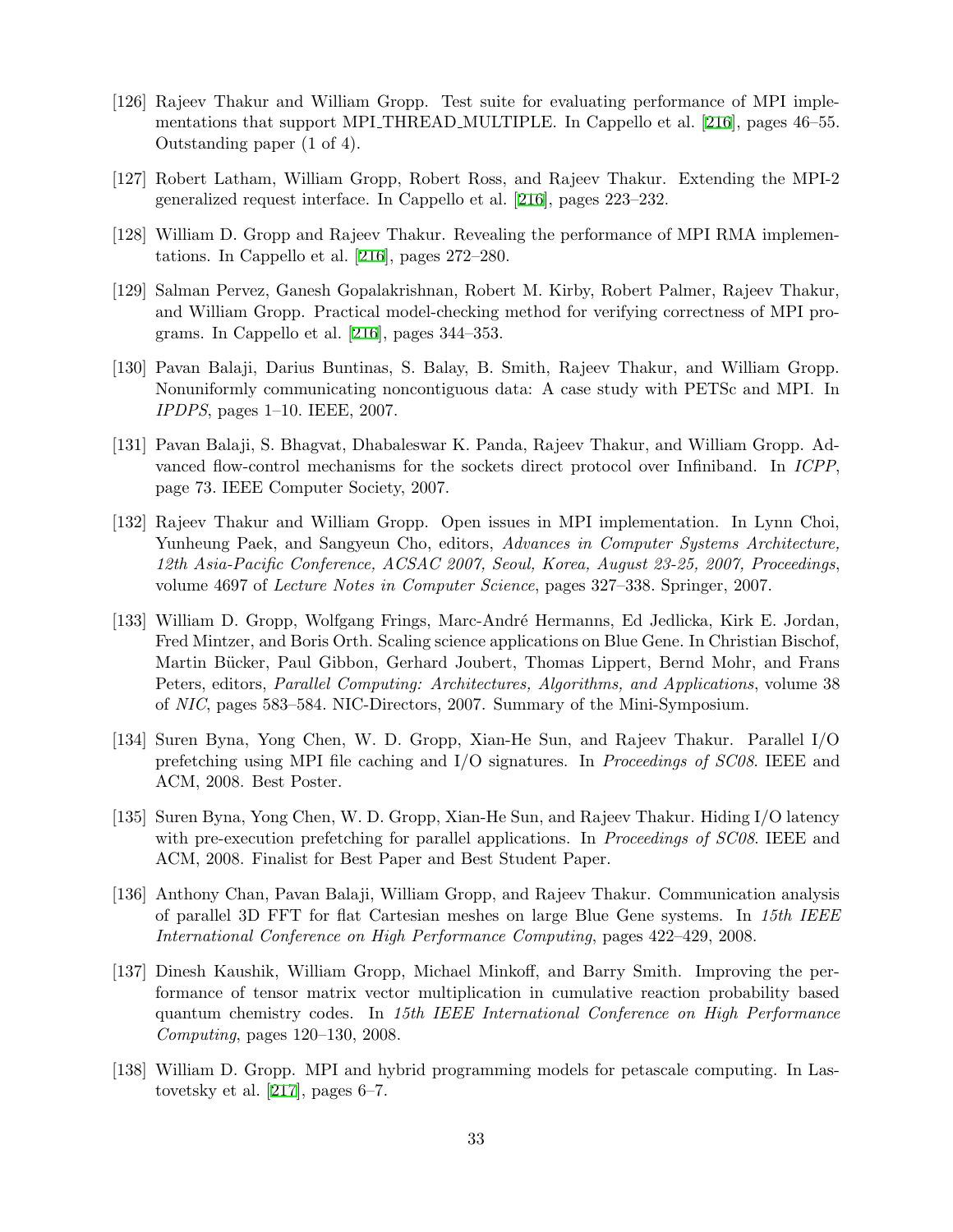- [139] Pavan Balaji, Anthony Chan, William Gropp, Rajeev Thakur, and Ewing L. Lusk. Non-datacommunication overheads in MPI: Analysis on Blue Gene/P. In Lastovetsky et al. [[217\]](#page-40-1), pages 13–22.
- [140] Jesper Larsson Träff, Andreas Ripke, Christian Siebert, Pavan Balaji, Rajeev Thakur, and William Gropp. A simple, pipelined algorithm for large, irregular all-gather problems. In Lastovetsky et al. [[217](#page-40-1)], pages 84–93.
- [141] Pavan Balaji, Darius Buntinas, David Goodell, William Gropp, and Rajeev Thakur. Toward efficient support for multithreaded MPI communication. In Lastovetsky et al. [[217](#page-40-1)], pages 120–129.
- [142] William D. Gropp, Dries Kimpe, Robert Ross, Rajeev Thakur, and Jesper Larsson Träff. Self-consistent MPI-IO performance requirements and expectations. In Lastovetsky et al. [[217](#page-40-1)], pages 167–176.
- [143] Sarvani S. Vakkalanka, Michael Delisi, Ganesh Gopalakrishnan, Robert M. Kirby, Rajeev Thakur, and William Gropp. Implementing efficient dynamic formal verification methods for MPI programs. In Lastovetsky et al. [[217\]](#page-40-1), pages 248–256.
- [144] Subodh Sharma, Sarvani S. Vakkalanka, Ganesh Gopalakrishnan, Robert M. Kirby, Rajeev Thakur, and William Gropp. A formal approach to detect functionally irrelevant barriers in MPI programs. In Lastovetsky et al. [[217\]](#page-40-1), pages 265–273.
- [145] Pavan Balaji, Darius Buntinas, David Goodell, William Gropp, Sameer Kumar, Ewing Lusk, Rajeev Thakur, and Jesper Larsson Träff. MPI on a million processors. In *Proceedings of the 16th European PVM/MPI Users' Group Meeting on Recent Advances in Parallel Virtual Machine and Message Passing Interface*, pages 20–30, Berlin, Heidelberg, 2009. Springer-Verlag.
- [146] William Gropp. MPI at Exascale: Challenges for data structures and algorithms. In *Proceedings of the 16th European PVM/MPI Users' Group Meeting on Recent Advances in Parallel Virtual Machine and Message Passing Interface*, page 3, Berlin, Heidelberg, 2009. Springer-Verlag.
- [147] Robert Ross, Robert Latham, William Gropp, Ewing Lusk, and Rajeev Thakur. Processing MPI datatypes outside MPI. In *Proceedings of the 16th European PVM/MPI Users' Group Meeting on Recent Advances in Parallel Virtual Machine and Message Passing Interface*, pages 42–53, Berlin, Heidelberg, 2009. Springer-Verlag.
- [148] Hao Zhu, David Goodell, William Gropp, and Rajeev Thakur. Hierarchical collectives in MPICH2. In *Proceedings of the 16th European PVM/MPI Users' Group Meeting on Recent Advances in Parallel Virtual Machine and Message Passing Interface*, pages 325–326, Berlin, Heidelberg, 2009. Springer-Verlag.
- [149] G. Santhanaraman, P. Balaji, K. Gopalakrishnan, R. Thakur, W. Gropp, and D. K. Panda. Natively supporting true one-sided communication in MPI on multi-core systems with Infiniband. In *CCGRID '09: Proceedings of the 2009 9th IEEE/ACM International Symposium on Cluster Computing and the Grid*, pages 380–387, Washington, DC, USA, 2009. IEEE Computer Society.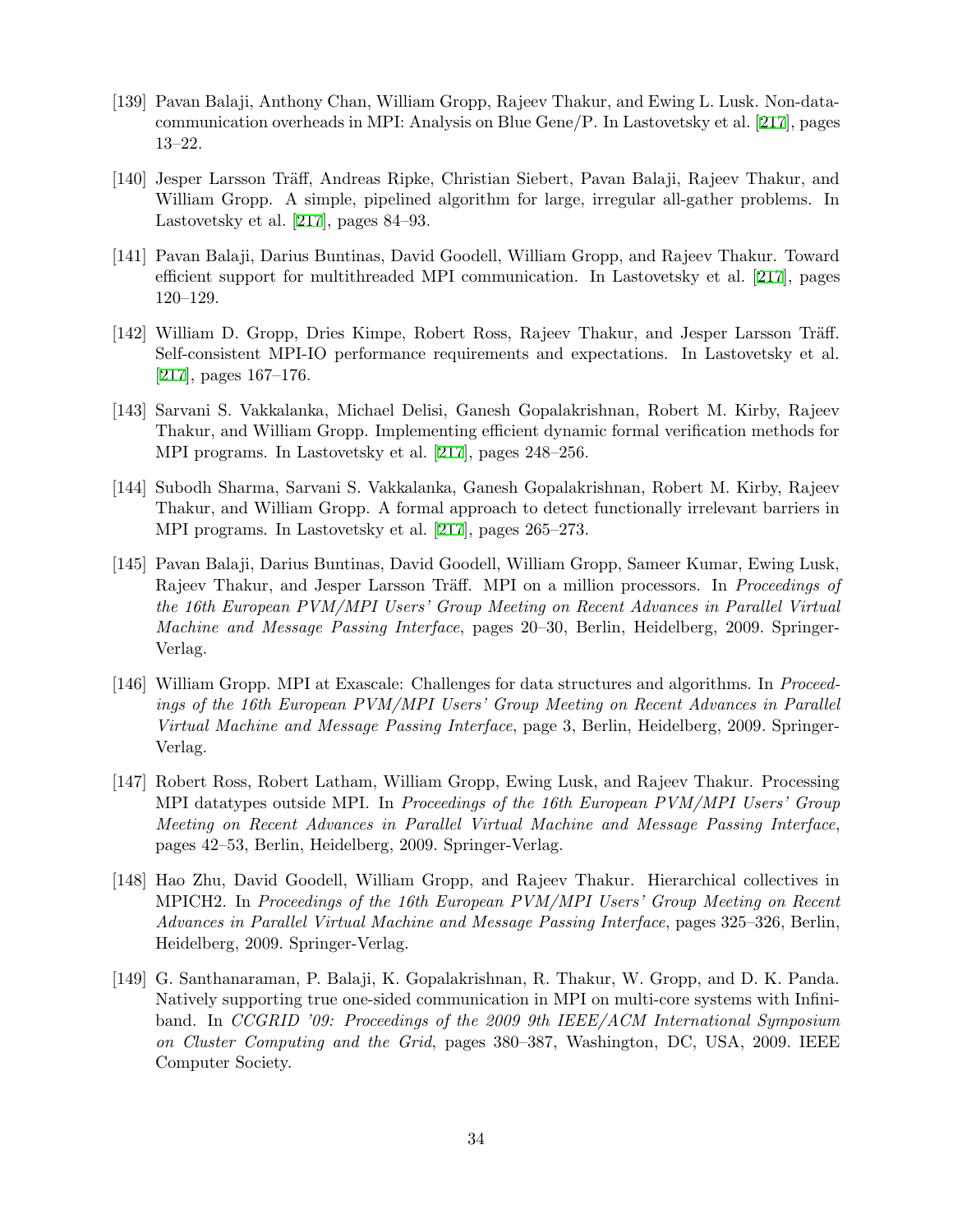- [150] Vinod Tipparaju, William Gropp, Hubert Ritzdorf, Rajeev Thakur, and Jesper L. Träff. Investigating high performance RMA interfaces for the MPI-3 standard. In *ICPP '09: Proceedings of the 2009 International Conference on Parallel Processing*, pages 293–300, Washington, DC, USA, 2009. IEEE Computer Society.
- [151] Sara S. Baghsorkhi, Matthieu Delahaye, Sanjay J. Patel, William D. Gropp, and Wen-mei W. Hwu. An adaptive performance modeling tool for GPU architectures. In R. Govindarajan, David A. Padua, and Mary W. Hall, editors, *Proceedings of the 15th ACM SIGPLAN Symposium on Principles and Practice of Parallel Programming, PPOPP 2010, Bangalore, India, January 9-14, 2010*, pages 105–114. ACM, 2010.
- [152] H. Gahvari and W. Gropp. An introductory exascale feasibility study for FFTs and multigrid. In *Parallel Distributed Processing (IPDPS), 2010 IEEE International Symposium on*, pages 1–9, 2010.
- [153] Paul Sack and William Gropp. A scalable MPI Comm split algorithm for exascale computing. In Rainer Keller, Edgar Gabriel, Michael Resch, and Jack Dongarra, editors, *Recent Advances in the Message Passing Interface*, volume 6305 of *Lecture Notes in Computer Science*, pages 1–10. Springer Berlin / Heidelberg, 2010.
- [154] Torsten Hoefler, William Gropp, Rajeev Thakur, and Jesper Träff. Toward performance models of MPI implementations for understanding application scaling issues. In Rainer Keller, Edgar Gabriel, Michael Resch, and Jack Dongarra, editors, *Recent Advances in the Message Passing Interface*, volume 6305 of *Lecture Notes in Computer Science*, pages 21–30. Springer Berlin / Heidelberg, 2010.
- [155] G´abor D´ozsa, Sameer Kumar, Pavan Balaji, Darius Buntinas, David Goodell, William Gropp, Joe Ratterman, and Rajeev Thakur. Enabling concurrent multithreaded MPI communication on multicore petascale systems. In Rainer Keller, Edgar Gabriel, Michael Resch, and Jack Dongarra, editors, *Recent Advances in the Message Passing Interface*, volume 6305 of *Lecture Notes in Computer Science*, pages 11–20. Springer Berlin / Heidelberg, 2010.
- [156] Pavan Balaji, Darius Buntinas, David Goodell, William Gropp, Jayesh Krishna, Ewing Lusk, and Rajeev Thakur. PMI: A scalable parallel process-management interface for extremescale systems. In Rainer Keller, Edgar Gabriel, Michael Resch, and Jack Dongarra, editors, *Recent Advances in the Message Passing Interface*, volume 6305 of *Lecture Notes in Computer Science*, pages 31–41. Springer Berlin / Heidelberg, 2010.
- [157] Vivek Kale and William Gropp. Load balancing for regular meshes on SMPs with MPI. In Rainer Keller, Edgar Gabriel, Michael Resch, and Jack Dongarra, editors, *Recent Advances in the Message Passing Interface*, volume 6305 of *Lecture Notes in Computer Science*, pages 229–238. Springer Berlin / Heidelberg, 2010.
- [158] David Goodell, Pavan Balaji, Darius Buntinas, Gabor Dozsa, William Gropp, Sameer Kumar, Bronis R. de Supinski, and Rajeev Thakur. Minimizing MPI resource contention in multithreaded multicore environments. In *IEEE International Conference on Cluster Computing*, pages 1–8, Los Alamitos, CA, USA, 2010. IEEE Computer Society.
- [159] William D. Gropp. Performance modeling as the key to extreme scale computing. In David K. Lowenthal, Bronis R. de Supinski, and Sally A. McKee, editors, *Proceedings of the 25th International Conference on Supercomputing, 2011, Tucson, AZ, USA, May 31 - June 04, 2011*, page 213. ACM, 2011.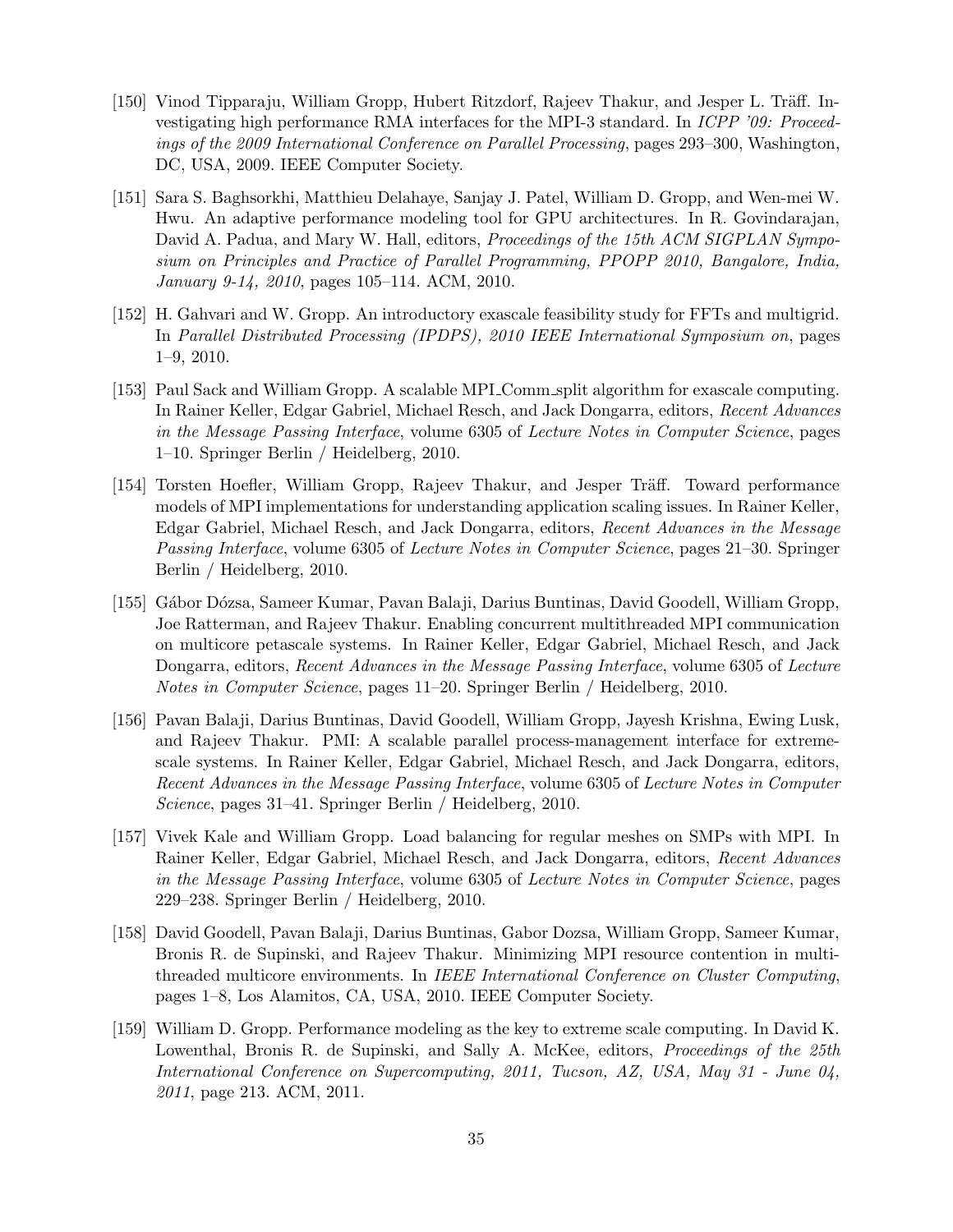- [160] David Goodell, William Gropp, Xin Zhao, and Rajeev Thakur. Scalable memory use in MPI: A case study with MPICH2. In Yiannis Cotronis, Anthony Danalis, Dimitrios S. Nikolopoulos, and Jack Dongarra, editors, *Recent Advances in the Message Passing Interface - 18th European MPI Users' Group Meeting, EuroMPI 2011, Santorini, Greece, September 18-21, 2011. Proceedings*, volume 6960 of *Lecture Notes in Computer Science*, pages 140–149. Springer, 2011.
- [161] Mohammad J. Rashti, Jonathan Green, Pavan Balaji, Ahmad Afsahi, and William Gropp. Multi-core and network aware MPI topology functions. In Yiannis Cotronis, Anthony Danalis, Dimitrios S. Nikolopoulos, and Jack Dongarra, editors, *Recent Advances in the Message Passing Interface - 18th European MPI Users' Group Meeting, EuroMPI 2011, Santorini, Greece, September 18-21, 2011. Proceedings*, volume 6960 of *Lecture Notes in Computer Science*, pages 50–60. Springer, 2011.
- [162] William Gropp, Torsten Hoefler, Rajeev Thakur, and Jesper Larsson Träff. Performance expectations and guidelines for MPI derived datatypes. In Yiannis Cotronis, Anthony Danalis, Dimitrios S. Nikolopoulos, and Jack Dongarra, editors, *Recent Advances in the Message Passing Interface - 18th European MPI Users' Group Meeting, EuroMPI 2011, Santorini, Greece, September 18-21, 2011. Proceedings*, volume 6960 of *Lecture Notes in Computer Science*, pages 150–159. Springer, 2011.
- [163] Yong Chen, Xian-He Sun, Rajeev Thakur, Philip C. Roth, and William D. Gropp. LACIO: A new collective I/O strategy for parallel I/O systems. In *IPDPS*, pages 794–804. IEEE, 2011.
- [164] Abhinav Bhatele, Pritish Jetley, Hormozd Gahvari, Lukasz Wesolowski, William D. Gropp, and Laxmikant V. Kalé. Architectural constraints to attain  $1 \cdot \exp(\kappa)$  for three scientific application classes. In *IPDPS*, pages 80–91. IEEE, 2011.
- [165] Hormozd Gahvari, Allison H. Baker, Martin Schulz, Ulrike Meier Yang, Kirk E. Jordan, and William Gropp. Modeling the performance of an algebraic multigrid cycle on HPC platforms. In David K. Lowenthal, Bronis R. de Supinski, and Sally A. McKee, editors, *Proceedings of the 25th International Conference on Supercomputing, 2011, Tucson, AZ, USA, May 31 - June 04, 2011*, pages 172–181. ACM, 2011.
- [166] Abhinav Bhatele, Nikhil Jain, William D. Gropp, and Laxmikant V. Kalé. Avoiding hotspots on two-level direct networks. In Scott Lathrop, Jim Costa, and William Kramer, editors, *Conference on High Performance Computing Networking, Storage and Analysis, SC 2011, Seattle, WA, USA, November 12-18, 2011*, page 76. ACM, 2011.
- [167] Torsten Hoefler, William Gropp, William Kramer, and Marc Snir. Performance modeling for systematic performance tuning. In *State of the Practice Reports*, SC '11, pages 6:1–6:12, New York, NY, USA, 2011. ACM.
- [168] V. Kale, A. Bhatele, and W.D. Gropp. Weighted locality-sensitive scheduling for mitigating noise on multi-core clusters. In *High Performance Computing (HiPC), 2011 18th International Conference on*, pages 1–10. IEEE, 2011.
- [169] Paul Sack and William Gropp. Faster topology-aware collective algorithms through nonminimal communication. In *Proceedings of the 17th ACM SIGPLAN symposium on Principles and Practice of Parallel Programming*, PPoPP '12, pages 45–54, New York, NY, USA, 2012. ACM. Best Paper.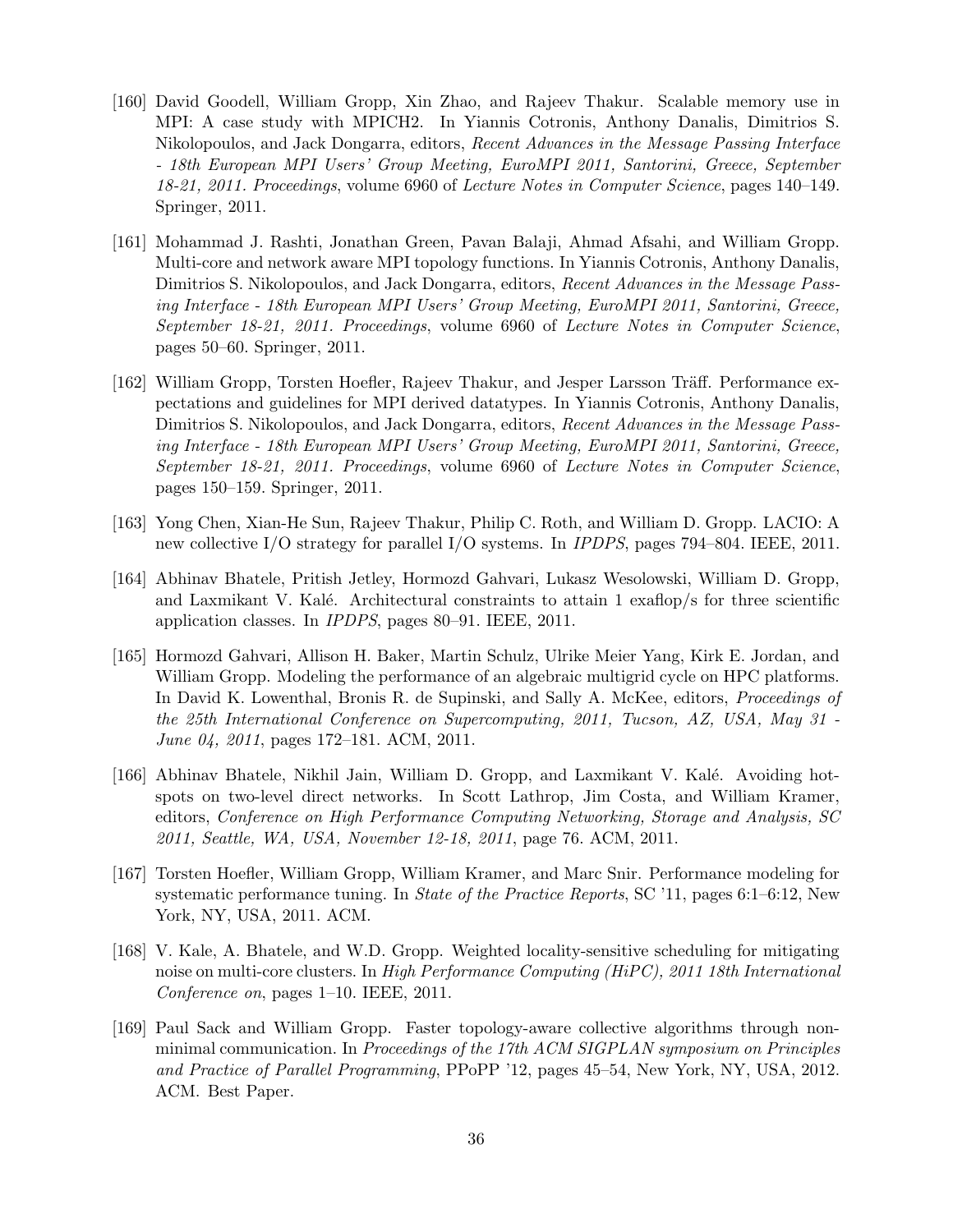- [170] Simplice Donfack, Laura Grigori, William D. Gropp, and Vivek Kale. Hybrid static/dynamic scheduling for already optimized dense matrix factorization. In *Proceedings of the 2012 IEEE 26th International Parallel and Distributed Processing Symposium*, IPDPS '12, pages 496–507, Washington, DC, USA, 2012. IEEE Computer Society.
- [171] Torsten Hoefler, James Dinan, Darius Buntinas, Pavan Balaji, Brian Barrett, Ron Brightwell, William Gropp, Vivek Kale, and Rajeev Thakur. Leveraging MPI's one-sided communication interface for shared-memory programming. In Jesper Träff, Siegfried Benkner, and Jack Dongarra, editors, *Recent Advances in the Message Passing Interface*, volume 7490 of *Lecture Notes in Computer Science*, pages 132–141. Springer Berlin / Heidelberg, 2012.
- [172] William Gropp. MPI 3 and beyond: Why MPI is successful and what challenges it faces. In Jesper Träff, Siegfried Benkner, and Jack Dongarra, editors, *Recent Advances in the Message Passing Interface*, volume 7490 of *Lecture Notes in Computer Science*, pages 1–9. Springer Berlin / Heidelberg, 2012.
- [173] James Dinan, David Goodell, William Gropp, Rajeev Thakur, and Pavan Balaji. Efficient multithreaded context ID allocation in MPI. In Jesper Träff, Siegfried Benkner, and Jack Dongarra, editors, *Recent Advances in the Message Passing Interface*, volume 7490 of *Lecture Notes in Computer Science*, pages 57–66. Springer Berlin / Heidelberg, 2012.
- [174] Xin Zhao, Gopalakrishnan Santhanaraman, and William Gropp. Adaptive strategy for onesided communication in MPICH2. In Jesper Träff, Siegfried Benkner, and Jack Dongarra, editors, *Recent Advances in the Message Passing Interface*, volume 7490 of *Lecture Notes in Computer Science*, pages 16–26. Springer Berlin / Heidelberg, 2012.
- [175] Hormozd Gahvari, William Gropp, Kirk E. Jordan, Martin Schulz, and Ulrike Meier Yang. Modeling the performance of an algebraic multigrid cycle using hybrid MPI/OpenMP. In *ICPP*, pages 128–137. IEEE Computer Society, 2012.
- [176] Y. Chen, C. Chen, X.H. Sun, W.D. Gropp, and R. Thakur. A decoupled execution paradigm for data-intensive high-end computing. In *Cluster Computing (CLUSTER), 2012 IEEE International Conference on*, pages 200–208. IEEE, 2012.
- [177] Philip Carns, Kevin Harms, Dries Kimpe, Robert Ross, Justin Wozniak, Lee Ward, Matthew Curry, Ruth Klundt, Geoff Danielson, Cengiz Karakoyunlu, John Chandy, Bradley Settlemeyer, and William Gropp. A case for optimistic coordination in HPC storage systems. In *High Performance Computing, Networking Storage and Analysis, SC Companion:*, pages 48–53, Los Alamitos, CA, USA, 2012. IEEE Computer Society.
- [178] Xin Zhao, D. Buntinas, J. Zounmevo, J. Dinan, D. Goodell, P. Balaji, R. Thakur, A. Afsahi, and W. Gropp. Toward asynchronous and MPI-interoperable active messages. In *Cluster, Cloud and Grid Computing (CCGrid), 2013 13th IEEE/ACM International Symposium on*, pages 87–94, 2013.
- [179] Xin Zhao, Pavan Balaji, William Gropp, and Rajeev Thakur. Optimization strategies for MPI-interoperable active messages. In *Dependable, Autonomic and Secure Computing (DASC), 2013 IEEE 11th International Conference on*, pages 508–515, Dec 2013.
- [180] Xin Zhao, P. Balaji, W. Gropp, and R. Thakur. MPI-interoperable generalized active messages. In *Parallel and Distributed Systems (ICPADS), 2013 International Conference on*, pages 200–207, Dec 2013.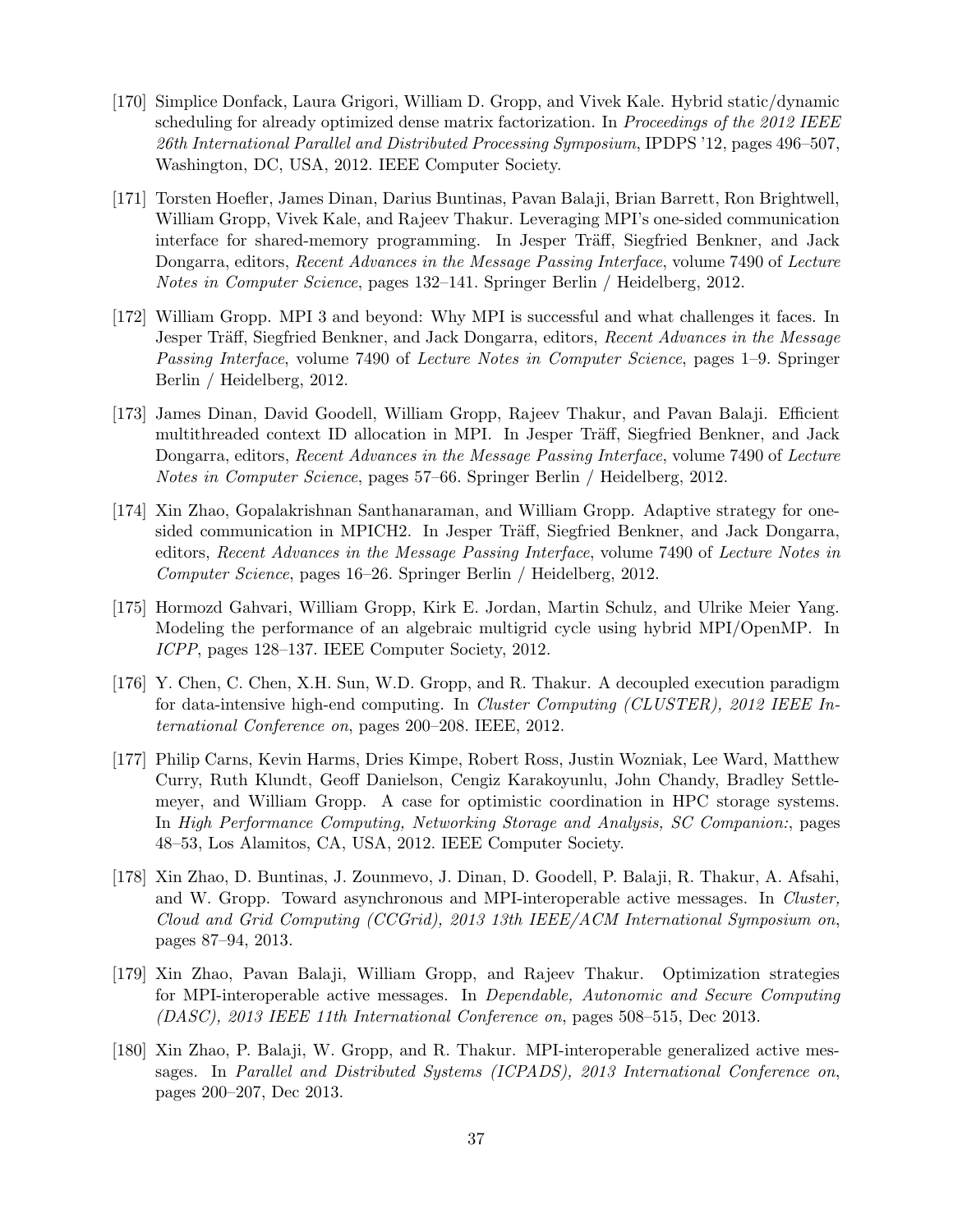- [181] Désiré Nuentsa Wakam, Jocelyne Erhel, and William D. Gropp. Parallel adaptive deflated GMRES. In Randolph Bank, Michael Holst, Olof Widlund, and Jinchao Xu, editors, *Domain Decomposition Methods in Science and Engineering XX*, volume 91 of *Lecture Notes in Computational Science and Engineering*, pages 631–638. Springer Berlin Heidelberg, 2013.
- [182] Kun Feng, Yanlong Yin, Chao Chen, Hassan Eslami, Xian-He Sun, Yong Chen, Rajeev Thakur, and William Gropp. Runtime system design of decoupled execution paradigm for data-intensive high-end computing. In *Cluster Computing (CLUSTER), 2013 IEEE International Conference on*, page 1, 2013.
- [183] Antonio J. Peña, Ralf G. Correa Carvalho, James Dinan, Pavan Balaji, Rajeev Thakur, and William Gropp. Analysis of topology-dependent MPI performance on Gemini networks. In Jack Dongarra, Javier García Blas, and Jesús Carretero, editors, 20th European MPI Users's *Group Meeting, EuroMPI '13, Madrid, Spain - September 15 - 18, 2013*, pages 61–66. ACM, 2013.
- [184] Amanda Peters Randles, Vivek Kale, Jeff Hammond, William Gropp, and Efthimios Kaxiras. Performance analysis of the lattice Boltzmann model beyond Navier-Stokes. In *IPDPS*, pages 1063–1074. IEEE Computer Society, 2013.
- [185] Hormozd Gahvari, William Gropp, Kirk E. Jordan, Martin Schulz, and Ulrike Meier Yang. Systematic reduction of data movement in algebraic multigrid solvers. In *IPDPS Workshops*, pages 1675–1682. IEEE, 2013.
- [186] Vivek Kale, Amanda Peters Randles, and William D. Gropp. Locality-optimized mixed static/dynamic scheduling for improving load balancing on SMPs. In Jack Dongarra, Yutaka Ishikawa, and Atsushi Hori, editors, *EuroMPI/ASIA*, page 115. ACM, 2014.
- [187] Yanlong Yin, Antonios Kougkas, Kun Feng, Hassan Eslami, Yin Lu, Xian-He Sun, Rajeev Thakur, and William Gropp. Rethinking key-value store for parallel I/O optimization. In *Proceedings of the 2014 International Workshop on Data Intensive Scalable Computing Systems*, DISCS '14, pages 33–40, Piscataway, NJ, USA, 2014. IEEE Press.
- [188] Judicael A. Zounmevo, Xin Zhao, Pavan Balaji, William Gropp, and Ahmad Afsahi. Nonblocking epochs in MPI one-sided communication. In *Proceedings of the International Conference for High Performance Computing, Networking, Storage and Analysis*, SC '14, pages 475–486, Piscataway, NJ, USA, 2014. IEEE Press. Best paper finalist.
- [189] Hormozd Gahvari, William Gropp, Kirk E. Jordan, Martin Schulz, and Ulrike Meier Yang. Algebraic multigrid on a Dragonfly network: First experiences on a Cray XC30. In Stephen A. Jarvis, Steven A. Wright, and Simon D. Hammond, editors, *High Performance Computing Systems. Performance Modeling, Benchmarking, and Simulation*, volume 8966 of *Lecture Notes in Computer Science*, pages 3–23. Springer International Publishing, 2015.
- [190] Jon Calhoun, Luke Olson, Marc Snir, and William D. Gropp. Towards a more fault resilient multigrid solver. In *Proceedings of the High Performance Computing Symposium*, HPC '15, San Diego, CA, USA, 2015. Society for Computer Simulation International.
- [191] Xin Zhao, Pavan Balaji, and William Gropp. Runtime support for irregular computation in MPI-based applications. In *CCGrid*, pages 701–704. IEEE, 2015.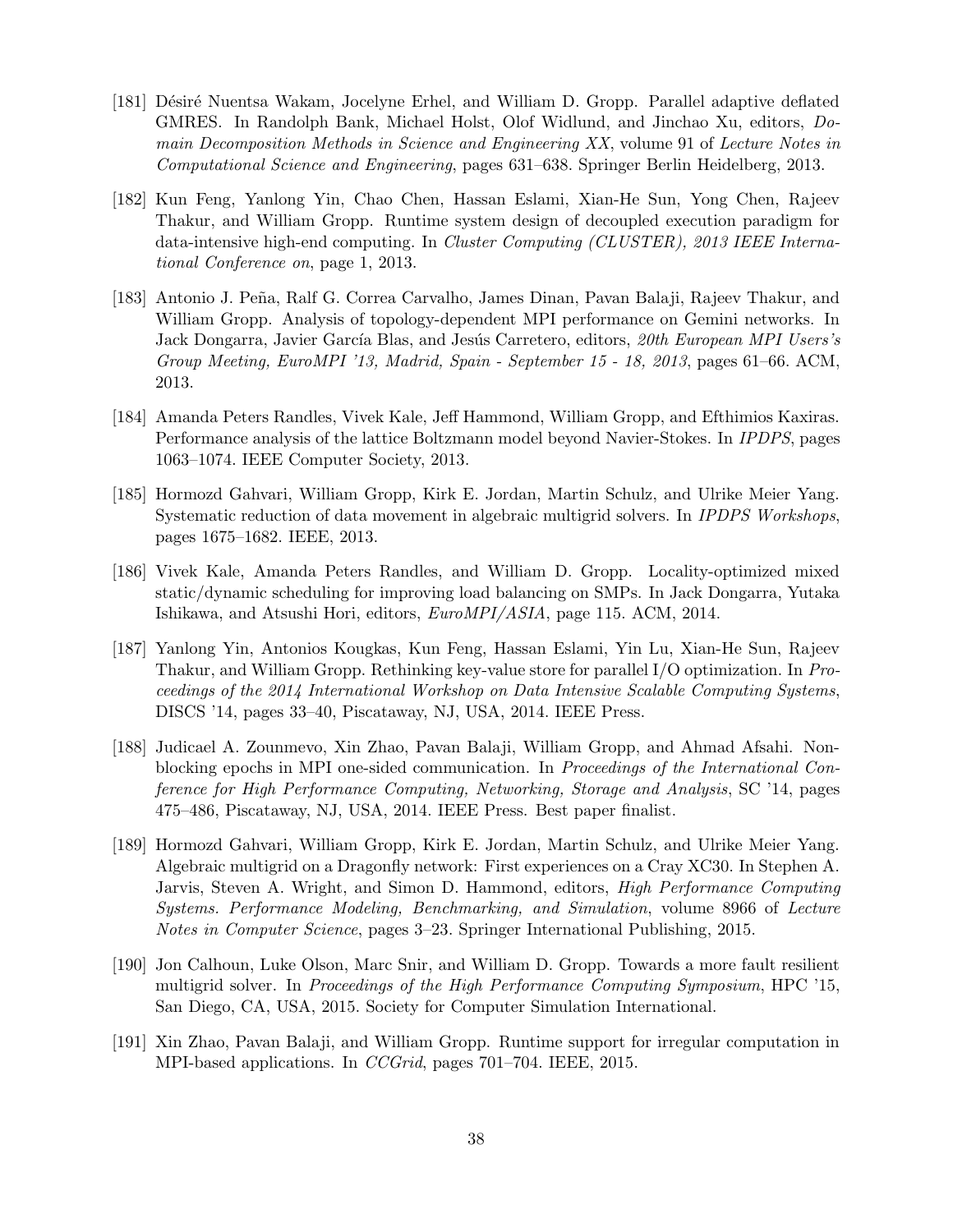- [192] Huong Luu, Marianne Winslett, William Gropp, Robert B. Ross, Philip H. Carns, Kevin Harms, Prabhat, Surendra Byna, and Yushu Yao. A multiplatform study of I/O behavior on petascale supercomputers. In Thilo Kielmann, Dean Hildebrand, and Michela Taufer, editors, *HPDC*, pages 33–44. ACM, 2015.
- [193] Tarun Prabhu and William Gropp. DAME: A runtime-compiled engine for derived datatypes. In Jack J. Dongarra, Alexandre Denis, Brice Goglin, Emmanuel Jeannot, and Guillaume Mercier, editors, *EuroMPI*, pages 4:1–4:10. ACM, 2015. Best paper.
- [194] Vivek Kale and William D. Gropp. Composing low-overhead scheduling strategies for improving performance of scientific applications. In Christian Terboven, Bronis R. de Supinski, Pablo Reble, Barbara M. Chapman, and Matthias S. Müller, editors, *IWOMP*, volume 9342 of *Lecture Notes in Computer Science*, pages 18–29. Springer, 2015.
- [195] Hassan Eslami, Anthony Kougkas, Maria Kotsifakou, Theodoros Kasampalis, Kun Feng, Yin Lu, William Gropp, Xian-He Sun, Yong Chen, and Rajeev Thakur. Efficient disk-to-disk sorting: A case study in the decoupled execution paradigm. In *Proceedings of the 2015 International Workshop on Data-Intensive Scalable Computing Systems*, DISCS '15, pages 2:1–2:8, New York, NY, USA, 2015. ACM.
- [196] Satish Balay, Jed Brown, William Gropp, Matthew Knepley, Lois Curfman McInnes, Barry F. Smith, and Hong Zhang. An overview of PETSc. In *2015 SIAM Conference on Computational Science and Engineering*, page 274, Salt Lake City, Utah, March 2015. SIAM. Poster in Minisymposterium 103: Frameworks, Algorithms, and Scalable Technologies for Mathematics (FASTMath).
- [197] William Gropp. Building performance transportable codes for extreme scale. In *2015 SIAM Conference on Computational Science and Engineering*, page 287, Salt Lake City, Utah, March 2015. SIAM. Poster in Minisymposterium 204: CSE Software.
- [198] Hoang-Vu Dang, Marc Snir, and William Gropp. Towards millions of communicating threads. In *Proceedings of the 23rd European MPI Users' Group Meeting*, EuroMPI 2016, pages 1–14, New York, NY, USA, 2016. ACM.
- [199] William Gropp, Luke N. Olson, and Philipp Samfass. Modeling MPI communication performance on SMP nodes: Is it time to retire the ping pong test. In *Proceedings of the 23rd European MPI Users' Group Meeting*, EuroMPI 2016, pages 41–50, New York, NY, USA, 2016. ACM.
- [200] Paul R. Eller and William Gropp. Scalable non-blocking preconditioned conjugate gradient methods. In *Proceedings of the International Conference for High Performance Computing, Networking, Storage and Analysis*, SC '16, pages 18:1–18:12, Piscataway, NJ, USA, 2016. IEEE Press.
- [201] Xin Zhao, Pavan Balaji, and William Gropp. Scalability challenges in current MPI one-sided implementations. In Riqing Chen, Chunming Rong, and Dan Grigoras, editors, *15th International Symposium on Parallel and Distributed Computing, ISPDC 2016, Fuzhou, China, July 8-10, 2016*, pages 38–47. IEEE Computer Society, 2016.
- [202] Yong Chen, Chao Chen, Yanlong Yin, Xian-He Sun, Rajeev Thakur, and William Gropp. Rethinking high performance computing system architecture for scientific big data applications. In *Trustcom/BigDataSE/ISPA*, pages 1605–1612. IEEE, 2016.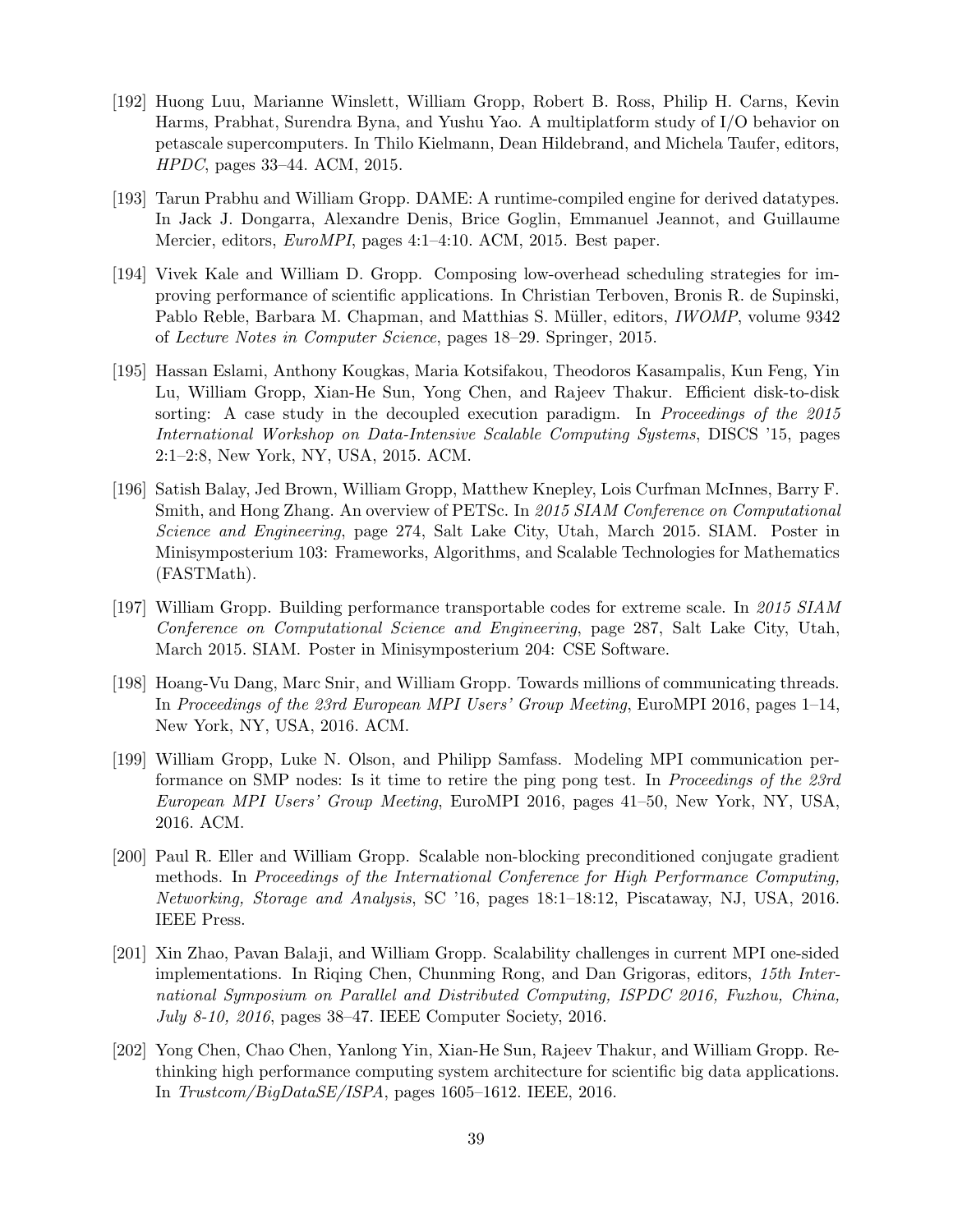- [203] Jon Calhoun, Marc Snir, Luke N. Olson, and William D. Gropp. Towards a more complete understanding of SDC propagation. In H. Howie Huang, Jon B. Weissman, Adriana Iamnitchi, and Alexandru Iosup, editors, *Proceedings of the 26th International Symposium on High-Performance Parallel and Distributed Computing, HPDC 2017, Washington, DC, USA, June 26-30, 2017*, pages 131–142. ACM, 2017.
- [204] Thiago Santos Faria Xavier Teixeira, David Padua, and William Gropp. A DSL for performance orchestration. In *26th International Conference on Parallel Architectures and Compilation Techniques, PACT 2017, Portland, OR, USA, September 9-13, 2017*, page 372, 2017.
- [205] William D. Gropp. Performance, portability, and dreams. In Anshu Dubey, Paul H. J. Kelly, Bernd Mohr, and Jeffrey S. Vetter, editors, *Performance Portability in Extreme Scale Computing (Dagstuhl Seminar 17431)*, volume 7, pages 96–97, Dagstuhl, Germany, 2018. Schloss Dagstuhl–Leibniz-Zentrum fuer Informatik.
- [206] William D. Gropp. Using node information to implement MPI Cartesian topologies. In *Proceedings of the 25th European MPI Users' Group Meeting*, EuroMPI'18, pages 18:1–18:9, New York, NY, USA, 2018. ACM.
- [207] Amanda Bienz, William D. Gropp, and Luke N. Olson. Improving performance models for irregular point-to-point communication. In *Proceedings of the 25th European MPI Users' Group Meeting*, EuroMPI'18, pages 7:1–7:8, New York, NY, USA, 2018. ACM.
- [208] S. F. X. Thiago Teixeira, C. Ancourt, D. Padua, and W. Gropp. Locus: A system and a language for program optimization. In *2019 IEEE/ACM International Symposium on Code Generation and Optimization (CGO)*, pages 217–228, Feb 2019.
- [209] H. Ibeid, S. Meng, O. Dobon, L. Olson, and W. Gropp. Learning with analytical models. In *2019 IEEE International Parallel and Distributed Processing Symposium Workshops (IPDPSW)*, pages 778–786, May 2019.
- [210] A. Bienz, L. Olson, and W. Gropp. Node-aware improvements to allreduce. In *2019 IEEE/ACM Workshop on Exascale MPI (ExaMPI)*, pages 19–28, Nov 2019.
- [211] Paul R. Eller, Torsten Hoefler, and William Gropp. Using performance models to understand scalable Krylov solver performance at scale for structured grid problems. In *Proceedings of the ACM International Conference on Supercomputing*, ICS '19, pages 138––149, New York, NY, USA, 2019. Association for Computing Machinery.
- [212] Tarun Prabhu and William Gropp. Moya—a JIT compiler for HPC. In Abhinav Bhatele, David Boehme, Joshua A. Levine, Allen D. Malony, and Martin Schulz, editors, *Programming and Performance Visualization Tools*, pages 56–73, Cham, 2019. Springer International Publishing.
- [213] Volodymyr Kindratenko, Dawei Mu, Yan Zhan, John Maloney, Sayed Hadi Hashemi, Benjamin Rabe, Ke Xu, Roy Campbell, Jian Peng, and William Gropp. HAL: Computer system for scalable deep learning. In *Practice and Experience in Advanced Research Computing*, PEARC '20, pages 41–48, New York, NY, USA, 2020. Association for Computing Machinery.
- [214] Amanda Bienz, Luke N. Olson, William D. Gropp, and Shelby Lockhart. Modeling data movement performance on heterogeneous architectures. In *2021 IEEE High Performance Extreme Computing Conference (HPEC)*, pages 1–7, 2021.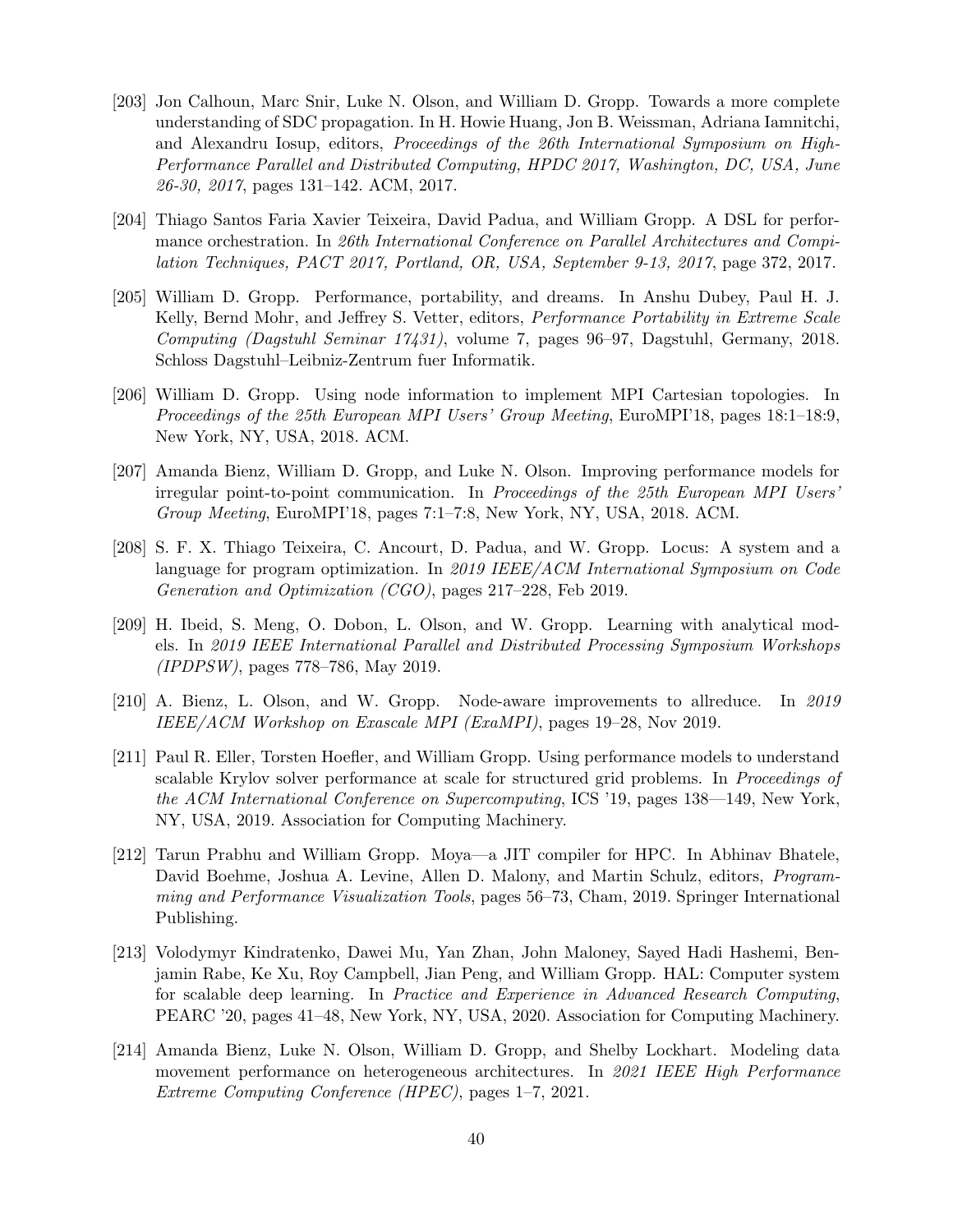- [215] Andrew W. Cary, John Chawner, Earl P. Duque, William Gropp, William L. Kleb, Raymond M. Kolonay, Eric Nielsen, and Brian Smith. CFD Vision 2030 Road Map: Progress and perspectives. In *AIAA AVIATION 2021 FORUM*, 2021.
- <span id="page-40-0"></span>[216] Franck Cappello, Thomas Hérault, and Jack Dongarra, editors. *Recent Advances in Parallel Virtual Machine and Message Passing Interface, 14th European PVM/MPI User's Group Meeting, Paris, France, September 30 - October 3, 2007, Proceedings*, volume 4757 of *Lecture Notes in Computer Science*. Springer, 2007.
- <span id="page-40-1"></span>[217] Alexey L. Lastovetsky, Tahar Kechadi, and Jack Dongarra, editors. *Recent Advances in Parallel Virtual Machine and Message Passing Interface, 15th European PVM/MPI Users' Group Meeting, Dublin, Ireland, September 7-10, 2008. Proceedings*, volume 5205 of *Lecture Notes in Computer Science*. Springer, 2008.

## **6 Whitepapers**

- [1] William Gropp, Sujata Banerjee, and Ian Foster. Infrastructure for artificial intelligence, quantum and high performance computing, 2020, [arXiv:2012.09303 \[cs.CY\]](http://arxiv.org/abs/2012.09303).
- [2] Thomas M. Conte, Ian T. Foster, William Gropp, and Mark D. Hill. Advancing computing's foundation of US industry & society, 2021, [arXiv:2101.01284 \[cs.CY\]](http://arxiv.org/abs/2101.01284).
- [3] Ian Foster, Daniel Lopresti, Bill Gropp, Mark D. Hill, and Katie Schuman. A national discovery cloud: Preparing the US for global competitiveness in the new era of 21st century digital transformation, 2021, [arXiv:2104.06953 \[cs.CY\]](http://arxiv.org/abs/2104.06953).
- [4] Elizabeth Bradley, Madhav Marathe, Melanie Moses, William D Gropp, and Daniel Lopresti. Pandemic informatics: Preparation, robustness, and resilience; vaccine distribution, logistics, and prioritization; and variants of concern, 2021, [arXiv:2012.09300 \[cs.CY\]](http://arxiv.org/abs/2012.09300). Updated to include additional topics.

# **7 Technical Reports**

- [1] J. H. Bolstad, T. F. Chan, W. M. Coughran, Jr., W. D. Gropp, E. H. Grosse, M. T. Heath, R. J. LeVeque, F. T. Luk, S. G. Nash, and L. N. Trefethen. Numerical analysis program library user's guide (NAPLUG). User Note 82, SLAC Computing Services, 1979. First issued in 1976 by Chan, Coughran, Heath, and Luk.
- [2] William D. Gropp. Numerical solution of transport equations. Technical Report STAN-CS-81-888, Stanford University, December 1981. Ph.D. Thesis.
- [3] William D. Gropp. Local uniform mesh refinement for elliptic partial differential equations. Technical Report YALE/DCS/RR-278, Yale University, Department of Computer Science, July 1983.
- [4] G. W. Hedstrom and William D. Gropp. The computer as an aid in the asymptotic estimation of integrals. Technical Report UCRL-87297, Lawrence Livermore National Laboratory, August 1983.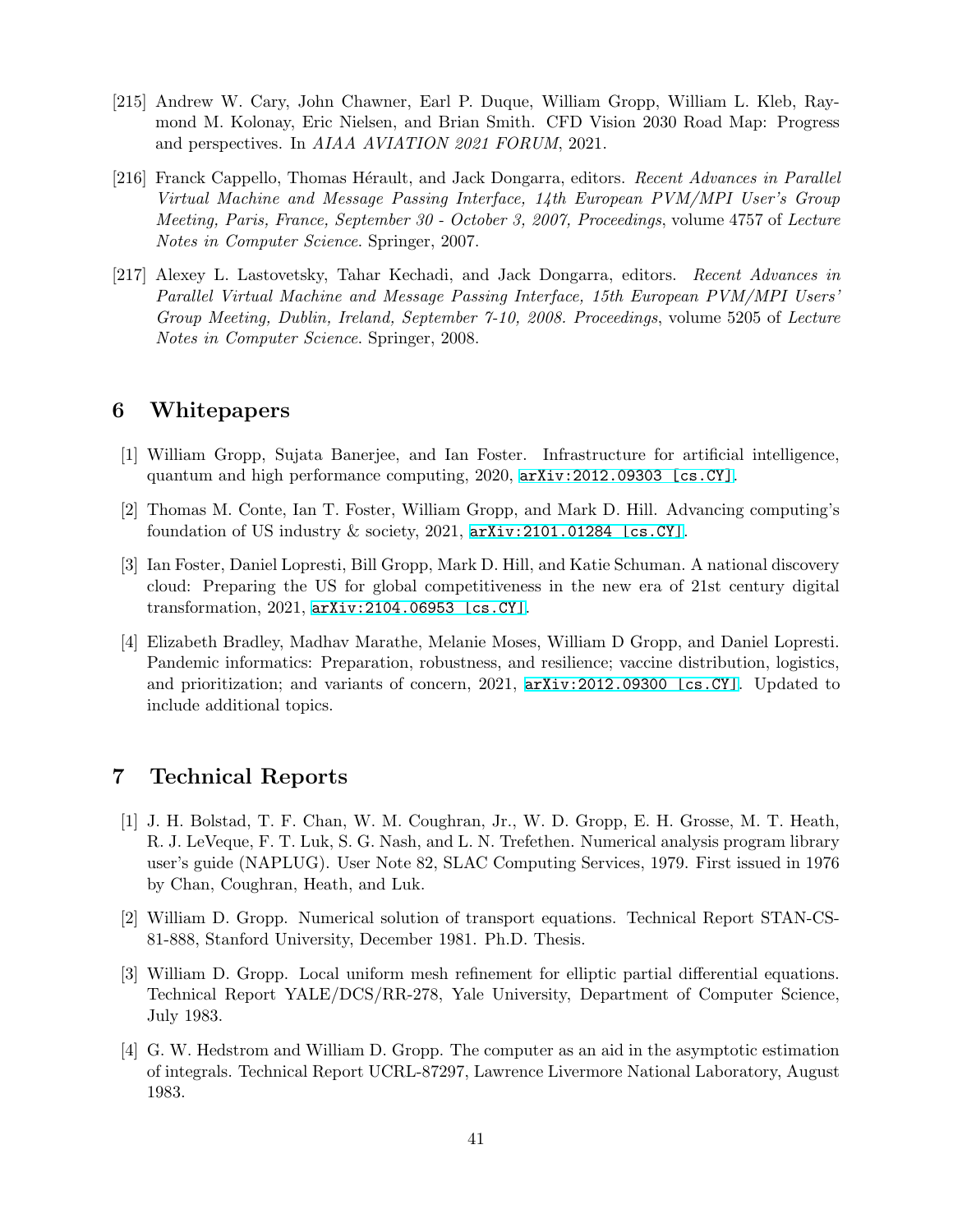- [5] W. D. Gropp, J. J. O'Donnell, S. T. O'Donnell, M. H. Schultz, and B. Weston. A high performance bulk memory system. Technical Report YALE/DCS/RR-311, Yale University, Department of Computer Science, March 1984.
- [6] W. D. Gropp. Local uniform mesh refinement with moving grids. Technical Report YALEU/DCS/RR-313, Yale University, April 1984.
- [7] W. D. Gropp. Local uniform mesh refinement on loosely-coupled parallel processors. Technical Report YALEU/DCS/RR-352, Yale University, December 1984.
- [8] D. E. Keyes and W. D. Gropp. A comparison of domain decomposition techiques for elliptic partial differential equations and their parallel implementation. Technical Report YALEU/DCS/RR-448, Comput. Sci. Dept., Yale Univ., December 1985.
- [9] W. Gropp. Dynamic grid manipulation for PDE's on hypercube parallel processors. Technical Report YALEU/DCS/RR-458, Department of Computer Science, Yale University, March 1986.
- [10] W. D. Gropp and E. B. Smith. Computational fluid dynamics on parallel processors. Technical Report YALEU/DCS/RR-570, Department of Computer Science, Yale University, December 1987.
- [11] R. H. Herbin, W. D. Gropp, D. E. Keyes, and V. Sonnad. A domain decomposition technique on a loosely coupled array of processors. Technical Report KGN-124, IBM Kingston, 1987.
- [12] W. Gropp and I. Ipsen. Recursive mesh refinement on hypercubes. Technical Report YALE/DCS/RR-616, Department of Computer Science, Yale University, March 1988.
- [13] L. Greengard and W. Gropp. A parallel version of the fast multipole method. Technical Report YALE/DCS/RR-640, Yale University, Department of Computer Science, August 1988.
- [14] H. Berryman, J. Saltz, W. Gropp, and R. Mirchandaney. Krylov methods preconditioned with incompletely factored matrices on the CM-2. Technical Report 89-54, NASA Langley Research Center, ICASE, Hampton, VA, December 1989. Also Yale University YALE/DCS/RR-685, March 1989.
- [15] William D. Gropp and David Keyes. Domain decomposition on parallel computers. Technical Report YALE/DCS/RR-723, Yale University, Department of Computer Science, August 1989.
- [16] David E. Keyes and William D. Gropp. Domain decomposition with local mesh refinement. Technical Report YALEU/DCS/RR-726, Yale University, August 1989.
- [17] William D. Gropp and David Keyes. Parallel performance of domain-decomposed preconditioned Krylov methods for PDEs with adaptive refinement. Technical Report YALE/DCS/RR-773, Yale University, Department of Computer Science, April 1990. Also ANL Preprint MCS-P147-0490, May 1990.
- [18] William D. Gropp and David E. Keyes. Parallel domain decomposition and the solution of nonlinear systems of equations. Technical Report MCS-P186-1090, Mathematics and Computer Science Division, Argonne National Laboratory, November 1990.
- [19] David E. Keyes and William D. Gropp. Domain-decomposable preconditioners for secondorder upwind discretizations of multicomponent systems. Technical Report MCS-187-1090, Mathematics and Computer Science Division, Argonne National Laboratory, November 1990.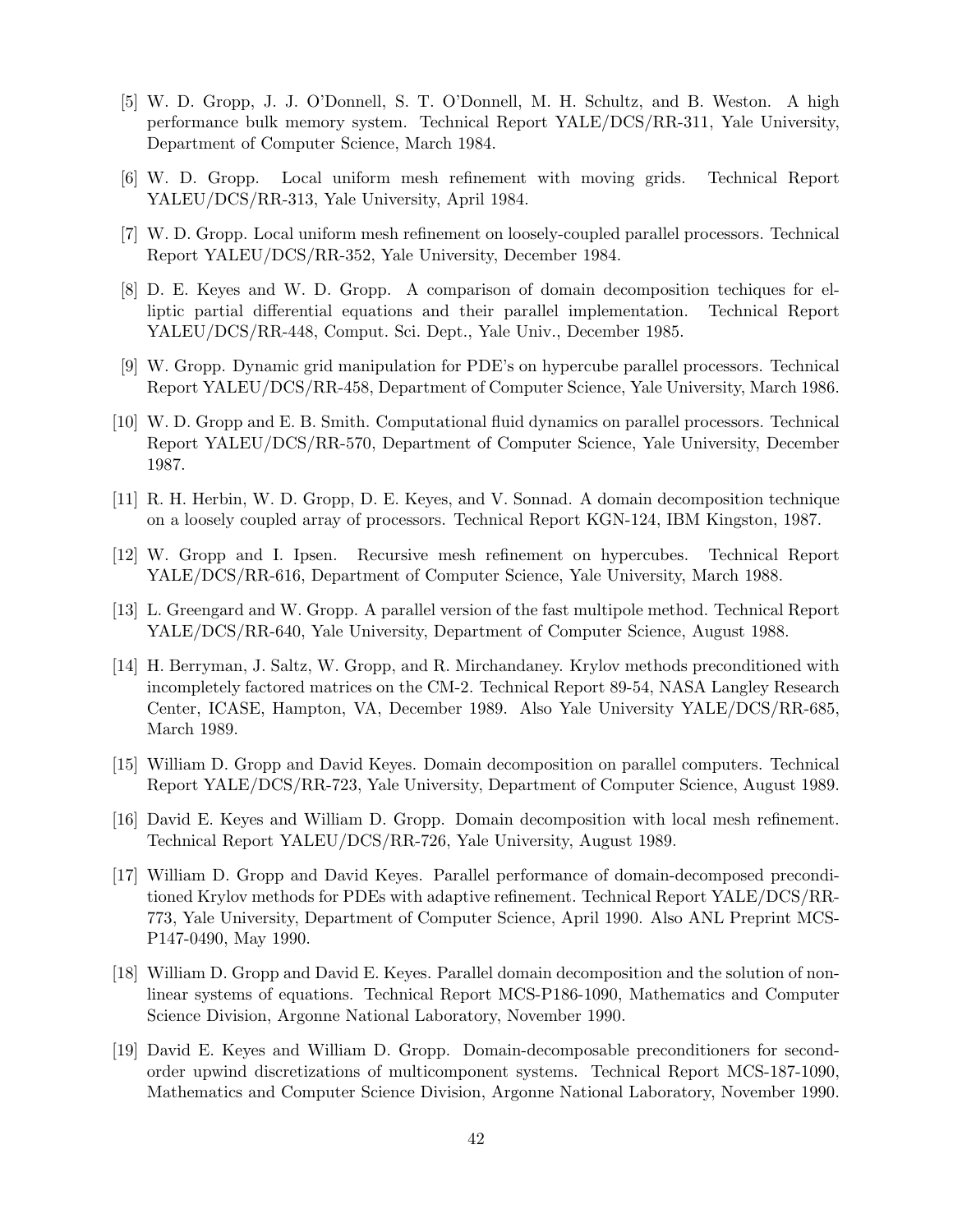- [20] X.-C. Cai, William D. Gropp, and David E. Keyes. Convergence rate estimate for a domain decomposition method. Technical Report YALE/DCS/RR-827, Yale University, Department of Computer Science, January 1991. also ANL Preprint MCS-P202-1290, January 1991.
- [21] William D. Gropp and David E. Keyes. Domain decomposition with local mesh refinement. Technical Report 91-19, ICASE, February 1991.
- [22] William D. Gropp and David E. Keyes. Domain decomposition methods in computational fluid dynamics. Technical Report 91-20, ICASE, February 1991. Also ANL Preprint MCS-P210-0191, April 1991.
- [23] William D. Gropp. Parallel computing and domain decomposition. Technical Report MCS-P257-0891, Mathematics and Computer Science Division, Argonne National Laboratory, September 1991.
- [24] William Gropp and Ewing Lusk. A test implementation of the MPI draft message-passing standard. Technical Report ANL-92/47, Mathematics and Computer Science Division, Argonne National Laboratory, December 1992.
- [25] William D. Gropp and Barry F. Smith. Experiences with domain decomposition in three dimensions: Overlapping Schwarz methods. Technical report, Mathematics and Computer Science Division, Argonne National Laboratory, 1992. Appeared in the Proceedings of the Sixth International Symposium on Domain Decomposition Methods.
- [26] David E. Keyes and William D. Gropp. Domain decomposition as a mechanism for using asymptotic methods. Technical Report MCS-P322-0892, Mathematics and Computer Science Division, Argonne National Laboratory, September 1992.
- [27] William Gropp (ed.). Early experiences with the IBM SP-1. Technical Report ANL-MCS-TM-177, Mathematics and Computer Science Division, Argonne National Laboratory, May 1993.
- [28] William Gropp. Early experiences with the IBM SP1 and the high-performance switch. Technical Report ANL-93/41, Mathematics and Computer Science Division, Argonne National Laboratory, November 1993.
- [29] William D. Gropp and Barry F. Smith. The design of data-structure-neutral libraries for the iterative solution of sparse linear systems. Technical Report MCS-P356-0393, Argonne National Laboratory, Argonne, IL, USA, March 1993.
- [30] William D. Gropp, Hans Kaper, G. Leaf, D. Levine, V. Vinokur, and M. Palumbo. Numerical simulation of vortex dynamics in high-*t<sup>c</sup>* superconductors. Technical Report MCS-P476-1094, Mathematics and Computer Science Division, Argonne National Laboratory, November 1994.
- [31] L. Kettunen, K. Forsman, D. Levine, and W. Gropp. Integral equations in nonlinear 3d magnetostatics. Technical Report MCS-P460-0894, Mathematics and Computer Science Division, Argonne National Laboratory, August 1994.
- [32] Anthony Skjellum, Ewing Lusk, and William Gropp. Early applications in the message passing interface (MPI). Technical report, Department of Computer Science, Mississippi State University, June 1994.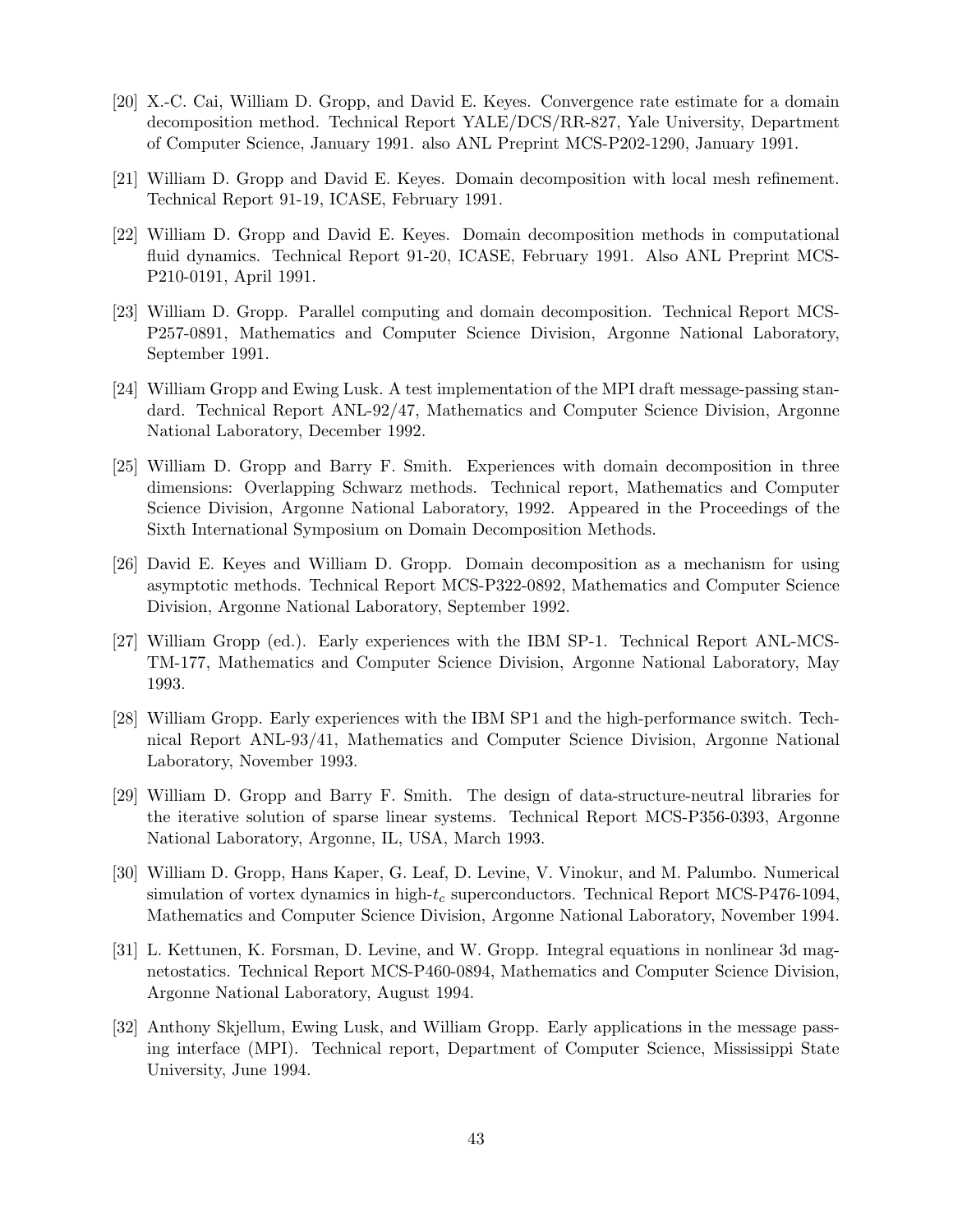- [33] William Gropp. An introduction to performance debugging for parallel computers. Technical Report MCS-P500-0295, Argonne National Lab, April 1995.
- [34] William D. Gropp, Lois Curfman McInnes, and Barry F. Smith. Using the scalable nonlinear equations solvers package. Technical Memorandum ANL/MCS-TM-193, Argonne National Lab, February 1995.
- [35] K. Forsman, W. Gropp, L. Kettunen, D. Levine, and J. Salonen. Solution of dense systems of linear equations arising from integral equation formulations. Technical Report MCS-P538- 0895, Mathematics and Computer Science Division, Argonne National Laboratory, October 1995.
- [36] Rajeev Thakur, Ewing Lusk, and William Gropp. I/O characterization of a portable astrophysics application on the IBM SP and Intel Paragon. Technical Report MCS-P534-0895, Mathematics and Computer Science Division, Argonne National Laboratory, August 1995. Revised October 1995.
- [37] Rajeev Thakur, William Gropp, and Ewing Lusk. An experimental evaluation of the parallel I/O systems of the IBM SP and Intel Paragon using a production application. Technical Report MCS-P569–0296, Argonne National Laboratory, February 1996.
- [38] Rajeev Thakur, William Gropp, and Ewing Lusk. An abstract-device interface for implementing portable parallel-I/O interfaces. Technical Report MCS-P592-0596, Argonne National Laboratory, Mathematics and Computer Science Division, May 1996.
- [39] William D. Gropp and Jorge Moré. Optimization environments and the NEOS server. Technical Report ANL/MCS-P654-0397, Mathematics and Computer Science Division, Argonne National Laboratory, March 1997. Also CRPC-TR97708 and available at [http:](http://www.crpc.rice.edu/softlib/TRs_online.html) [//www.crpc.rice.edu/softlib/TRs\\_online.html](http://www.crpc.rice.edu/softlib/TRs_online.html).
- [40] William D. Gropp and Ewing Lusk. Why are PVM and MPI so different? Technical Report ANL/MCS-P667-0697, Mathematics and Computer Science Division, Argonne National Laboratory, June 1997.
- [41] Rajeev Thakur, Ewing Lusk, and William Gropp. I/O in parallel applications: The weakest link. Technical Report ANL/MCS-P700-1197, Mathematics and Computer Science Division, Argonne National Laboratory, November 1997. Appeared in IJSA.
- [42] Rajeev Thakur, Ewing Lusk, and William Gropp. A case for using MPI's derived datatypes to improve I/O performance. Technical Report ANL/MCS-P717-0598, Mathematics and Computer Science Division, Argonne National Laboratory, May 1998. Appeared at Supercomputing'98.
- [43] Rajeev Thakur, William Gropp, and Ewing Lusk. Data sieving and collective I/O in ROMIO. Technical Report ANL/MCS-P723-0898, Mathematics and Computer Science Division, Argonne National Laboratory, August 1998. Submitted to Frontiers'99.
- [44] Satish Balay, William Gropp, Lois Curfman McInnes, and Barry Smith. A microkernel design for component-based numerical software systems. Technical Report ANL/MCS-P727-0998, Mathematics and Computer Science Division, Argonne National Laboratory, September 1998.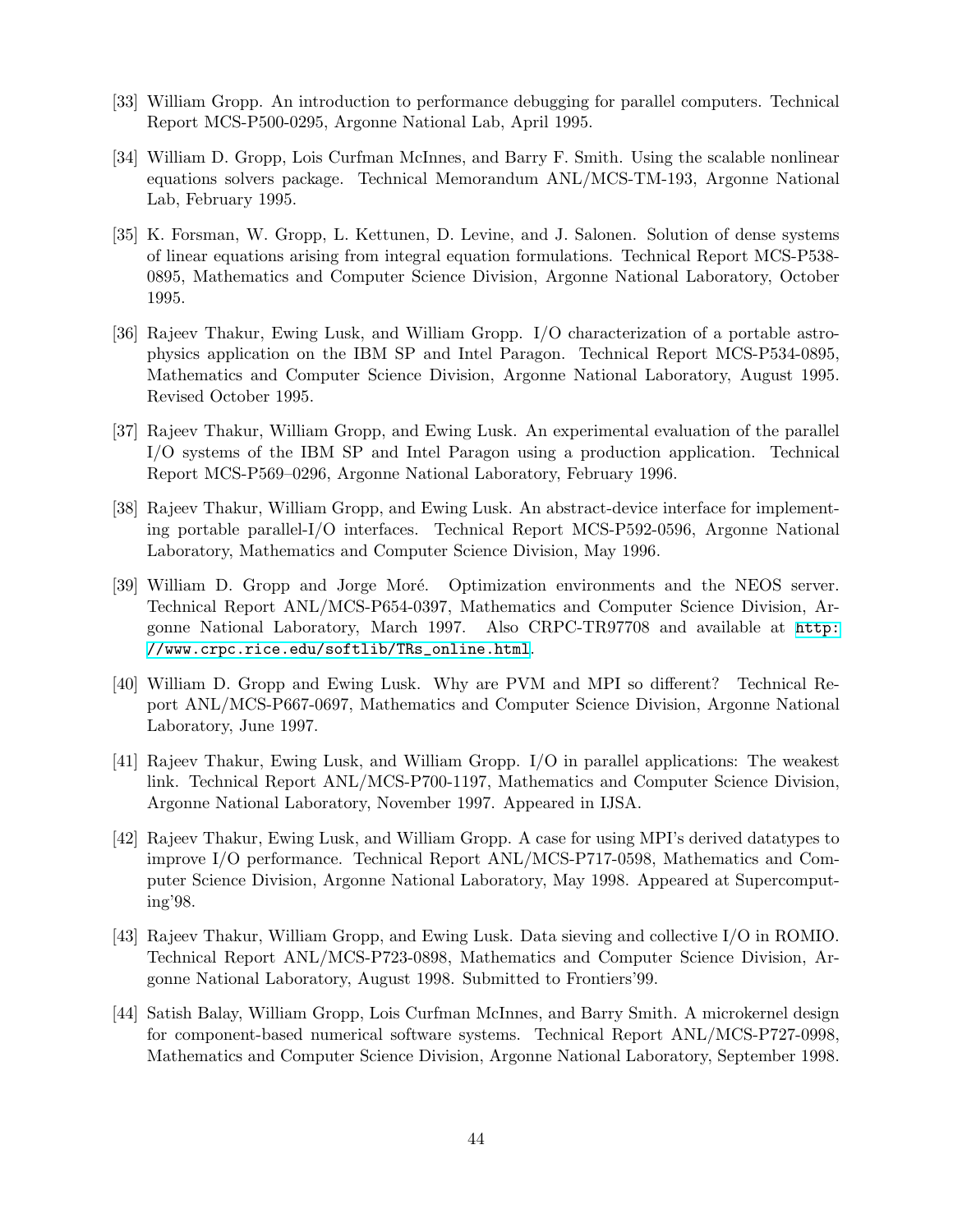- [45] William Gropp, David E. Keyes, Lois C. McInnes, and M. D. Tidriri. Globalized Newton-Krylov-Schwarz algorithms and software for parallel implicit CFD. Technical Report 98-24, ICASE, August 1998. Also NASA/CR-1998-208435.
- [46] Rajeev Thakur, William Gropp, and Ewing Lusk. Achieving high performance with MPI-IO. Technical Report ANL/MCS-P742-0299, Mathematics and Computer Science Division, Argonne National Laboratory, September 1999.
- [47] Lori Freitag, William Gropp, Paul Hovland, Lois Curfman McInnes, and Barry Smith. Infrastructure and interfaces for large-scale numerical software. Technical Report ANL/MCS-P751-0599, Mathematics and Computer Science Division, Argonne National Laboratory, May 1999.
- [48] William Gropp and Ewing Lusk. Reproducible measurements of MPI performance characteristics. Technical Report ANL/MCS-P755-0699, Mathematics and Computer Science Division, Argonne National Laboratory, June 1999.
- [49] James Cownie and William Gropp. A standard interface for debugger access to message queue information in MPI. Technical Report ANL/MCS-P754-0699, Mathematics and Computer Science Division, Argonne National Laboratory, June 1999.
- [50] Omer Zaki, Ewing Lusk, William Gropp, and Deborah Swider. Toward scalable performance visualization with Jumpshot. Technical Report ANL/MCS-P763-0699, Mathematics and Computer Science Division, Argonne National Laboratory, June 1999.
- [51] W. Kyle Anderson, William D. Gropp, Dinesh Kaushik, David E. Keyes, and Barry F. Smith. Achieving high sustained performance in an unstructured mesh CFD application. Technical Report ANL/MCS-P776-0899, Mathematics and Computer Science Division, Argonne National Laboratory, August 1999. Appeared in Proceedings of SC99.
- [52] William Gropp, David Keyes, Lois McInnes, and M. D. Tidiri. Globalized Newton-Krylov-Schwarz algorithms and software for parallel implicit CFD. Technical Report ANL/MCS-P788- 0100, Mathematics and Computer Science Division, Argonne National Laboratory, January 2000. Appeared in High Performance Computing Applications.
- [53] N. T. Karonis, B. R. de Supinski, I. Foster, W. Gropp, E. Lusk, and J. Bresnahan. Exploiting hierarchy in parallel computer networks to optimize collective operation performance. Technical Report ANL/MCS-P788-0200, Mathematics and Computer Science Division, Argonne National Laboratory, February 2000.
- [54] William D. Gropp. Runtime checking of datatype signatures in MPI. Technical Report ANL/MCS-P826-0500, Mathematics and Computer Science Division, Argonne National Laboratory, May 2000.
- [55] Ralph Butler, William Gropp, and Ewing Lusk. A scalable process-management environment for parallel programs. Technical Report ANL/MCS-P812-0400, Mathematics and Computer Science Division, Argonne National Laboratory, April 2000.
- [56] William D. Gropp, Dinesh K. Kaushik, David E. Keyes, and Barry F. Smith. Performance modeling and tuning of an unstructured mesh CFD application. Technical Report ANL/MCS-P833-0700, Mathematics and Computer Science Division, Argonne National Laboratory, July 2000.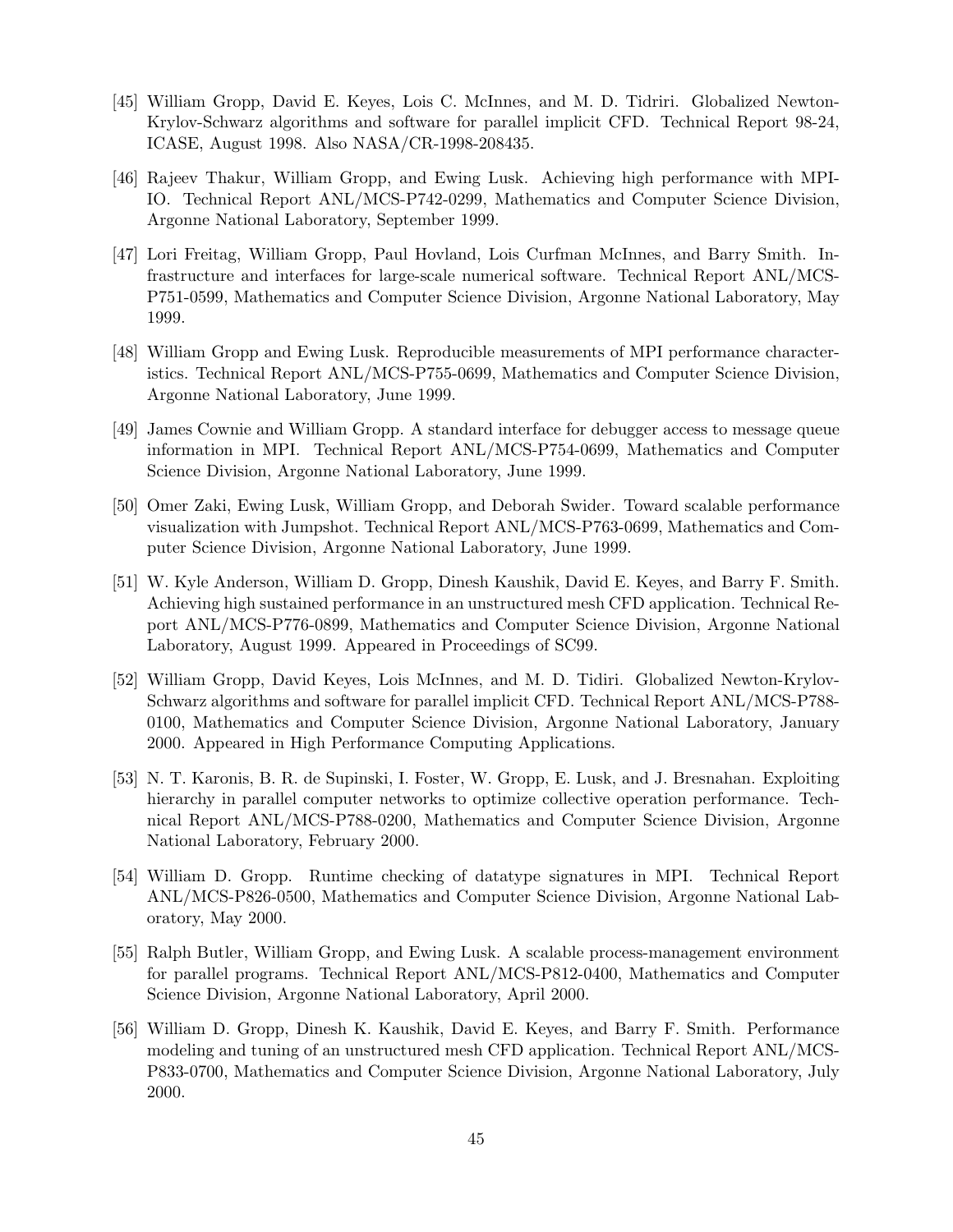- [57] Satish Balay, William Gropp, Lois Curfman McInnes, and Barry F. Smith. Software for the scalable solution of PDEs. Technical Report ANL/MCS-P834-0700, Mathematics and Computer Science Division, Argonne National Laboratory, July 2000.
- [58] Rajeev Thakur and William Gropp. Parallel I/O. Technical Report ANL/MCS-P837-0700, Mathematics and Computer Science Division, Argonne National Laboratory, July 2000.
- [59] Alain Roy, Ian Foster, William Gropp, Nicholas Karonis, Volker Sander, and Brian Toonen. MPICH-GQ: Quality of service for message passing programs. Technical Report ANL/MCS-P838-0700, Mathematics and Computer Science Division, Argonne National Laboratory, July 2000.
- [60] W. D. Gropp, D. K. Kaushik, D. E. Keyes, and B. F. Smith. Understanding the parallel scalability of an implicit unstructured mesh CFD code. Technical Report ANL/MCS-P845- 0900, Mathematics and Computer Science Division, Argonne National Laboratory, September 2000.
- [61] W. D. Gropp, D. K. Kaushik, D. E. Keyes, and B. F. Smith. Latency, bandwidth, and concurrent issue limitations in high-performance CFD. Technical Report ANL/MCS-P850- 1000, Mathematics and Computer Science Division, Argonne National Laboratory, October 2000.
- [62] W. D. Gropp, D. K. Kaushik, D. E. Keyes, and B. F. Smith. High performance parallel implicit CFD. Technical Report ANL/MCS-P863-1200, Mathematics and Computer Science Division, Argonne National Laboratory, December 2000.
- [63] Ralph Butler, William Gropp, and Ewing Lusk. Components and interfaces of a process management system for parallel programs. Technical Report ANL/MCS-P872-0201, Mathematics and Computer Science Division, Argonne National Laboratory, 2001.
- [64] Emil Ong, Ewing Lusk, and William Gropp. Scalable Unix commands for parallel processors: A high-performance implementation. Technical Report ANL/MCS-P885-0601, Mathematics and Computer Science Division, Argonne National Laboratory, 2001.
- [65] William Gropp. Learning from the success of MPI. Technical Report ANL/MCS-P903-0801, Mathematics and Computer Science Division, Argonne National Laboratory, 2001.
- [66] William Gropp. Building library components that can use any MPI implementation. Technical Report ANL/MCS-P956-0502, Mathematics and Computer Science Division, Argonne National Laboratory, 2002.
- [67] Anthony Chan, William Gropp, and Ewing Lusk. Scalable log files for parallel program trace data. Technical Report ANL/MCS-TM-256, Mathematics and Computer Science Division, Argonne National Laboratory, 2002.
- [68] Nicholas T. Karonis, Bronis de Supinski, Ian Foster, William Gropp, Ewing Lusk, and Sebastien Lacour. A multilevel approach to topology-aware collective operations in computational grids. Technical Report ANL/MCS-P948-0402, Mathematics and Computer Science Division, Argonne National Laboratory, April 2002.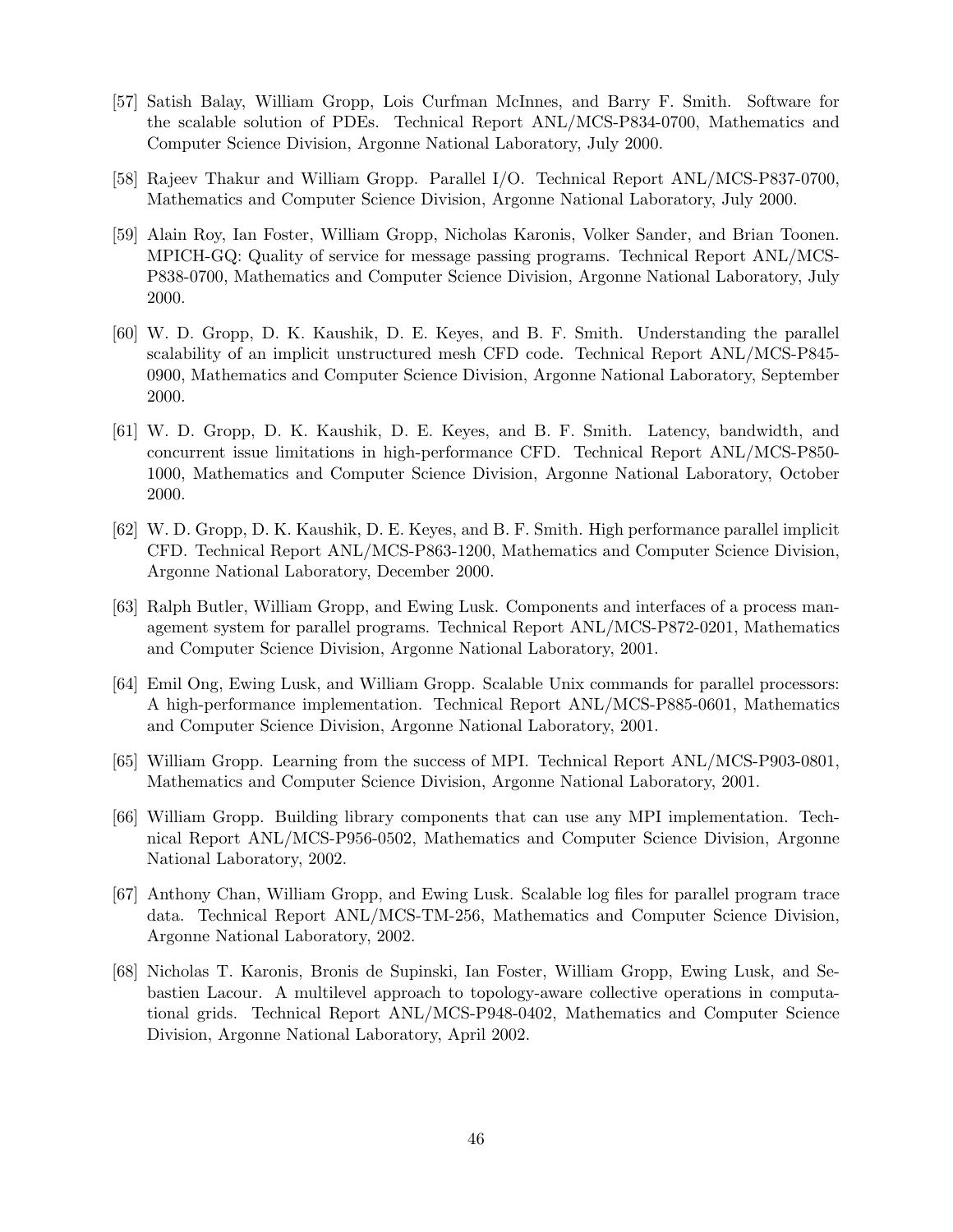- [69] Surendra Byna, William Gropp, Xian-He Sun, and Rajeev Thakur. Improving the performance of MPI derived datatypes by optimizing memory-access cost. Technical Report ANL/MCS-P1045-0403, Mathematics and Computer Science Division, Argonne National Laboratory, 2003.
- [70] A. S. Bland, J. J. Dongarra, J. B. Drake, Jr. T. H. Dunigan, Jr. T. H. Dunning, A. Geist, B. Gorda, W. D. Gropp, R. J. Harrison, R. Kendall, D. Keyes, J. A. Nichols, L. Oliker, H. Simon, R. Stevens, III J. B. White, P. H. Worley, and T. Zacharia. Cray X1 evaluation. Technical Report ORNL/TM-2003/67, Oak Ridge National Laboratory, March 2003.
- [71] Rajeev Thakur and William Gropp. Improving the performance of collective operations in MPICH. Technical Report ANL/MCS-P1038-0403, Mathematics and Computer Science Division, Argonne National Laboratory, 2003. Appeared in Euro PVMMPI'03.
- [72] R. Ross, N. Miller, and W. D. Gropp. Implementing fast and reusable datatype processing. Technical Report ANL/MCS-P1068-0703, Mathematics and Computer Science Division, Argonne National Laboratory, July 2003. Appeared in Euro PVMMPI'03.
- [73] Jiuxing Liu, Weihang Jiang, Pete Wyckoff, Dhabaleswar K. Panda, David Ashton, Darius Buntinas, William Gropp, and Brian Toonen. Design and implementation of MPICH2 over Infiniband with RDMA support. Technical Report ANL/MCS-P1103-1003, Mathematics and Computer Science Division, Argonne National Laboratory, 2003.
- [74] Weihang Jiang, Jiuxing Liu, Hyun-Wook Jin, Dhabaleswar K. Panda, William Gropp, and Rajeev Thakur. High performance MPI-2 one-sided communication over InfiniBand. Technical Report ANL/MCS-P1119-0104, Mathematics and Computer Science Division, Argonne National Laboratory, 2004.
- [75] Avery Ching, Alok Choudhary, Wei keng Liao, Robert Ross, and William Gropp. Evaluating structured I/O methods for parallel file systems. Technical Report ANL/MCS-P1125-0204, Mathematics and Computer Science Division, Argonne National Laboratory, 2004. To appear in IJHPCN.
- [76] Rajeev Thakur, Rolf Rabenseifner, and William Gropp. Optimization of collective communication operations in MPICH. Technical Report ANL/MCS-P1140-0304, Mathematics and Computer Science Division, Argonne National Laboratory, March 2004.
- [77] William Gropp and Ewing Lusk. Fault tolerance in MPI programs. Technical Report ANL/MCS-P1154-0404, Mathematics and Computer Science Division, Argonne National Laboratory, 2004.
- [78] Rajeev Thakur, William Gropp, and Brian Toonen. Minimizing synchronization overhead in the implementation of MPI one-sided communication. Technical Report ANL/MCS-P1158- 0504, Mathematics and Computer Science Division, Argonne National Laboratory, May 2004.
- [79] Weihang Jiang, Kiuxing Liu, Hyun-Wook Jin, Dhabaleswar K. Panda, Darius Buntinas, Rajeev Thakur, and William Gropp. Efficient implementation of MPI-2 passive one-sided communication on InfiniBand clusters. Technical Report ANL/MCS-P1164-0504, Mathematics and Computer Science Division, Argonne National Laboratory, May 2004.
- [80] William Gropp, Robert Ross, and Neill Miller. Providing efficient I/O redundancy in MPI environments. Technical Report ANL/MCS-P1178-0604, Mathematics and Computer Science Division, Argonne National Laboratory, June 2004.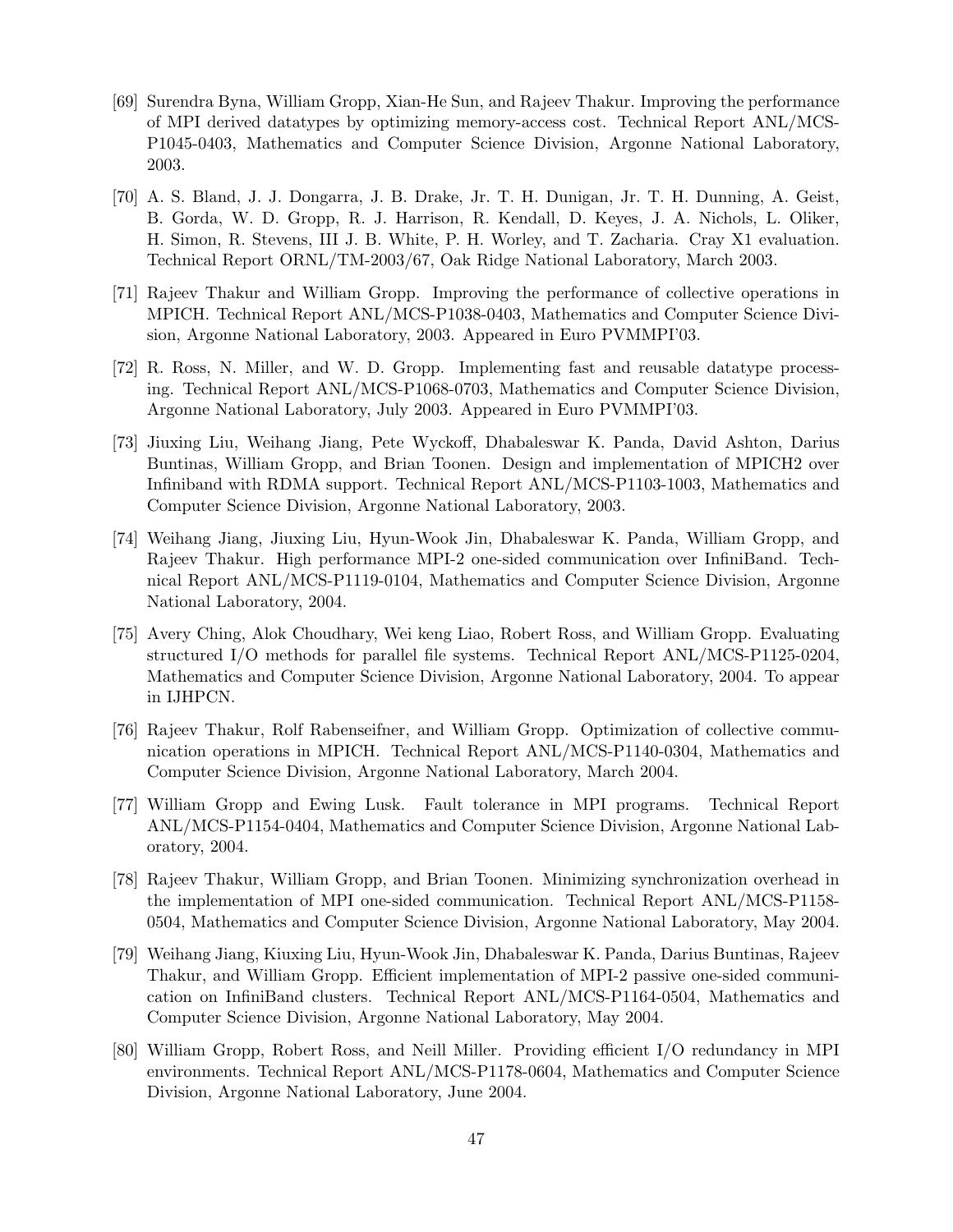- [81] George Almási, Charles Archer, José G. Casta nos, John Gunnels, Chris Erway, Philip Heidelberger, Xavier Martorell, José E. Moreira, Kurt Pinnow, Joe Ratterman, Burkhard Steinmacher-burow, William Gropp, and Brian Toonen. The design and implementation of message passing services for the BlueGene/L supercomputer. Technical Report ANL/MCS-P1183-0604, Mathematics and Computer Science Division, Argonne National Laboratory, June 2004.
- [82] William D. Gropp. Issues in accurate and reliable use of parallel computing in numerical programs. Technical Report ANL/MCS-P1193-0804, Mathematics and Computer Science Division, Argonne National Laboratory, August 2004.
- [83] Rajeev Thakur, William Gropp, and Brian Toonen. Optimizing the synchronization operations in MPI one-sided communication. Technical Report ANL/MCS-P1232-0205, Mathematics and Computer Science Division, Argonne National Laboratory, February 2005.
- [84] Robert Ross, Robert Latham, William Gropp, Rajeev Thakur, and Brian Toonen. Implementing MPI-IO atomic mode without file system support. Technical Report ANL/MCS-P1235- 0305, Mathematics and Computer Science Division, Argonne National Laboratory, March 2005.
- [85] Darius Buntinas and William Gropp. Understanding the requirements imposed by programming model middleware on a common communication subsystem. Technical Report ANL/MCS-TM-284, Argonne National Laboratory, 2005.
- [86] Darius Buntinas, Guillaume Mercier, and William Gropp. The design and evaluation of Nemesis, a scalable low-latency message-passing communication subsystem. Technical Report ANL/MCS-TM-292, Argonne National Laboratory, 2005.
- [87] Darius Buntinas, Guillaume Mercier, and William Gropp. Data transfers between processes in an SMP system: Performance study and application to MPI. Technical Report ANL/MCS-P1306-1105, Argonne National Laboratory, 2005. Submitted to International Conference on Parallel and Processing (ICPP) 2006.
- [88] William Gropp and Andrew Lumsdaine. Parallel tools and environments: A survey. Technical Report ANL/MCS-P1342-0406, Argonne National Laboratory, 2006. To appear in a SIAM volume of work presented at the SIAM Parallel Processing Conference in 2004.
- [89] Boyana Norris, Albert Hartono, and William Gropp. Annotations for productivity and performance portability. Technical Report ANL/MCS-P1392-0107, Argonne National Laboratory, February 2007.
- [90] Satish Balay, Kris Buschelman, Victor Eijkhout, William D. Gropp, Dinesh Kaushik, Matthew G. Knepley, Lois Curfman McInnes, Barry F. Smith, and Hong Zhang. PETSc users manual. Technical Report ANL-95/11 - Revision 3.0.0, Argonne National Laboratory, 2008.
- [91] David E. Keyes, Lois Curfman McInnes, Carol Woodward, William D. Gropp, Eric Myra, Michael Pernice, John Bell, Jed Brown, Alain Clo, Jeffrey Connors, Emil Constantinescu, Don Estep, Kate Evans, Charbel Farhat, Ammar Hakim, Glenn Hammond, Glen Hansen, Judith Hill, Tobin Isaac, Xiangmin Jiao, Kirk Jordan, Dinesh Kaushik, Efthimios Kaxiras, Alice Koniges, Kihwan Lee, Aaron Lott, Qiming Lu, John Magerlein, Reed Maxwell, Michael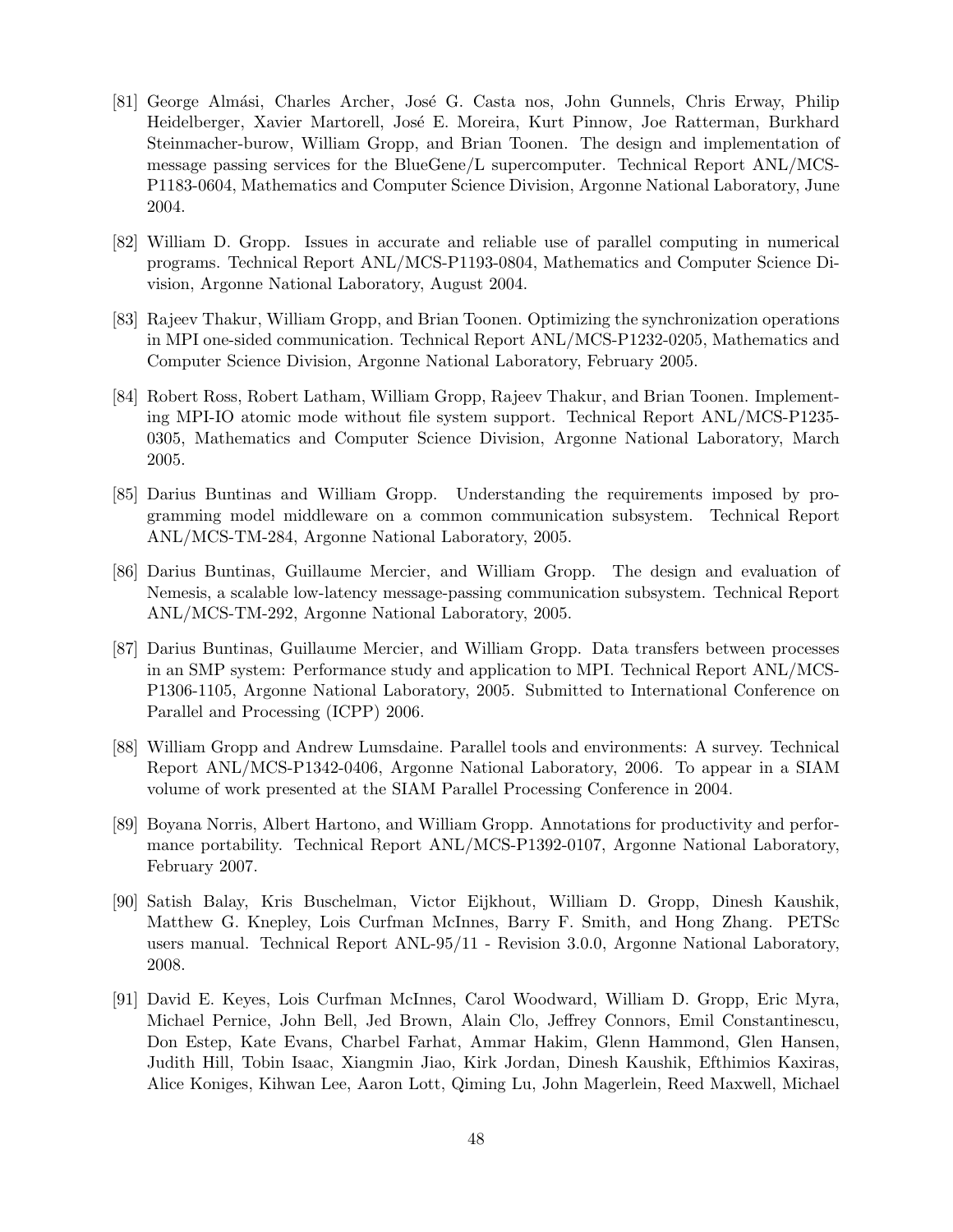McCourt, Miriam Mehl, Roger Pawlowski, Amanda Peters, Daniel Reynolds, Beatrice Riviere, Ulrich Rüde, Tim Scheibe, John Shadid, Brendan Sheehan, Mark Shephard, Andrew Siegel, Barry Smith, Xianzhu Tang, Cian Wilson, and Barbara Wohlmuth. Multiphysics simulations: Challenges and opportunities. Technical Report ANL/MCS-TM-321, Argonne National Laboratory, Jan 2012. Workshop Report, Park City, Utah, July 30 - August 6, 2011, sponsored by the Institute for Computing in Science (ICiS).

- [92] P. Carns, K. Harms, D. Kimpe, J.M. Wozniak, R. Ross, L. Ward, M. Curry, R. Klundt, G. Danielson, C. Karakoyunlu, J. Chandy, B. Settlemyer, and W. Gropp. A case for optimistic coordination in HPC storage systems. Technical report, Oak Ridge National Laboratory (ORNL), 2012.
- [93] Jeffrey Slotnick, Abdollah Khodadoust, Juan Alonso, David Darmofal, William Gropp, Elizabeth Lurie, and Dimitri Mavriplis. CFD Vision 2030 study: A path to revolutionary computational aerosciences. Technical Report NASA/CR-2014-218178, NASA, March 2014.
- [94] Satish Balay, Shrirang Abhyankar, Mark F. Adams, Jed Brown, Peter Brune, Kris Buschelman, Lisandro Dalcin, Victor Eijkhout, William D. Gropp, Dinesh Kaushik, Matthew G. Knepley, Lois Curfman McInnes, Karl Rupp, Barry F. Smith, Stefano Zampini, and Hong Zhang. PETSc users manual. Technical Report ANL-95/11 - Revision 3.6, Argonne National Laboratory, 2015.
- [95] BDEC pathways to convergence: Toward a shaping strategy for a future software and data ecosystem for scientific inquiry. Technical Report ICL-UT-17-08, University of Tennessee, 11 2017.

# **8 Manuals**

- [1] William D. Gropp and Barry Smith. *Simplified Linear Equation Solvers Users' Manual*. Argonne, IL, February 1993. ANL/MCS-93/8.
- [2] William D. Gropp and Barry Smith. *Users Manual for the Chameleon Parallel Programming Tools*. Mathematics and Computer Science Division, Argonne National Laboratory, June 1993. ANL-93/23.
- [3] William D. Gropp and Barry Smith. *Users Manual for KSP: Data-Structure-Neutral Codes Implementing Krylov Space Methods*. Mathematics and Computer Science Division, Argonne National Laboratory, August 1993. ANL-93/30.
- [4] William D. Gropp, Ewing Lusk, and Steven Pieper. *Users Guide for the ANL IBM SP1*. Mathematics and Computer Science Division, Argonne National Laboratory, October 1994. ANL/MCS-TM-198.
- [5] William D. Gropp and Ewing Lusk. *Users Guide for the ANL IBM SPx*. Mathematics and Computer Science Division, Argonne National Laboratory, December 1994. ANL/MCS-TM-199.
- [6] William D. Gropp. *Users Manual for doctext: Producing Documentation from C Source Code*. Mathematics and Computer Science Division, Argonne National Laboratory, March 1995. ANL/MCS-TM 206.